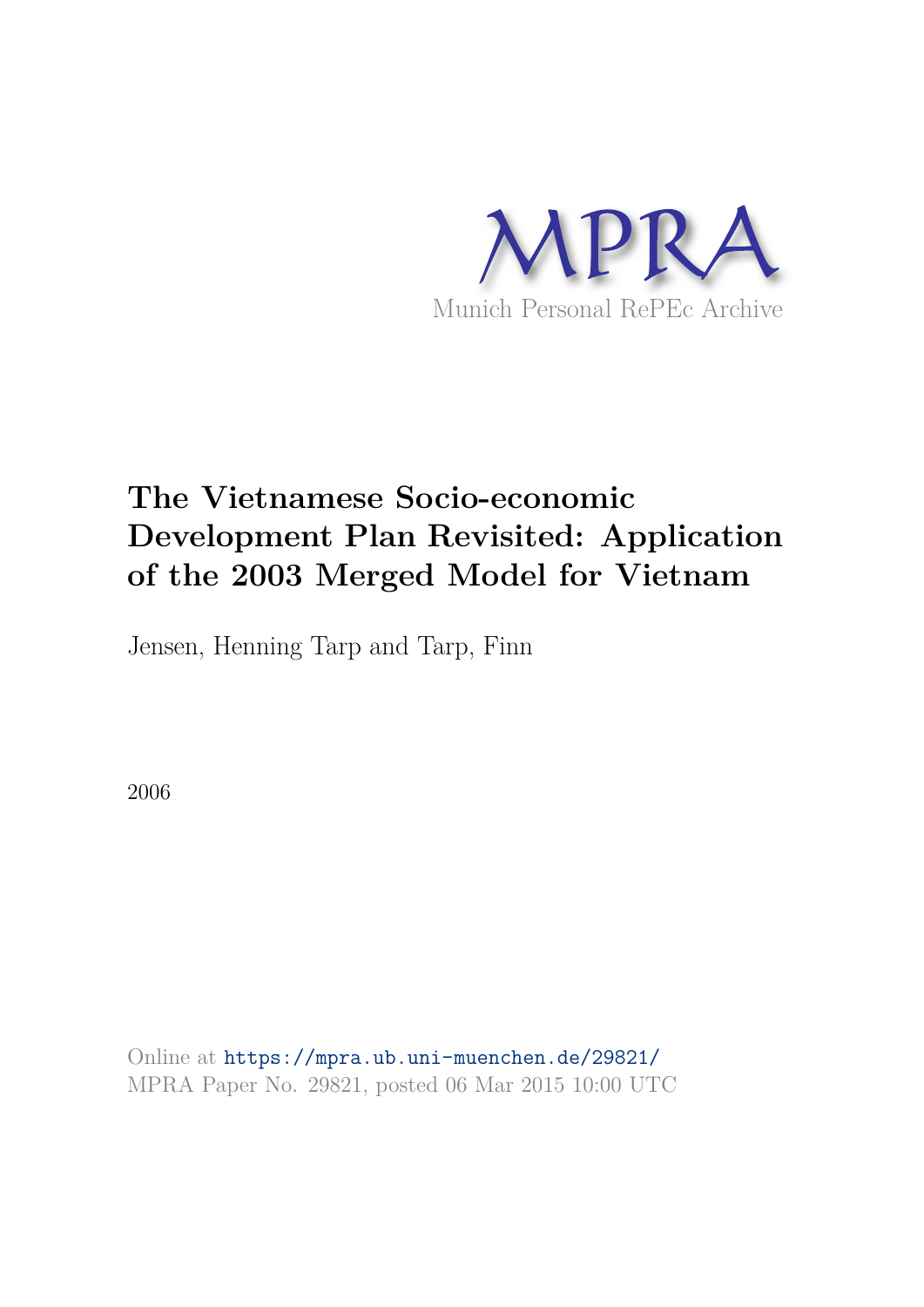#### **A Study Prepared under the CIEM-Danida Project "Strengthening the Development Research and Policy Analysis Capacity of CIEM" funded by the Danida Poverty Reduction Grant (PRG)**

#### **The Vietnamese Socio-economic Development Plan Revisited: Application of the 2003 Merged Model for Vietnam<sup>1</sup>**

By

Henning Tarp Jensen Department of Economics University of Copenhagen

Finn Tarp Department of Economics University of Copenhagen

*Abstract:* This paper investigates the Vietnamese Socio-economic Development Plan (2006-10) using the 2003 Merged Model for Vietnam, which was developed in Jensen & Tarp (2007). Initialization and calibration of the model is based on a financial 2003 SAM framework and an auxiliary 2002-2003 data set. Furthermore, an auxiliary 2004-2005 data base was used to run the model forward and target 2005 starting values for the 2006-2010 development plan projections. The paper sets out a so-called 'SEDP Base Scenario', which is based on constant calibrated Merged Model parameter values. The base scenario turns out to be internally inconsistent, as indicated by divergent behaviour among the four model-specific focal variables. Dynamic (time-dependent) adjustments to parameter values subsequently allows for the derivation of the 'SEDP Consistent Scenario'. This scenario is internally consistent, in the sense that the model-specific focal variables settle down around sensible growth paths. The necessary parameter adjustments provide an indication of the structural assumptions underlying the SEDP development plan. These assumptions include (i) a strong initial drop in capital factor productivity (increasing capital-output ratio), (ii) a strong continuous drop in government foreign borrowing relative to export earnings, and an accompanying need to increase the government's reliance on domestic capital markets, (iii) the continuation of a very high import elasticity with respect to GDP throughout the planning period, and (iv) the pursuit of a long run target for official foreign exchange reserves amounting to 9 weeks of imports.

 $\overline{a}$ 

<sup>&</sup>lt;sup>1</sup> Contact Information: Department of Economics, University of Copenhagen, Studiestræde 6, DK-1455 Copenhagen K, Denmark. Henning Tarp Jensen: Phone (+45) 35 32 44 02, and Email henning.tarp.jensen@econ.ku.dk. Finn Tarp: Phone (+45) 35 32 30 41, and Email finn.tarp@econ.ku.dk. Financial support and professional interaction with Danida in Vietnam is gratefully acknowledged. We would also like to express our most sincere appreciation to the staff at the Central Institute of Economic Management (CIEM), who has contributed to this research. All the usual caveats apply.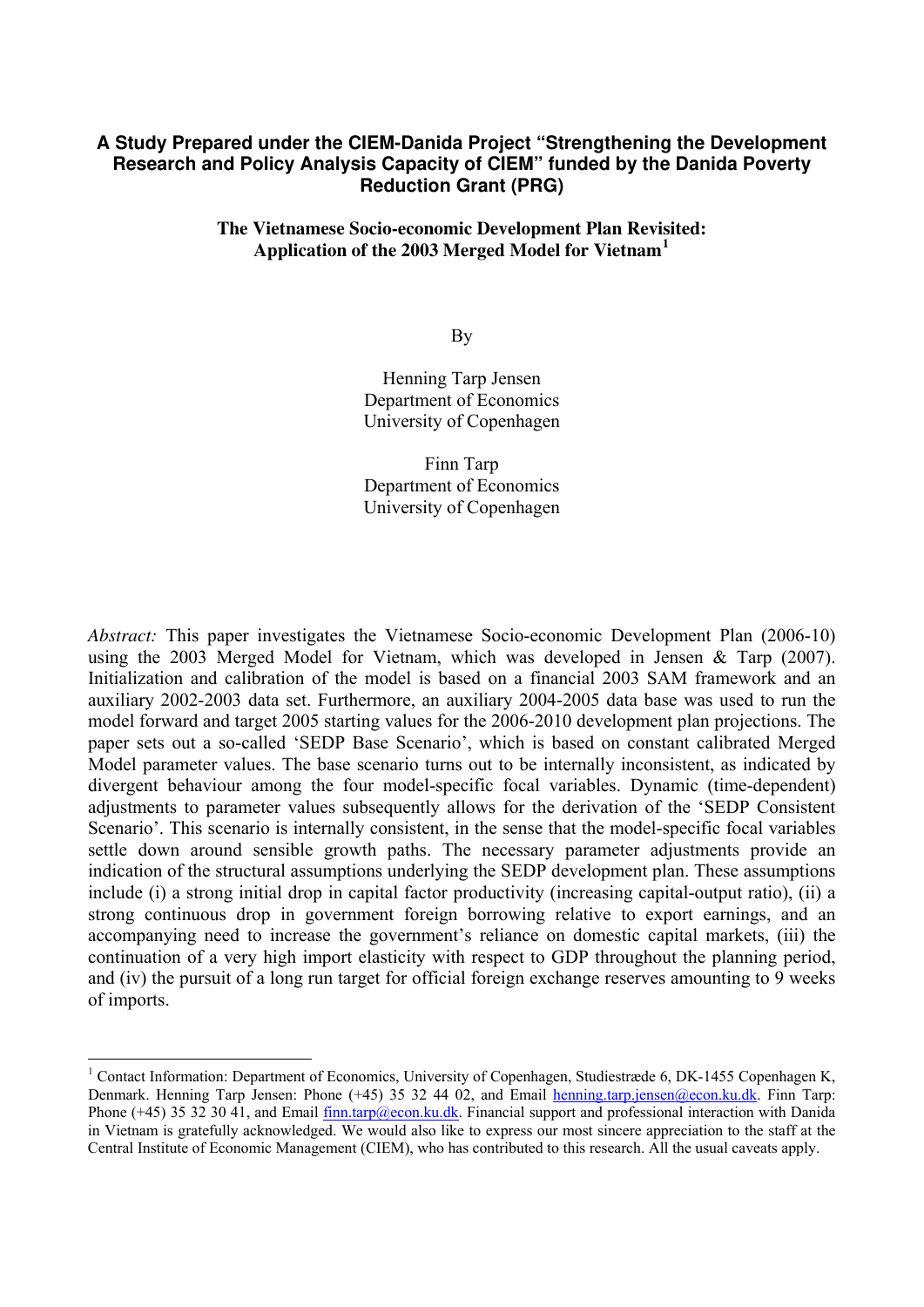#### **1. Introduction**

The current paper aims to provide a critical review of the consistency of the economic targets, which were recently adopted by the Vietnamese National Assembly in June 2006 as part of the fiveyear Socio-economic Development Plan (SEDP) for 2006-10. The plan was accompanied by an SEDP report (MPI; 2006) which contained two parts. The first part included an assessment of the implementation of the previous five-year plan (2001-2005), while the second part included an outline of the new five-year plan (2006-2010). Accordingly, the new five-year development plan follows up on the previous five-year plan and thereby completes the outline of the Vietnamese socio-economic development strategy for 2001-2010.

The assessment of the initial five-year development plan points to a number of positive achievements. Many of the ambitious development targets have been met and even surpassed in some instances. The positive achievements include 7.5 percent average GDP growth (on target), 37.5 percent average investment share of GDP (38.9 percent in 2005; surpassing the target for that year), and 17.3 percent average export growth (exceeding the target). In addition, the balance between consumption and investment has been maintained so as to ensure the simultaneous goals of capital accumulation and poverty reduction. Accordingly, poverty was reduced from 17.5 percent to 7.0 percent during 2001-2005.

Nevertheless, the assessment of the initial five-year development plan also points to shortcomings and weaknesses. GDP growth has been below potential (despite being on target), and the quality of development has been poor in terms of human development (training of labourers) and environmental protection. Structural transformation has been uneven due to lagging service sector development, technological change has been slow, the development of market institutions has experienced difficulties, and there are remaining deficiencies in public management. Internally generated revenue (excl. trade taxes and crude oil revenues) remains low, the efficiency of government investment remains low as well, and there is a lack of policy coordination associated with international integration and structural transformation. Finally, bad debts remain high and private sector access to capital remains low.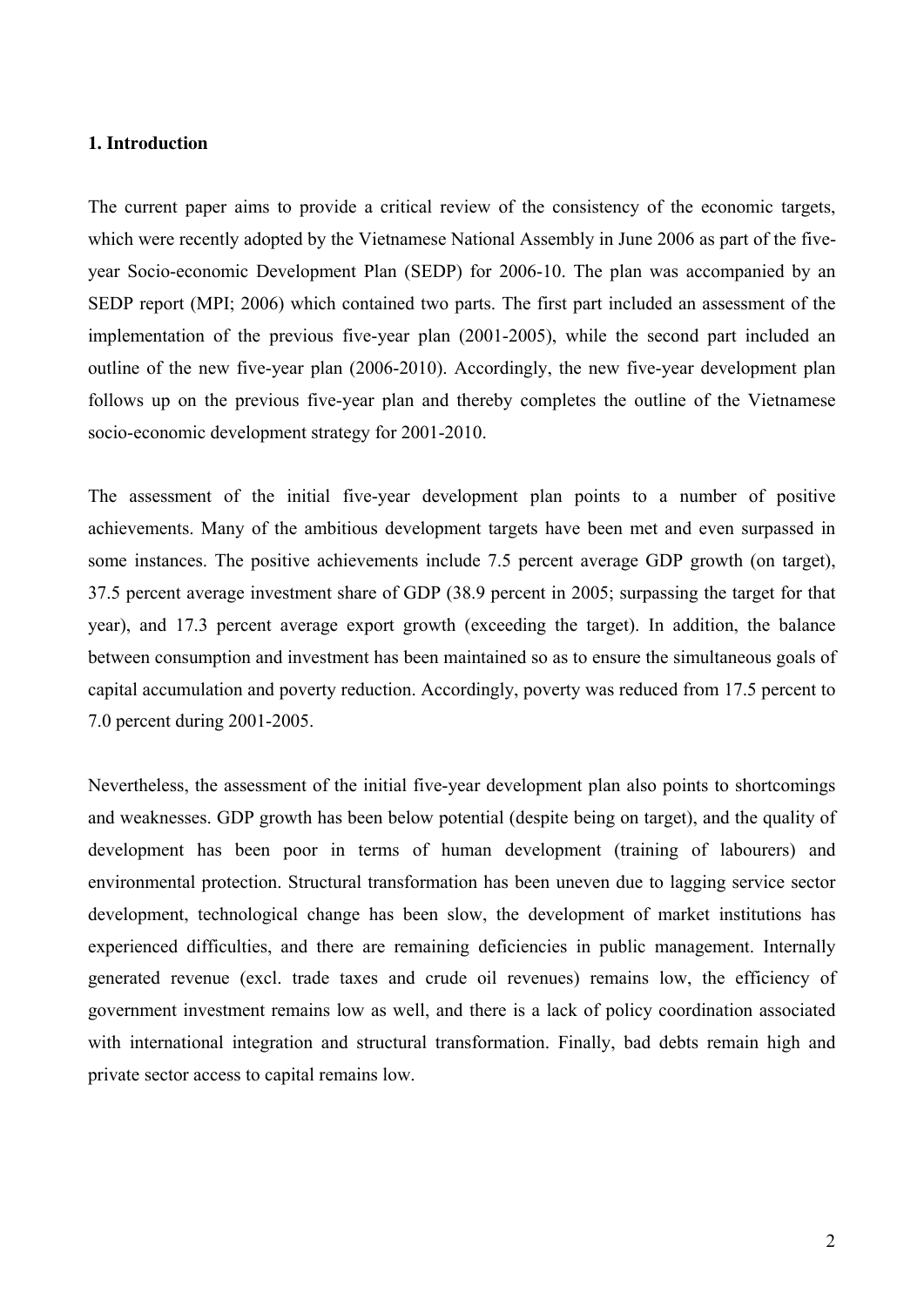The list of shortcomings and weaknesses associated with the previous five-year development plan (2001-2005) has implications for the development of the subsequent five-year development plan (2006-2010). The lack of progress in human development and environmental protection may indicate that the current growth process in unsustainable. In particular, the lack of skills upgrading may imply that a lack of complementary factors (skilled labour) may limit the efficiency of the fast growing physical capital stock. Moreover, the continued degradation of natural resources may imply that bottlenecks may start to arise in relation to critical production inputs such as clean water and energy supply.

This paper seeks to review the internal consistency of the new SEDP development plan 2006-2010, using the 2003 Vietnam Merged Model projection framework, developed by Jensen & Tarp (2007). The Merged Model framework for construction and assessment of macroeconomic projections is briefly reviewed in Section 2. This is followed – in Section 3 – by a discussion of the calibration of model parameters and the derivation of exogenous variable growth paths based on SEDP target levels. An "SEDP Base Scenario", which is based on constant parameter values, is presented and discussed in Section 4, while an "SEDP Consistent Scenario", which is based on underlying structural changes (in model parameters), is presented and discussed in Section 5. In particular, it is shown that there are several important implicit assumptions about structural change underlying the SEDP development plan. Conclusions are presented in Section 6.

#### **2. The Merged Model framework**

The Merged Model is an economic planning tool which can be used to construct and assess macroeconomic projections. Accordingly, it is a projection framework which is based on a complete set of macroeconomic accounting identities and budget constraints, and a minimal set of behavioural relationships. In particular, the Merged Model provides a consistent accounting framework which can be used to assess the internal consistency of the various growth targets from the 2006-2010 Vietnam Socio-Economic Development Plan (SEDP). For a general discussion of the methodology underlying the calibration and application of 2003 Vietnam Merged Model, please refer to Jensen & Tarp (2007).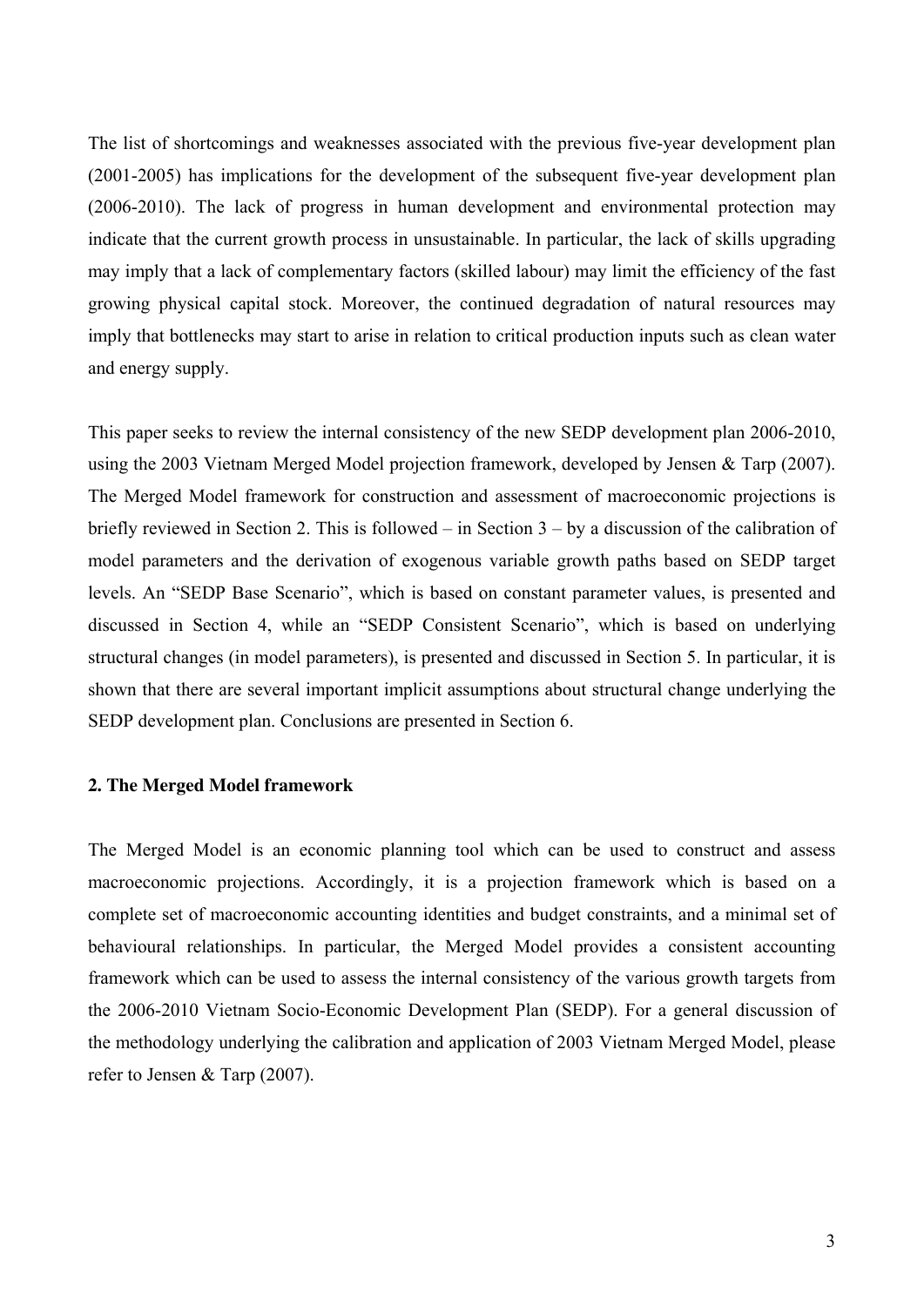The Merged Model is an aggregate projection framework, which distinguishes between two aggregate private and the public sectors. The model accounts for current transactions, capital transactions, and financial transactions by the private and public sectors. In addition, the model accounts for current and financial transactions by an aggregate foreign sector through the inclusion of the balance of payments. Finally, the model includes accounting identities to ensure real sector goods market balance and financial sector money market balance, as well as consistent price determination. The Merged Model was originally derived from an attempt to integrate the World Bank's Revised Minimum Standard Model (RMSM) and the IMF's Financial Programming (FP) approach into one macroeconomic framework (Brixen & Tarp, 1996; Jensen & Tarp, 2002; Jensen & Tarp, 2006). The aggregate nature of the Merged Model projection framework can be seen from the underlying SAM data base (see Appendix A).

Altogether, the Merged Model consists of 29 equations (see Appendix B). Roughly speaking, these equations include 13 goods market equations (including endogenous private current transactions and residual government current transactions), 3 government sector equations (including residual government domestic credit taking), 6 money market equations (including endogenous money demand and residual private domestic credit taking), and 4 balance of payments equations (including exogenous government foreign borrowing and residual private foreign borrowing). In addition, the model contains 3 interest payment equations.

Projections are evaluated on the basis of four focal variables: (i) real government consumption, (ii) government domestic credit, (iii) private domestic credit, and (iv) private foreign borrowing. Each of the focal variables is associated with a specific sector of the economy. The Merged Model solves recursively between sectors of the economy, as well as between time periods. Inconsistencies in projected growth paths of specific exogenous variables can therefore easily be traced and identified by focussing on the endogenous growth paths of the four focal variables. In particular, the consistency of the SEDP development plan will be evaluated on the basis of the implied growth paths for the four focal variables (see Sections  $4 \& 5$ ).

An overview of model parameters is provided in Appendix C, while an overview of model variables is given in Appendix D. Model variables are grouped into endogenous and exogenous variables, and growth paths need to be imposed for all exogenous variables. The calibration of model parameters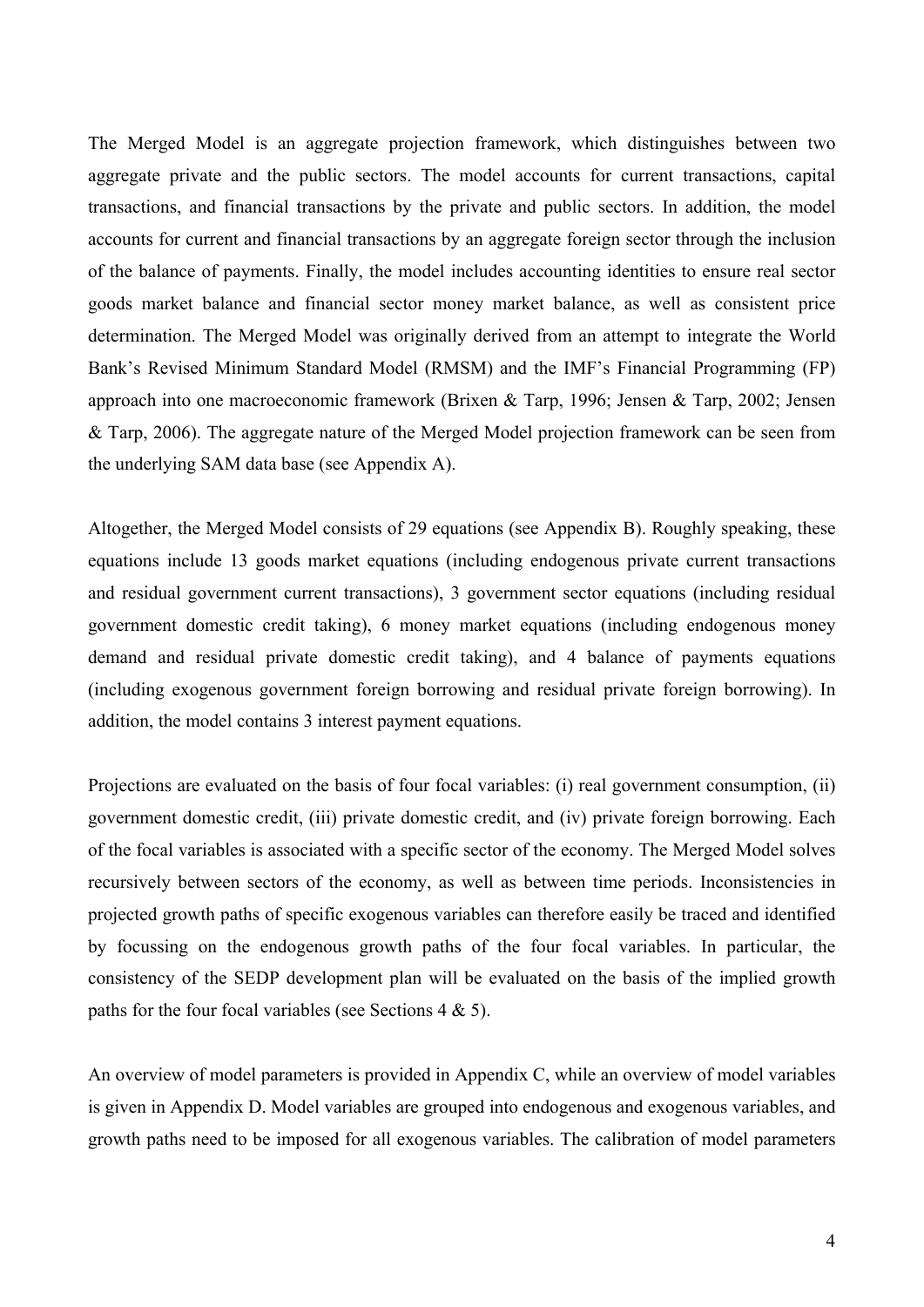and the derivation of exogenous variable growth paths from the SEDP development plan are outlined in the following section.

[Table 1, 2 and 3 about here]

#### **3. Merged Model calibration and SEDP target growth paths**

#### *3.1 Merged Model Calibration*

The Merged Model was calibrated on the basis of a 2003 SAM data framework (appendix A) and a set of 2003 economic levels (Table 1). However, the SEDP development plan covers the period 2006-10. It was therefore necessary to run the model forward to 2005, in order to provide a proper basis for the evaluation of the SEDP development plan. The targeting of historical 2005 values was achieved by imposing 2004-2005 economic levels (Table 1) and/or 2004-2005 growth rates (Table 2). The targeting of 2004-2005 values implied that model parameters were calibrated for each of the years 2003-2005 (Table 3).

The Merged Model contains six equations with model parameters (in addition to the three interest rate equations with exogenous interest rates). Four of these equations contain one parameter. These parameters could be readily calibrated based on base year information. The two remaining equations for investment demand and import demand (equations (5)-(6) in Table B.1 in Appendix B) contain respectively two and three parameters. It was therefore necessary to impose exogenous information to calibrate these relationships.

First, it was assumed (for the base year calibration period 2003-2005) that the *Parameter relating investment demand to real GDP* (k1) has a fixed value of 2.50. This parameter can be shown to be equal to the capital-output ratio, and the parameter value is in accordance with historical evidence (Jensen & Tarp; 2007). This information is sufficient to calibrate the investment demand relationship. Second, it was assumed (for the base year calibration period 2003-2005) that the *GDP elasticity of import demand* (m1) has a fixed value of 1.20, while the *Real exchange rate elasticity of import demand* (m2) has a fixed value of -1.00. These parameter values are also consistent with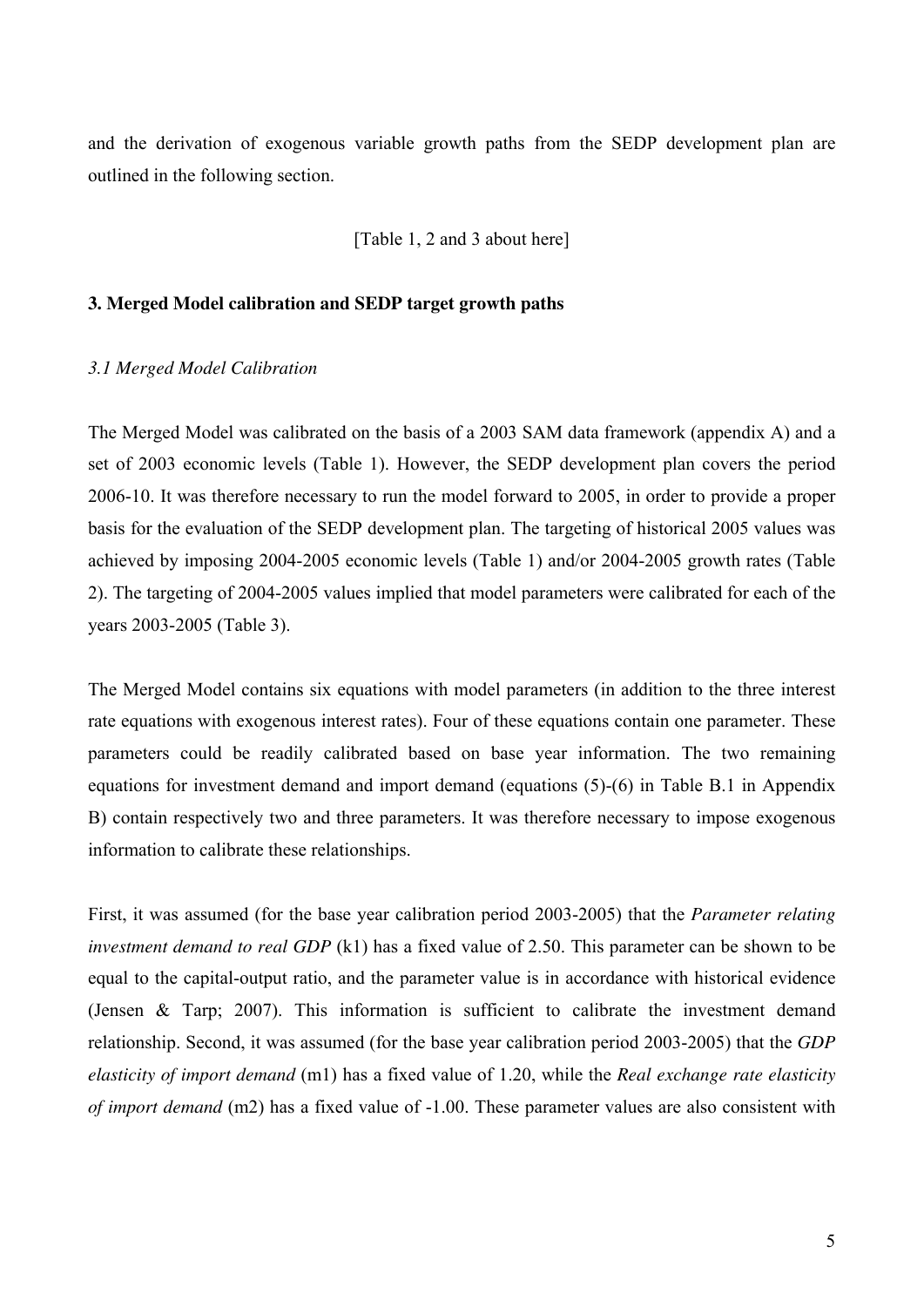historical evidence (Jensen & Tarp; 2007), and they provide sufficient information to calibrate the import demand relationship. The calibrated parameter values are presented in Table 3.

#### *3.2 Merged Model Calibrated Parameters*

The calibrated parameter values show some variation. As noted in Jensen and Tarp (2007), the parameter values (as well as endogenous and exogenous variables) should be considered to be endogenous from the modeller's point of view. It is therefore important to study the past development of the calibrated parameter values (in the same way that it is important to study past growth paths of endogenous and exogenous variables), to make appropriate judgements about potential future changes in parameter values.

The greatest degree of variation in parameter values occur for the *Ratio of reserve changes to import changes* (d). It jumps from around 0.13-0.14 during 2003-2004, to a level around 0.55 in 2005. The analysis of this parameter in Jensen and Tarp (2007) confirm that it is inherently unstable. It was therefore decided to impose an exogenous value on this parameter both in the SEDP Base Scenario (Section 4) and the SEDP Consistent Scenarios (Section 5). The parameter was set to 0.19 in the SEDP Base Scenario (Table 10) based on the assumption that the long run policy target for official foreign exchange reserve holdings amounts to 10 weeks of imports. Subsequently, the parameter value was adjusted to 0.17 in the SEDP Consistent Scenario (Table 14) to ensure the internal consistency of the SEDP growth targets for the balance of payments (see below).

Otherwise, parameter values for the SEDP base scenario reflects 2005 calibrated values (Table 10), while the configuration of parameter growth paths for the SEDP Consistent Scenario (Table 14) reflect (i) sufficient parameter change to allow the SEDP growth paths to form a consistent economic scenario, and (ii) parameter change which is consistent (as far as possible) with historical parameter growth paths.

[Table 4 and 5 about here]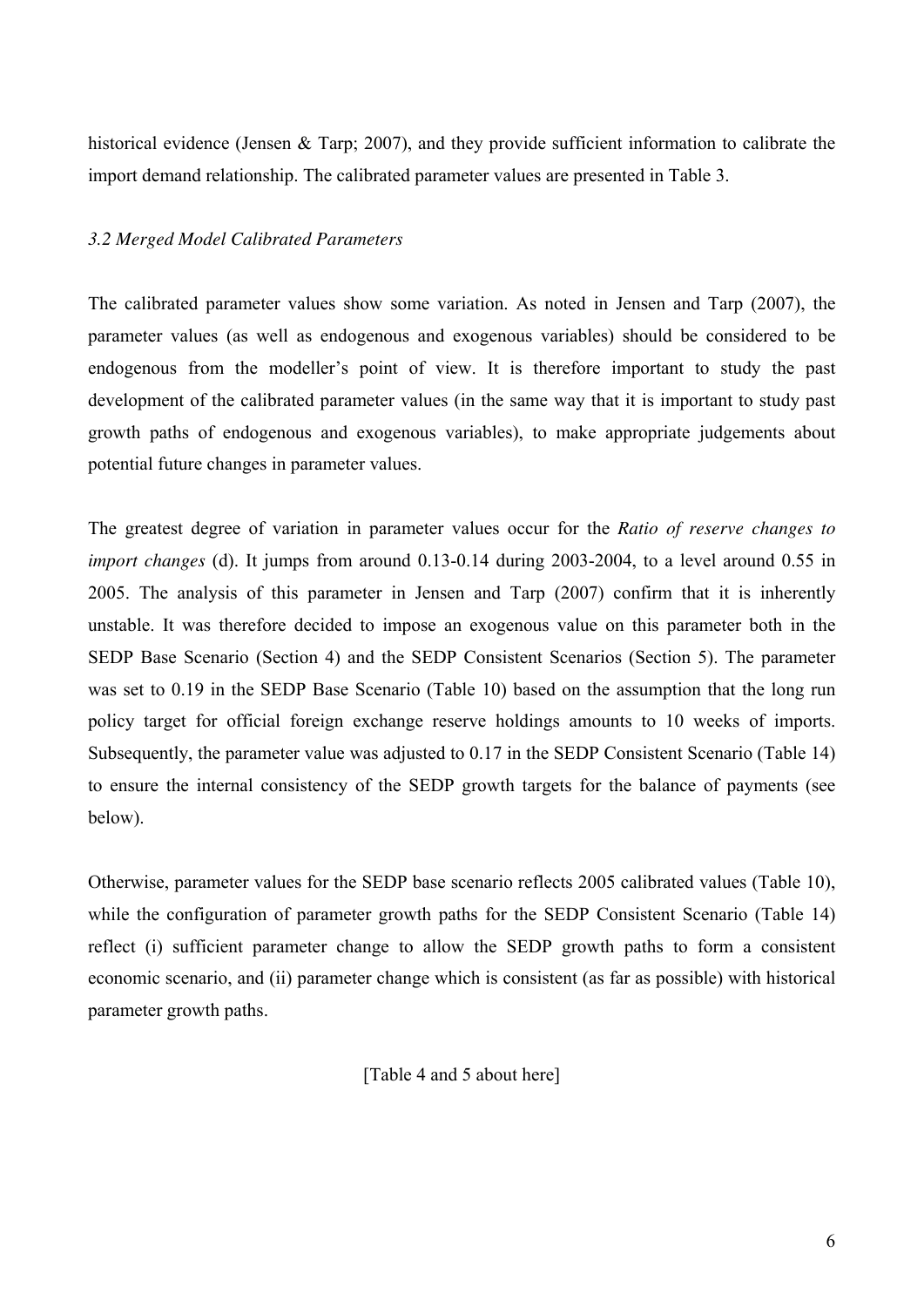#### *3.3 SEDP development plan targets*

An overview of SEDP growth paths for exogenous Merged Model variables are provided in Table 4 (SEDP growth rates) and Table 5 (SEDP economic levels). The derivation of these growth paths from the growth targets of the SEDP development plan is reviewed in the following.

#### [Table 6 about here]

#### *3.3.1 Real GDP and the GDP deflator*

Table 6 presents the derivation of exogenous growth paths for real GDP and the GDP deflator. First, the SEDP development plan provides target intervals for nominal GDP growth over the planning period. This is translated into average target growth rates (average of target interval limits) for the nominal GDP growth path. The average growth rates imply that total accumulated nominal GDP over the planning period amounts to 6,600.5 Trillion VND. This lies within the stated SEDP target interval of 6,528-6,674 Trillion VND.

Second, the SEDP development plan provides a target interval of 7.5-8.0 percent for real GDP growth rates over the planning period. The average nominal GDP growth rates and the stated real GDP growth interval are consistent with a constant GDP deflator growth rate of 7.2-7.3 percent. It was decided to impose a constant 7.3 percent GDP deflator growth rate over the planning period. The SEDP target growth path for real GDP was subsequently derived from the growth paths for nominal GDP and the GDP deflator.

#### [Table 7 about here]

#### *3.3.2 Real exports, export prices, import prices and the exchange rate*

Table 7 presents the derivation of the exogenous growth paths for real exports, export prices, and the nominal exchange rate. First, the SEDP growth plan does not provide any information on the growth path of real exports over the planning period. However, it does provide an average target for the real export growth rate of 16.0 percent per year. In addition, the SEDP development plan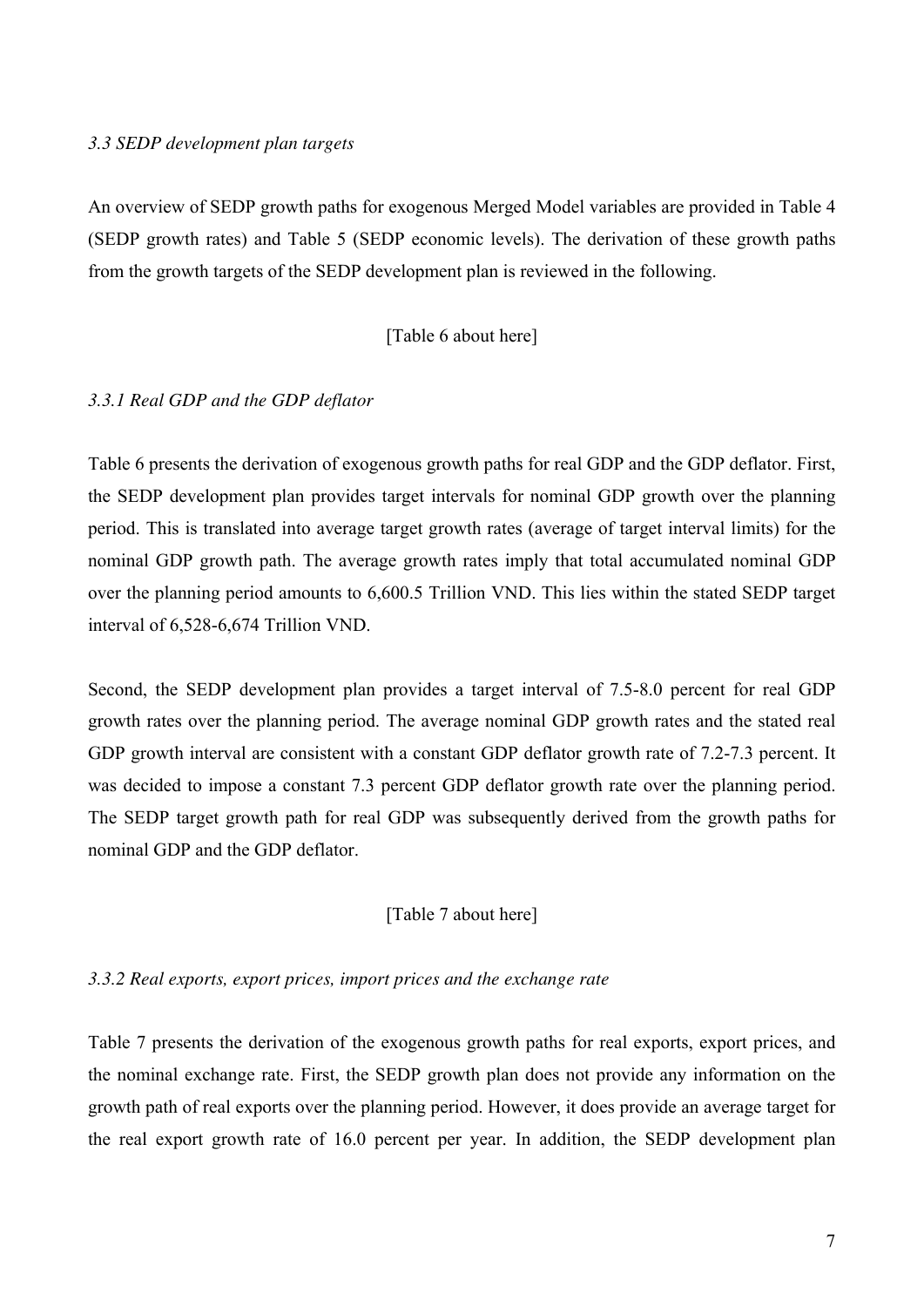provides explicit targets for the nominal export growth path over the planning period. The nominal growth targets range between 15.5-18.4 percent per year (but below 16.8 percent for each year except 2010). Accordingly, the consistency of real and nominal export growth targets requires annual price changes amounting to around 0.5-1.0 percent.

The difference between real and nominal export growth targets must be accounted for by changes in world market export prices and the exchange rate. The average growth rate for (USD) export prices during 2003-2005 was -0.2 percent, while the average depreciation rate of the (USD/VND) exchange rate during 2003-2005 was 0.9 percent. Domestic currency price changes relating to real exports therefore amounted to 0.7 percent on average during 2003-2005. This level of price change lies within the consistent target range for price change over the planning period. It was therefore assumed that world market export prices and the exchange rate continue to change, in a smooth fashion (at constant growth rates), at the 2003-2005 average growth rate levels. This implies that both the nominal SEDP growth rate targets and the average real SEDP growth rate target for exports are satisfied by the current projections (Table 4). $<sup>2</sup>$ </sup>

Nevertheless, Table 4 shows that the 2006 real export growth rate (10.2 percent) differ markedly from the average real SEDP target (16.0 percent). The difference arose since the preliminary 2005 nominal export number (559.3 Trillion VND) from the SEDP development plan (MPI; 2006) differs from the final 2005 nominal export number (582.7 Trillion VND) from the Government Statistical Office (GSO; 2006). In order to target the 2006 nominal export level from the development plan, it was decided to lower the 2006 nominal export growth rate below the target growth rate from the development plan. The target growth path for real exports was subsequently derived from the growth paths of for nominal exports, export prices, and the exchange rate.

Finally, the SEDP development plan provides no information regarding the future growth path for the (USD-denominated) import price index. The average growth rate for world market import prices

 $\overline{a}$ 

 $2 \text{ An annual } 0.9$  percent depreciation rate of the exchange rate is consistent with the SEDP growth targets for exports. However, it should be noted that it is not consistent with the various growth targets for FDI inflows. The SEDP development plan sets out targets for accumulated FDI inflows during 2006-2010 of (i) 19.5 Bio. USD, and (ii) 377 Bio. VND (2005 prices). Assuming that USD-denominated FDI inflows grows smoothly (implying a constant 35.1 percent annual growth rate; see below), and that the GDP deflator grows by 7.3 percent per year (see above), these different targets requires an annual rate of depreciation of 13.2 percent to be consistent.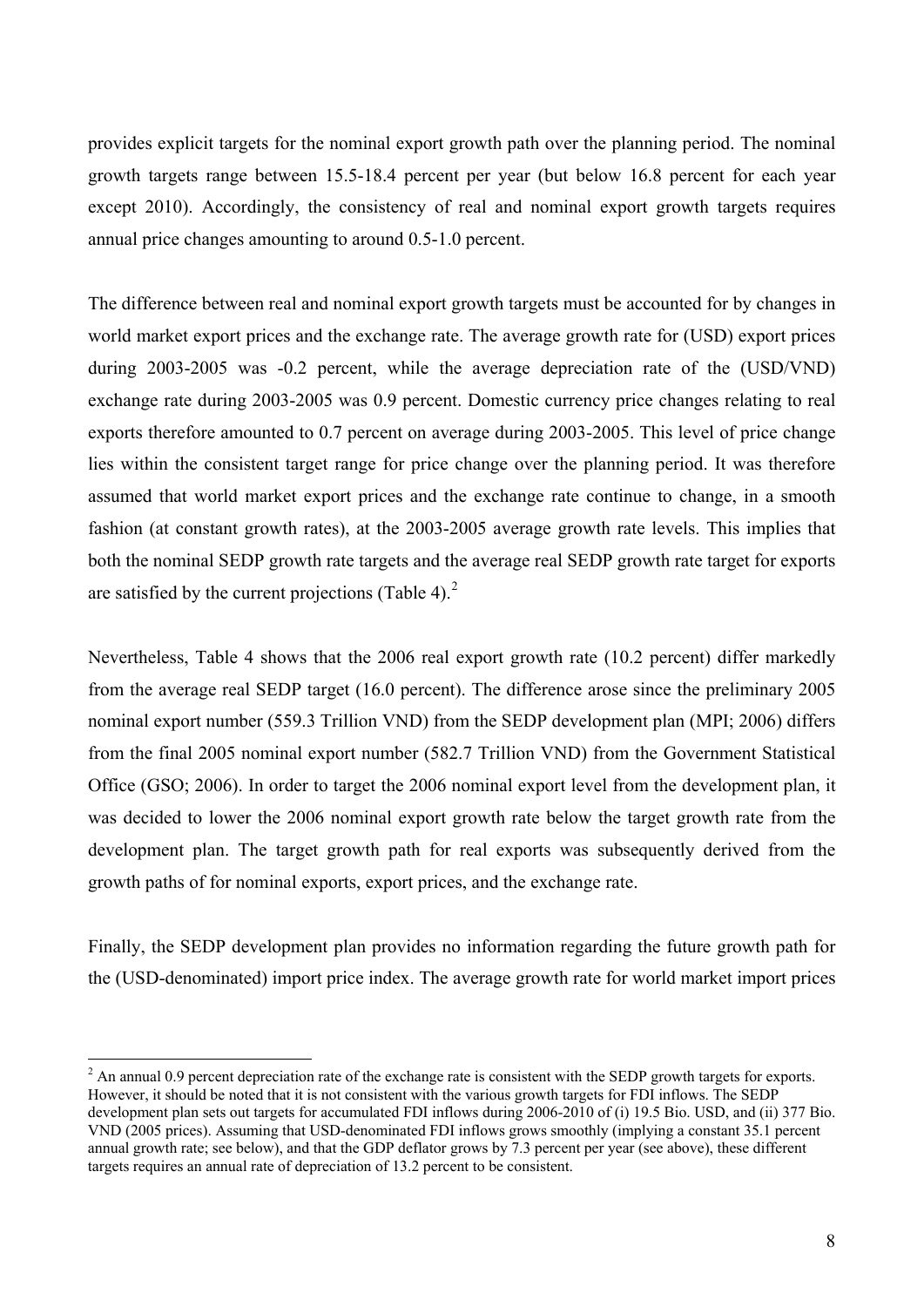during 2003-2005 (1.5 percent) was therefore imposed over the planning period (see Table 4). This implies a gradual deterioration of the international terms-of-trade (1.7 percent per year).

#### [Table 8 about here]

#### *3.3.3 Government foreign and domestic revenue*

Table 8 presents the exogenous growth paths for government revenue from domestic and foreign sources. Explicit target levels for government net foreign transfers and remaining (domestic) government income (including revenues from crude oil sales and trade tax receipts) were available from the SEDP development plan. This implies that total accumulated government revenue over the planning period amounts to 1,472.5 Trillion VND. This is (virtually) identical to the stated SEDP target for accumulated government revenue of 1,472.0 Trillion VND (MPI; 2006).

#### [Table 9 about here]

#### *3.3.4 Government transfers, government investment, and government domestic debt*

Table 9 presents the exogenous growth paths for nominal government transfers and real government investment. First, the SEDP development plan provides nominal target levels for government current expenditure, and nominal target intervals for government consumption over the planning period. Accordingly, nominal SEDP target intervals for government transfers were derived by subtracting government consumption target intervals from current expenditure target levels.

However, SEDP target levels for government current expenditure underestimates total government current expenditures, since the numbers exclude government transfers in relation to off-budget items. The SEDP target levels were therefore inconsistent with base period levels for government transfers. Government off-budget items accounted for 39 Trillion VND in 2005. In order to make target projection levels consistent with base period levels, it was assumed that transfers in relation to off-budget items remain unchanged at the 2005 level over the projection period 2006-2010.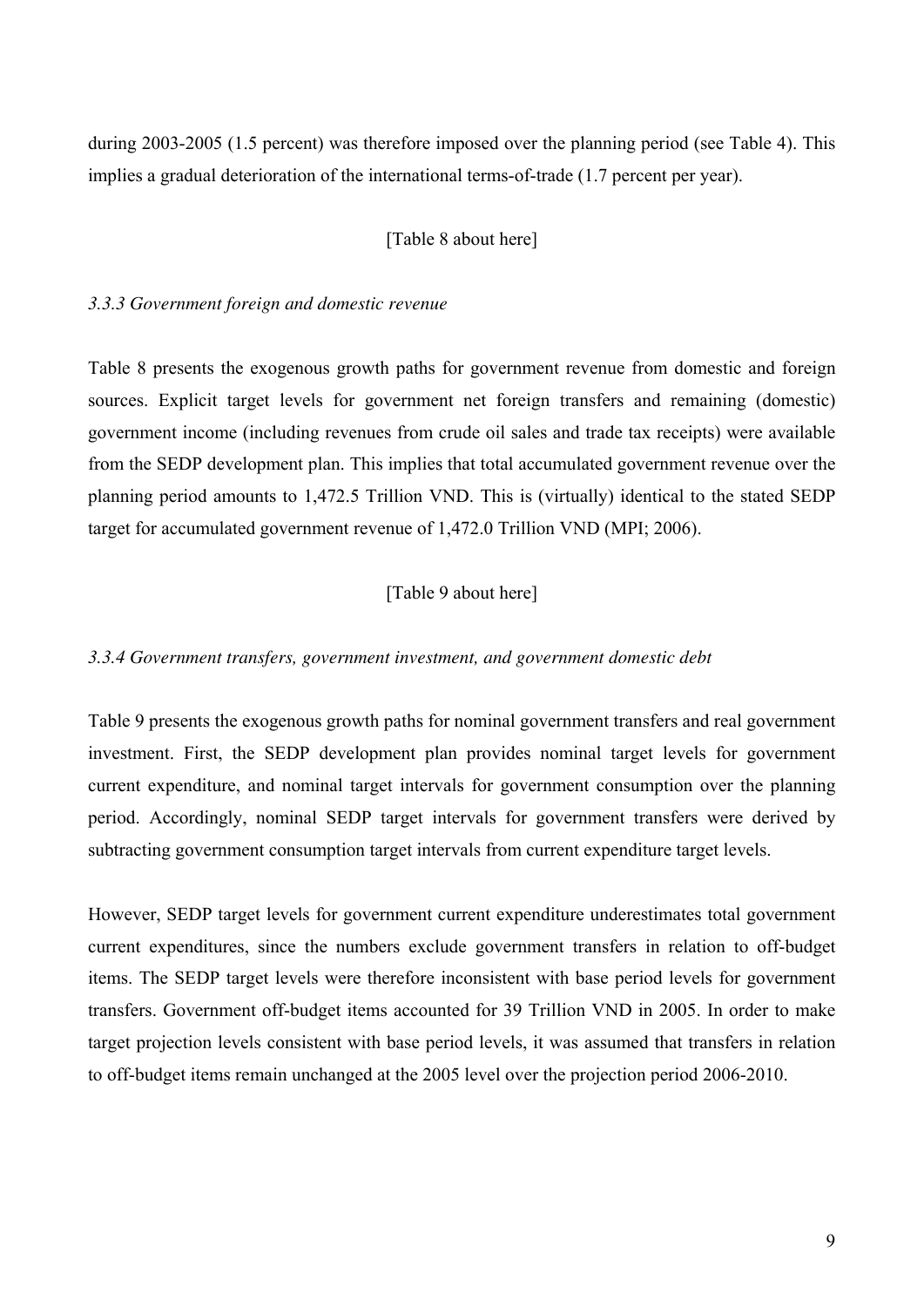The growth path for government transfers was derived as follows: The SEDP target intervals for government transfers (excl. off-budget items) were translated into average target levels (simple average of target interval limits) for government transfers (excl. off-budget items). Subsequently, the target growth path for government transfers (incl. off-budget items) was derived as the sum of the average target levels (excl. off-budget items) and the fixed amount of transfers due to off-budget items.

Second, the SEDP development plan provides nominal target levels for government investment expenditures. However, the SEDP development plan does not provide information on target growth paths for real government investment. Instead, the target growth path for real government investment was derived by applying the GDP deflator growth path (derived above) to correct the nominal target growth rates for future price changes.

Finally, no information is given about future changes in government net domestic debt in the SEDP development plan. Government net domestic debt was therefore assumed to grow according to the government consumption growth path (see Table 4). This assumption is further discussed (and corrected) in relation to the SEDP Consistent Scenario in Section 5.

#### *3.3.5 Foreign Net Factor Payments, Private Net Foreign Transfers, and Foreign Direct Investment*

The SEDP development plan does not provide information about future growth paths for foreign net factor payments or private net foreign transfers. Foreign net factor payments grew by an average 21.9 percent during 2003-2005, while private net foreign transfers grew by an average 22.5 percent during 2003-2005. Accordingly, the target growth paths for foreign net factor payments and private net foreign transfers were derived by applying constant growth rates of 21.9 percent and 22.5 percent to the respective 2005 levels of foreign net factor payments and private net foreign transfers.

Second, the SEDP development plan does not provide explicit information about the future growth path for foreign direct investment. However, it does provide target information for accumulated FDI inflows amounting to 19.5 Billion USD over the planning period 2006-2010. The average target FDI inflow (3.9 Billion USD per year) is relatively high compared to the inflow in 2005 which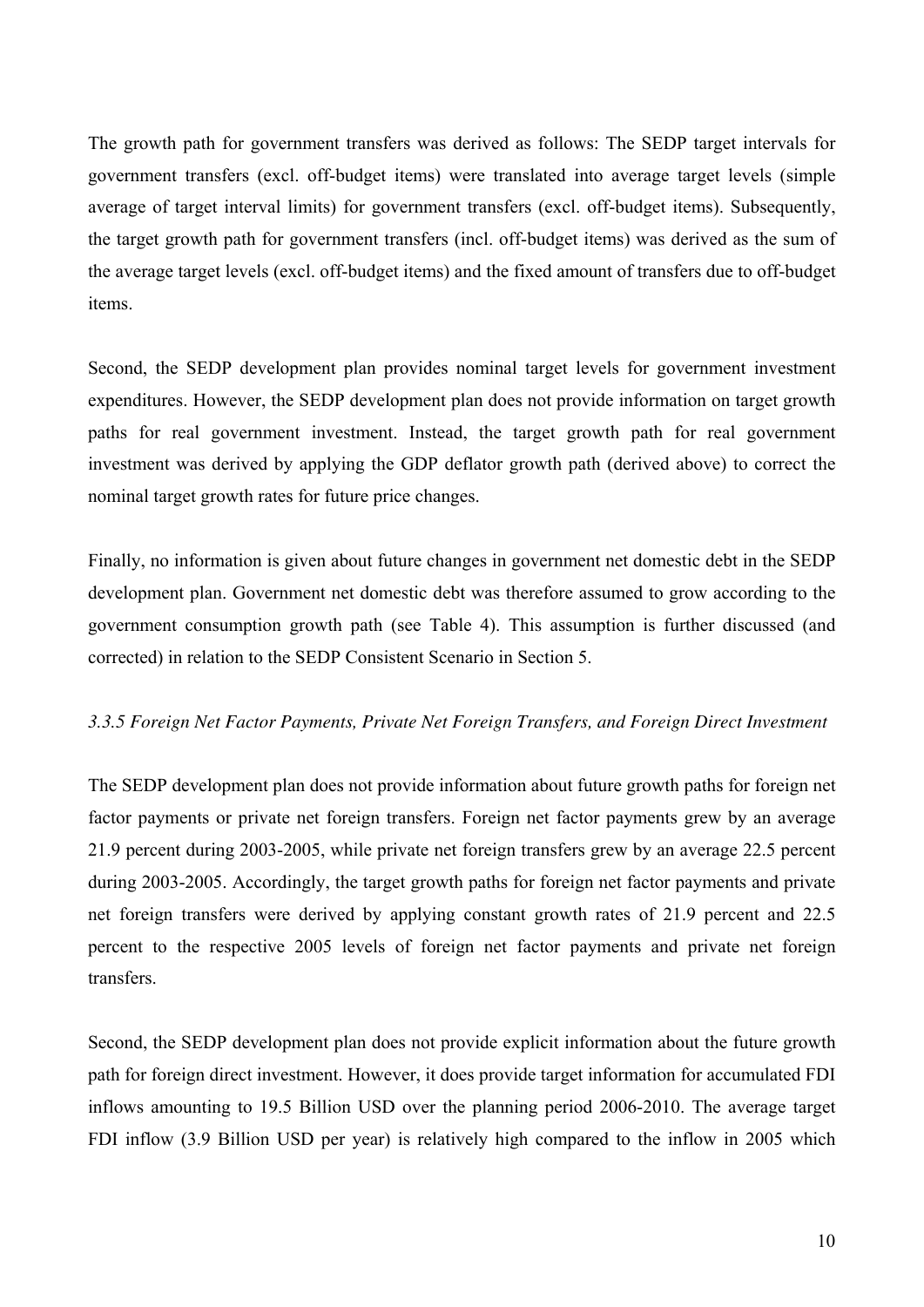amounted to 1.45 Billion USD (Table 1). Assuming a smooth growth path (constant annual growth rate) over the planning period, this implies that FDI inflows are assumed to grow by 35.1 percent per year over the planning period. Accordingly, the target growth path for foreign direct investment was derived by assuming that FDI inflows grow by 35.1 percent per year over the planning period (Table 4). $3$ 

#### *3.3.6 Government domestic interest rate, and government and private foreign interest rates*

The SEDP development plan does not provide information about the future growth path for interest rates. The effective government domestic interest rate was 1.4 percent on average during 2003- 2005, the effective government foreign interest rate was 2.4 percent on average during 2003-2005, and the effective private foreign interest rate was 5.3 percent on average during 2003-2005. Accordingly, the target growth paths for interest rates were derived by assuming that interest rates remained constant at the average 2003-2005 values over the planning period 2006-2010.

[Tables 10 & 11 about here]

#### **4. The SEDP Base Scenario**

 $\overline{a}$ 

The SEDP Base Scenario was derived by (i) imposing SEDP target growth paths for exogenous model variables (see Section 3), and (ii) imposing the 2005 calibrated parameter values throughout the planning period (see Section 3).<sup>4</sup> Table 10 presents the SEDP Base Scenario parameter values. The assumption of constant parameters throughout the planning period is a strong assumption. Nevertheless, the current analysis serves to make the point that the SEDP development plan is based on assumptions about structural changes (in parameter values). The investigation of the parameter assumptions underlying the SEDP development plan is the subject of the Section 5.

 $3$  The SEDP development plan sets out two targets for accumulated FDI inflows during 2006-2010, including (i) 19.5 Bio. USD, and (ii) 377 Bio. VND (2005 prices). The current projections use the former growth target. As discussed in footnote 1, the two FDI targets are consistent with a 7.3 percent GDP deflator growth rate and 13.2 percent depreciation rate of the exchange rate. Nevertheless, the current projections assume a rate of depreciation of 0.9 percent. This is consistent with the SEDP export growth targets, and a -0.2 percent export price growth rate. Adjusting the exchange rate growth rate to 13.2 percent would necessitate a lowering of the annual export price growth rate to -12.6 percent. This was deemed inappropriate.

<sup>&</sup>lt;sup>4</sup> The only exception to the rule of constant parameter values was the "ratio of reserve changes to import changes". This parameter was set to the constant value 0.19, based on the assumption that the government's long run target is to maintain official foreign exchange reserves amounting to 10 weeks of imports. (See also Section 3.2)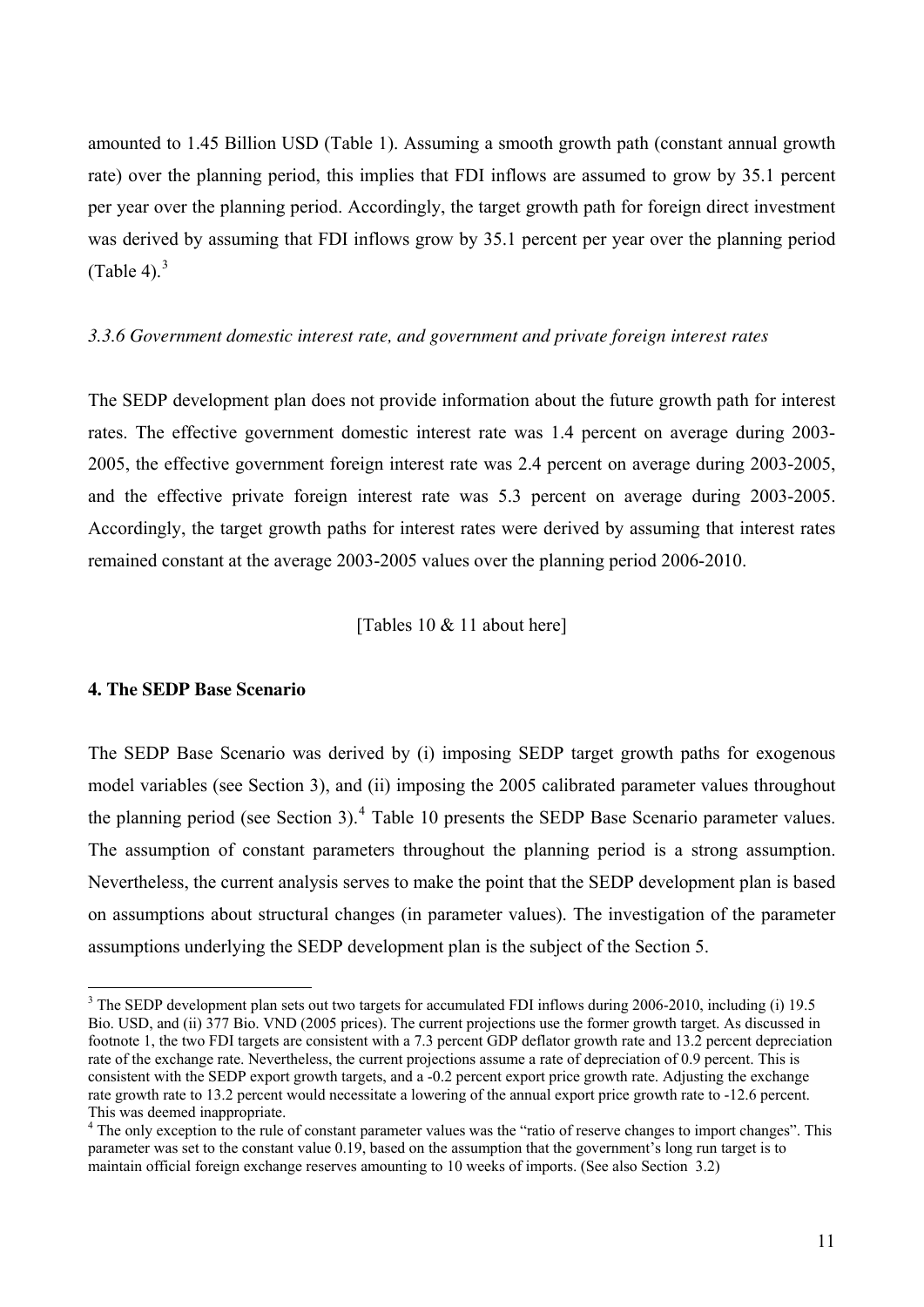As explained above, the Merged Model contains four focal variables which are used to (i) evaluate the internal consistency of a given set of projections, and (ii) diagnose inconsistent growth paths. Table 11 presents the implied growth paths for the four focal variables in the SEDP Base Scenario.

The following implications may be derived:

- 1. The growth path for real government consumption is inappropriate with high consumption levels during 2006-2009 followed by a sharp drop in 2010.
- 2. The implied government financing requirements raises the level of government domestic credit to inappropriate levels over the projection period. Government domestic credit should always hover within a limited interval above zero according to best practise methods to avoid adverse effects on monetary policy and price formation and private sector credit availability.
- 3. The expansion of private sector domestic credit over the planning period is not unreasonable (in spite of the inappropriate government domestic credit expansion)
- 4. The rapid decline (and negative values) for the private net foreign debt stock is inappropriate. It is inconceivable that the private sector should reduce their foreign debt (and subsequently expand their net foreign assets) at the implied rates of change.

The underlying explanation for the rapid drop in the private foreign debt stock (the fourth implication) is related to the constant parameter assumption. The government foreign debt expands in parallel with the strong expansion of export earnings, since the ratio between government net foreign debt and export earnings is assumed to remain constant over the planning period. Since foreign lending is the residual financing source in the (capital account of) the Balance of Payments (BoP), the rapid expansion of government foreign borrowing must lead to a similar drop in private foreign borrowing to ensure BoP equilibrium. It follows that the SEDP development plan is not consistent with a constant government foreign debt-to-exports ratio. Instead, the SEDP plan implicitly assumes that this ratio is going to decline over time.

The underlying explanation for the inappropriate government domestic credit growth path (the second implication) is partly due to the implied changes in government consumption. Nevertheless,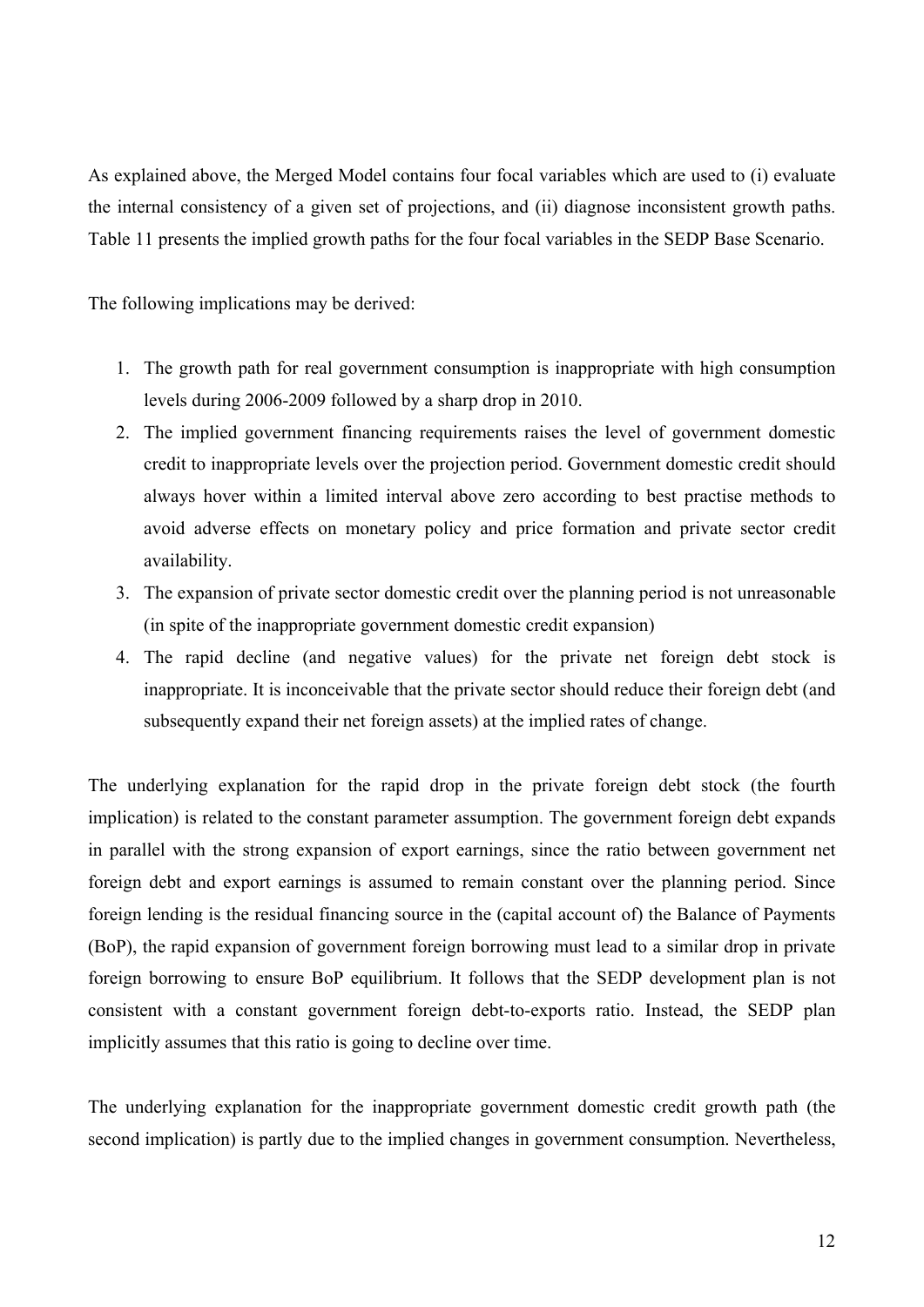it is mainly due to the development of other government financing sources. The SEDP development plan does not contain information about government domestic borrowing. Accordingly, it was assumed (see above) that the domestic debt grows by 22.5 percent per year in line with nominal government consumption (Table 4). The government domestic debt amounted to 84 Trillion VND in 2005. The relatively high initial level combined with the relatively high growth rates would under normal circumstances imply that there would be downward pressure on other (residual) financing sources. This is, however, not the case in the current base scenario. Instead, there is upward pressure on government domestic credit. The SEDP development plan therefore implicitly assumes that the domestic debt expands at a faster pace than nominal government consumption.

In fact, the government domestic debt stock must expand at a much faster pace than nominal government consumption. The current expansion of the government foreign debt stock is not consistent with BoP equilibrium as discussed above. The need for reduced government foreign borrowing puts additional pressure on the need to expand domestic borrowing. It follows that the SEDP development plan implicitly assumes that the domestic debt expands at a significantly faster pace than nominal government consumption.

The explanation for the inappropriate government consumption growth path (the first implication) is also related to the constant parameter assumption. First, total absorption is determined from exogenous GDP and export growth paths, and from an import demand specification (based on constant parameters). Second, total consumption is determined as the residual between available resources (total absorption) and investment demand, which is determined from an investment needs specification (based on constant parameters). Finally, private consumption is determined from applying a (constant) average consumption propensity to private disposable income, while government consumption is residually determined. It follows that the government consumption growth path is influenced by (i) the SEDP target growth paths for GDP and exports, and (ii) the constant parameter assumptions regarding the investment demand, import demand, and private consumption specifications.

[Table 12 about here]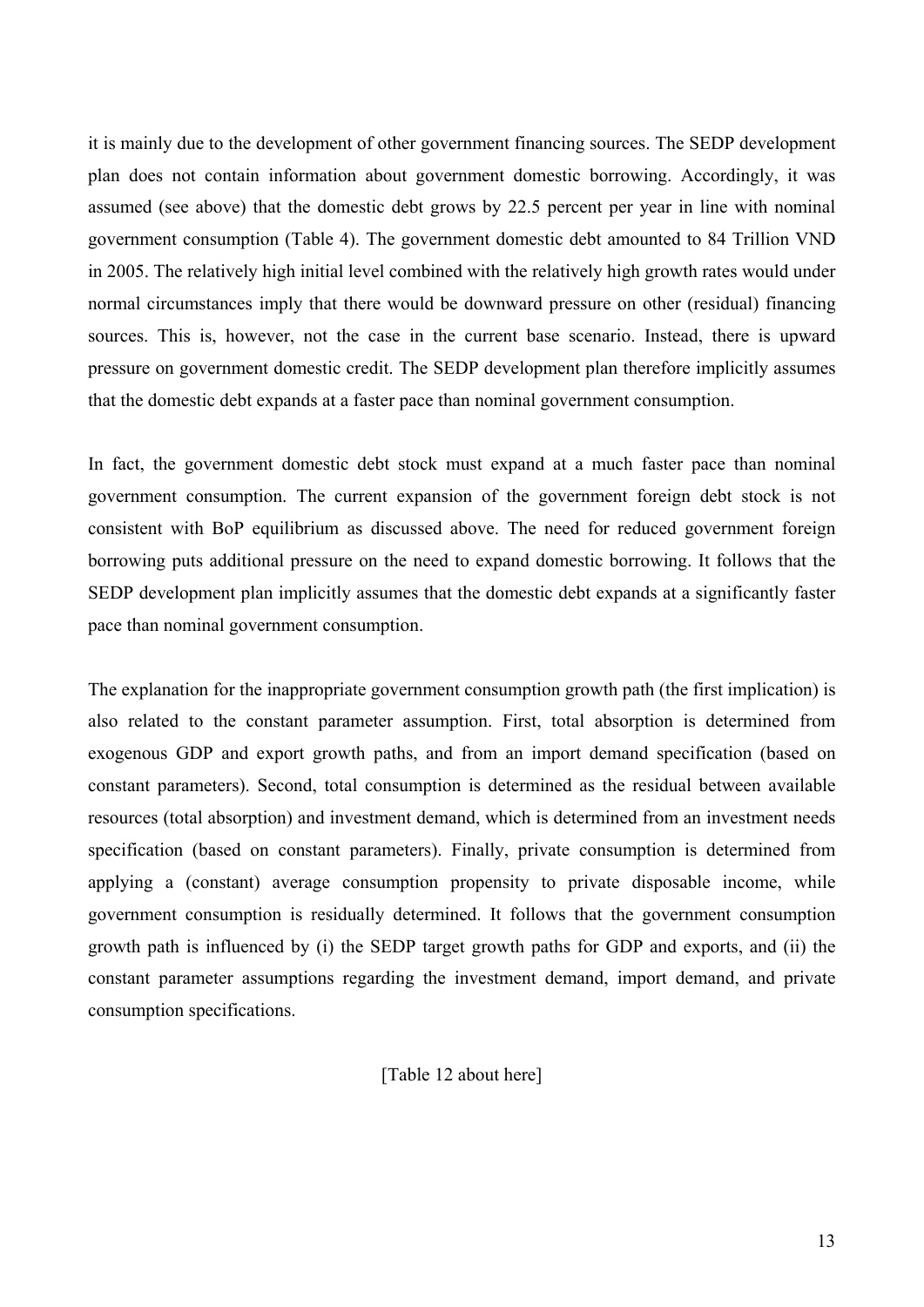Apart from using the focal variables, we may also evaluate the SEDP Base Scenario by comparing implied (endogenous) growth paths with SEDP target levels. Table 12 presents implied growth paths and SEDP targets for the resource balance. Nominal GDP and nominal exports are targeted to SEDP growth paths – as they should be – given the targeting of real aggregate growth rates and price levels. In relation to the government consumption growth path, numbers indicate that projections are relatively high compared to SEDP targets. In particular, government consumption overshoots SEDP targets by around 50 percent during 2008-2009, and around 20 percent during 2010.

As indicated above, the reason for the strong overshooting of government consumption must be found among implied growth paths for other macroeconomic aggregates. The projections of import demand resemble SEDP targets fairly well. Differences vary between 1.0 percent (2006-2009) and 1.5 percent (2010). It follows that projections of total available resources (total absorption) also resemble SEDP targets fairly well. In contrast, the projections of investment demand differ quite markedly from the SEDP target growth path with shortfalls ranging between -9 percent (2006) to - 11 percent (2008-2009). Moreover, the investment shortfalls spill over into the (residual) determination of total consumption, where overshooting ranges between 4-5 percent (2006-2010). One of the main reasons for the strong overshooting of government consumption can therefore be traced to the projections of investment demand.

This analysis may be taken a step further. The parameters of the investment needs specification may be shown to be increasing functions of the capital-output ratio and the capital depreciation rate (Jensen & Tarp; 2007). It follows that the SEDP development plan implicitly assumes that the capital-output ratio and/or the capital depreciation rate parameters are increasing over time. This conclusion is reinforced by the fact that projections of private consumption (the final resource balance item which affects the determination of government consumption) resemble SEDP targets fairly well. Differences range between 1-2 percent (2006-2010).

#### [Table 13 about here]

We may further evaluate the SEDP Base Scenario by comparing projections of foreign borrowing aggregates to SEDP target growth paths. Table 13 presents accumulated growth paths and SEDP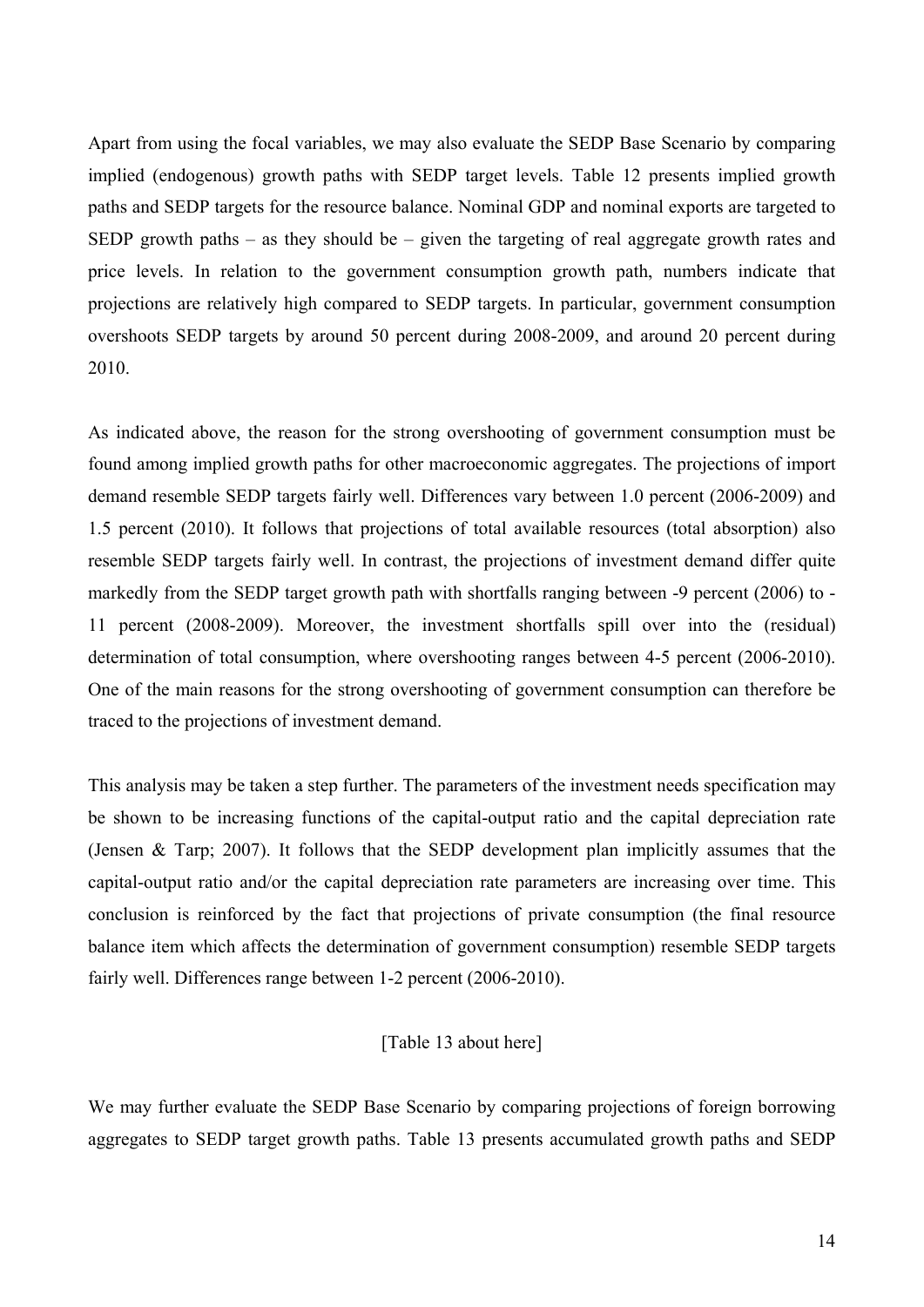accumulated targets for foreign loan disbursements over the planning period 2006-2010. As noted above, the inappropriate projected drop in private foreign borrowing stems from the rapid expansion of government foreign borrowing and the need to ensure BoP equilibrium. Accordingly, the projection of accumulated government net foreign loan disbursements net of interest payments (11,630 Mio. USD) significantly overshoot the SEDP target (3,000 Mio. USD), while the projection of accumulated private net loan disbursements net of interest payments (-11,713 Mio. USD) significantly undershoot the SEDP target (400 Mio. USD). Clearly, the strong expansion of government foreign borrowing (in line with export earnings) is the main reason for the strong differences between projections and SEDP targets of private foreign loan disbursements.

However, the numbers in Table 13 also indicate that the projections of the capital account surplus are likely to be inconsistent. Unfortunately, there are no SEDP targets for foreign interest payments. It is therefore not possible to be accurate on this issue. Nevertheless, the projections for the total (private and government) accumulated net foreign loan disbursements net of interest payments (-83 Mio. USD) is very low compared with the accumulated SEDP target (3,400 Mio. USD). The difference can partly be explained by the relatively low projections of imports (Table 12), which increases the current account surplus and lowers the need for foreign capital inflows. Nevertheless, the numbers also indicate that the projections of foreign exchange reserve accumulation are excessive. It follows that the SEDP development plan implicitly operates with a long run target for official foreign exchange reserves, which amounts to less than 10 weeks of imports – the assumption underlying the choice of parameter value in the current SEDP Base scenario (see Section 3.2).

In sum, the above analysis suggests that the SEDP development plan is based on a number of underlying assumptions regarding structural changes in fundamental model parameters. In particular, government foreign borrowing is implicitly assumed to grow less rapidly than exports, i.e. the "government foreign debt-to-exports ratio" is assumed to decline over time. Second, SEDP target investment demand is growing more rapidly than implied by constant parameters, i.e. the underlying "capital-output ratio" and/or "capital depreciation rate" parameters are implicitly assumed to increase over time. Third, the SEDP target for foreign loan disbursement exceeds foreign loan disbursements implied by a constant foreign exchange reserve accumulation parameter, i.e. the long run target for official foreign exchange reserves need to be reduced.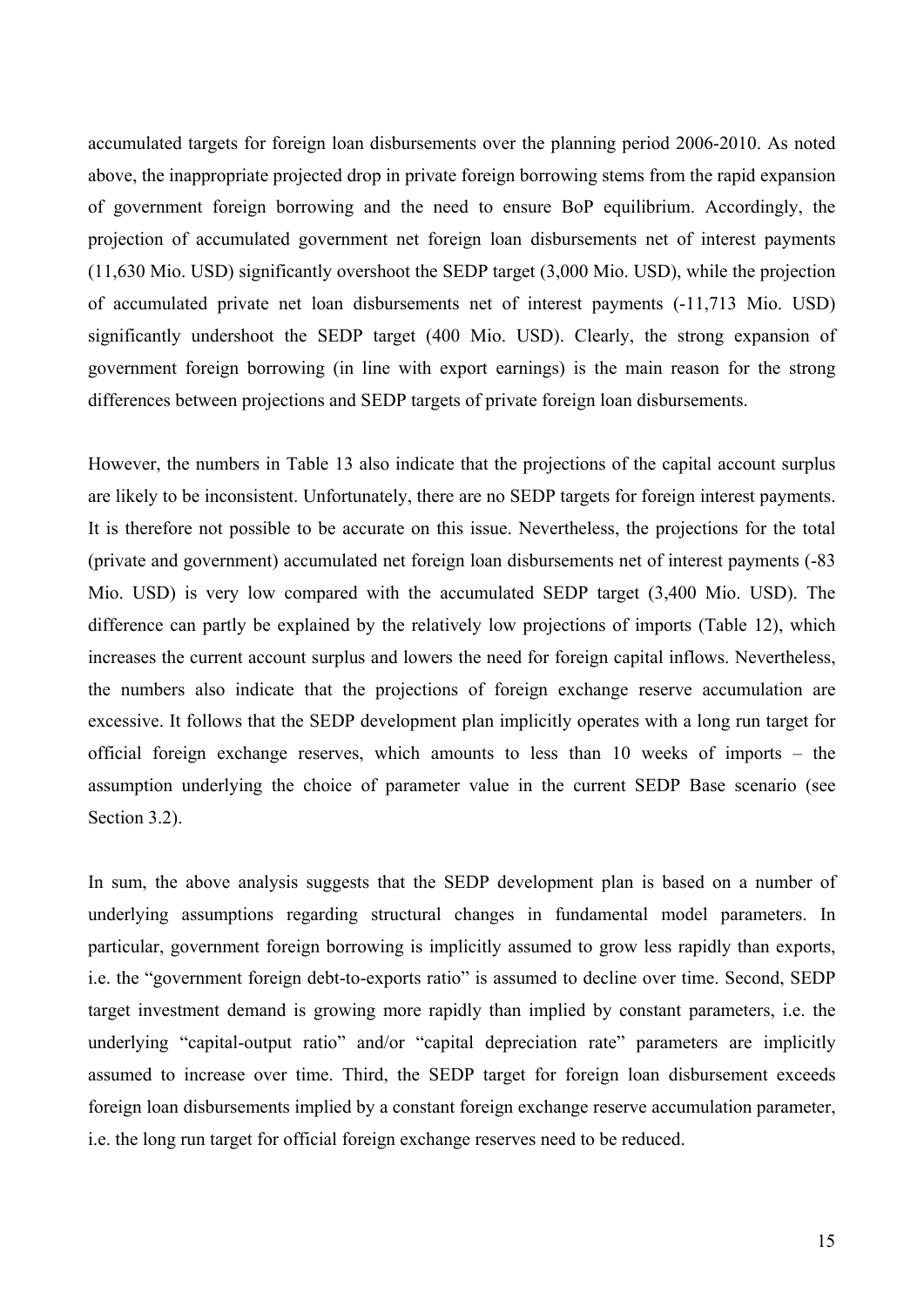Finally, the constant private savings propensity (one minus the average propensity to consume) provides projections of private consumption which are fairly close to SEDP target levels. The constant money velocity (which affects domestic credit availability) cannot be evaluated against SEDP targets, but this assumption does not seem to give rise to any major discrepancies between projections and SEDP targets. Overall, it may be concluded that the SEDP development plan (MPI; 2006) rely on underlying structural assumptions which are not explicitly stated. These assumptions are further explored in Section 5.

#### [Tables 14, 15, 16, 17 & 18 about here]

#### **5. The SEDP Consistent Scenarios**

The SEDP consistent scenario which is outlined in this section was developed on the basis of the analysis from the previous section. In particular, parameter values for five parameters and growth rates for exogenous government domestic borrowing are adjusted to target SEDP development growth paths for (i) the four focal variables, and (ii) endogenous national accounts aggregates from the resource balance. Table 14 presents the SEDP Consistent Scenario growth paths for model parameters, while Table 15 presents the SEDP Consistent Scenario growth paths for exogenous variables and Table 16 the focal variables of the SEDP consistent scenario.

The derivation of the adjusted parameter values and exogenous variable growth rates takes advantage of the (within and between time period) recursive nature of the Merged Model (Jensen & Tarp; 2007). First, the "GDP elasticity of import demand" was adjusted to target the SEDP growth path of import demand (Table 17). A comparison between SEDP Base Scenario parameters (Table 10) and SEDP Consistent Scenario parameters (Table 14) confirms the conclusion from the previous section, that little parameter adjustment was necessary to achieve consistency with the SEDP target growth path for imports. The SEDP development plan therefore relies on the underlying assumption that the import demand elasticity with respect to GDP remains around 1.2 through out the planning period  $2006-2010$ .<sup>5</sup>

<sup>&</sup>lt;sup>5</sup> In the targeting of import demand, it was assumed that the constant and the real exchange rate elasticity of the import demand function retained their base scenario values.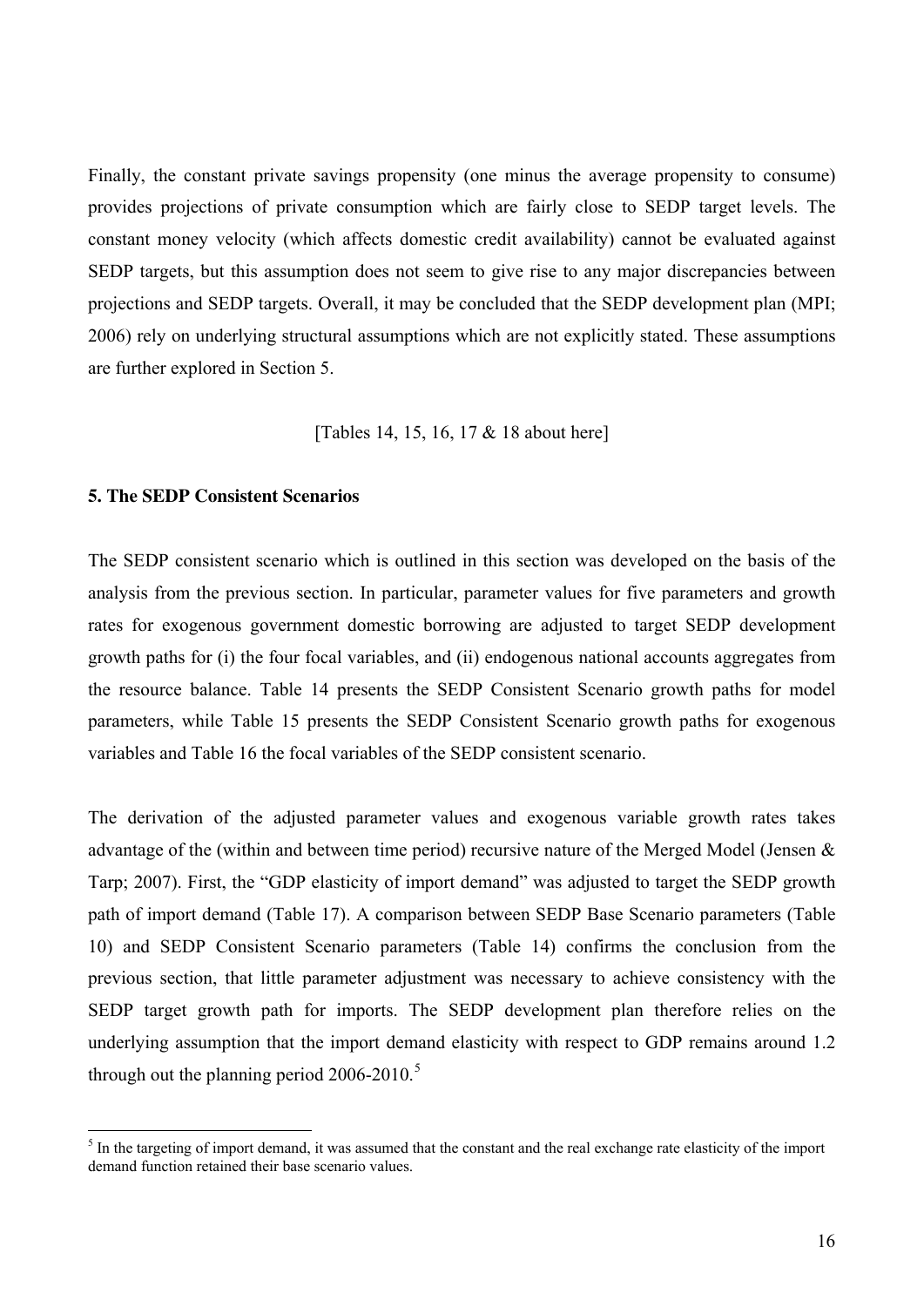Second, the "ratio of reserve changes to import changes" was adjusted to target the sum of the SEDP targets for private and government accumulated net foreign loan disbursements (3,400 Million USD) during the planning period 2006-2010 (Table 18). This was done by a uniform lowering of the base scenario parameter value (0.192) to the consistent scenario parameter value (0.173). This amounts to a de facto lowering of the government's implicit long run target for official foreign exchange reserve holdings, from 10 weeks of imports to 9 weeks of imports. Accordingly, the SEDP development plan is implicitly based on a long run target for foreign exchange reserves amounting to 9 weeks of import costs.

Third, the "ratio of government net foreign debt to exports" was adjusted to meet the SEDP target for government accumulated net foreign loan disbursements (3,000 Million USD), and thereby to meet the SEDP target for private accumulated net foreign loan disbursements (400 Million USD) over the planning period 2006-2010 (Table 18). This was achieved by lowering the constant base scenario parameter value (0.377) by an annual 0.024, implying that the consistent scenario parameter value declines over time to a level of 0.255 in 2010 (Table 14). It follows that the SEDP development plan target for government foreign loan disbursements is consistent with an annual 2.4 percentage point decline in the government foreign debt-to-export earnings ratio. In sum, the above structural parameter adjustments ensure consistency with the balance of payments targets in the SEDP development plan.

Fourth, the "parameter relating investment to growth in real GDP" was adjusted to target the SEDP growth path for nominal investment needs (Table 17). Accordingly, the constant base scenario parameter value (2.500) was increased (as discussed in the previous section) to a maximum of 3.179 in 2008, and subsequently reduced to 3.039 in 2010 (Table 14). This parameter has the interpretation of "capital-output ratio" as demonstrated in Jensen & Tarp (2007). It follows that the SEDP development plan relies on an underlying assumption that the productivity of capital will be rapidly declining, and that more capital accumulation is needed to maintain historical GDP growth rates.<sup>6</sup> This is a strong assumption, since the "capital-output ratio" seems to have remained fairly

 $\overline{a}$ 

<sup>&</sup>lt;sup>6</sup> In the targeting of investment needs, it was assumed that the "parameter relating investment to level in real GDP" retained its base scenario values. This parameter has the interpretation of being the product of the "capital-output ratio" and the "capital depreciation rate" as demonstrated in Jensen  $\&$  Tarp (2007). In principle, changes in the underlying "capital-output ratio" should therefore also lead to changes in this parameter. Nevertheless, it was decided to leave the parameter unchanged, to keep the analysis clean. In this way, the resulting change in the "capital-output ratio" may have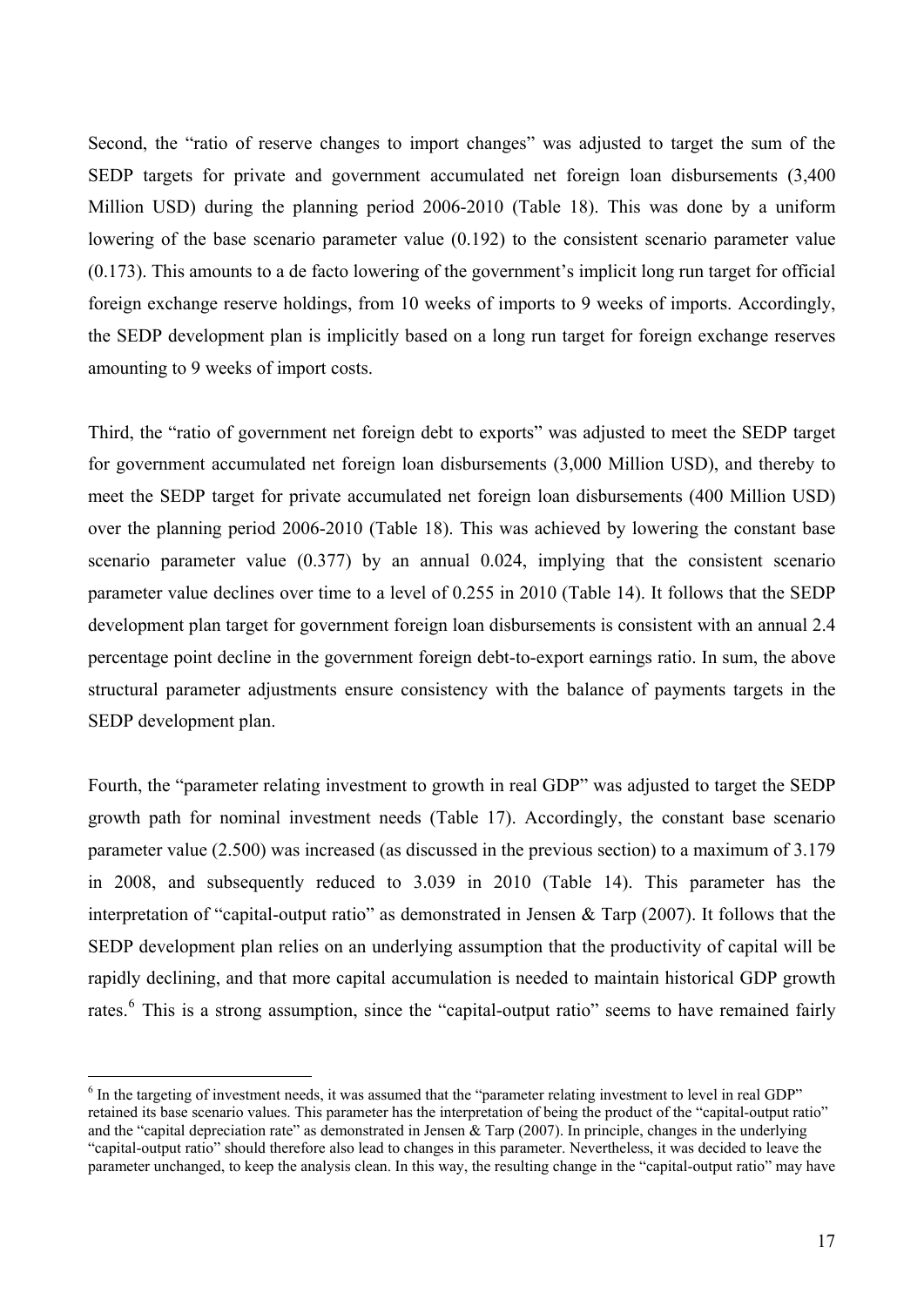constant around 2.50 over the latest years, as demonstrated in Jensen & Tarp (2007). Nevertheless, it may be consistent with the general point of view in the SEDP development plan, i.e. the past lack of human development may lead to future shortages in the supply of skilled labourers. Accordingly, the future lack of complementary skilled workers may lower the productivity of physical capital.

The targeting of the SEDP growth path for investment should also implicitly lead to the (residual) targeting of the SEDP growth path for aggregate consumption. Nevertheless, a small discrepancy remains between the current projections and the SEDP growth path as demonstrated in Table 17. This discrepancy arises since the SEDP target levels in Tables 12 & 17 are not internally consistent. Accordingly, they were derived from target intervals by simple averages of interval limits. Nevertheless, the discrepancy only amounts to a maximum 0.1 percent over the planning period (2006-2010).

Fifth, the "private saving propensity" was adjusted to target the SEDP growth path for private consumption (Table 17). This implicitly ensures the (residual) targeting of government consumption. Subsequently, the exogenous growth path for "Government Net Domestic Debt" was adjusted to target a constant level of "Government Domestic Credit" amounting to 10,000 Billion VND during the planning period 2006-2010. However, since the private sector receives government domestic interest payments, the adjustment of government domestic borrowing affects private disposable income and private consumption, and implicitly government consumption. It was therefore decided to adjust the "private saving propensity" one more time to target private and government consumption. This iterative procedure resulted in a growth path for "Government Domestic Credit" which is quite reasonable, rising over time from 10,000 Billion VND in 2006 to 13,984 Billion VND in 2010 (Table 16).

As noted above, the targeting of private consumption implicitly leads to the (residual) targeting of the SEDP growth path for government consumption, except for a small difference due to the abovementioned inconsistency between SEDP target levels for national account aggregates. Nevertheless, the projections of nominal government consumption remain within 1 percent of SEDP target levels as demonstrated in Table 17.

 $\overline{a}$ 

been overstated somewhat. However, the overstatement may be compensated for, to the extent that the "capital depreciation rate" declines over the planning period.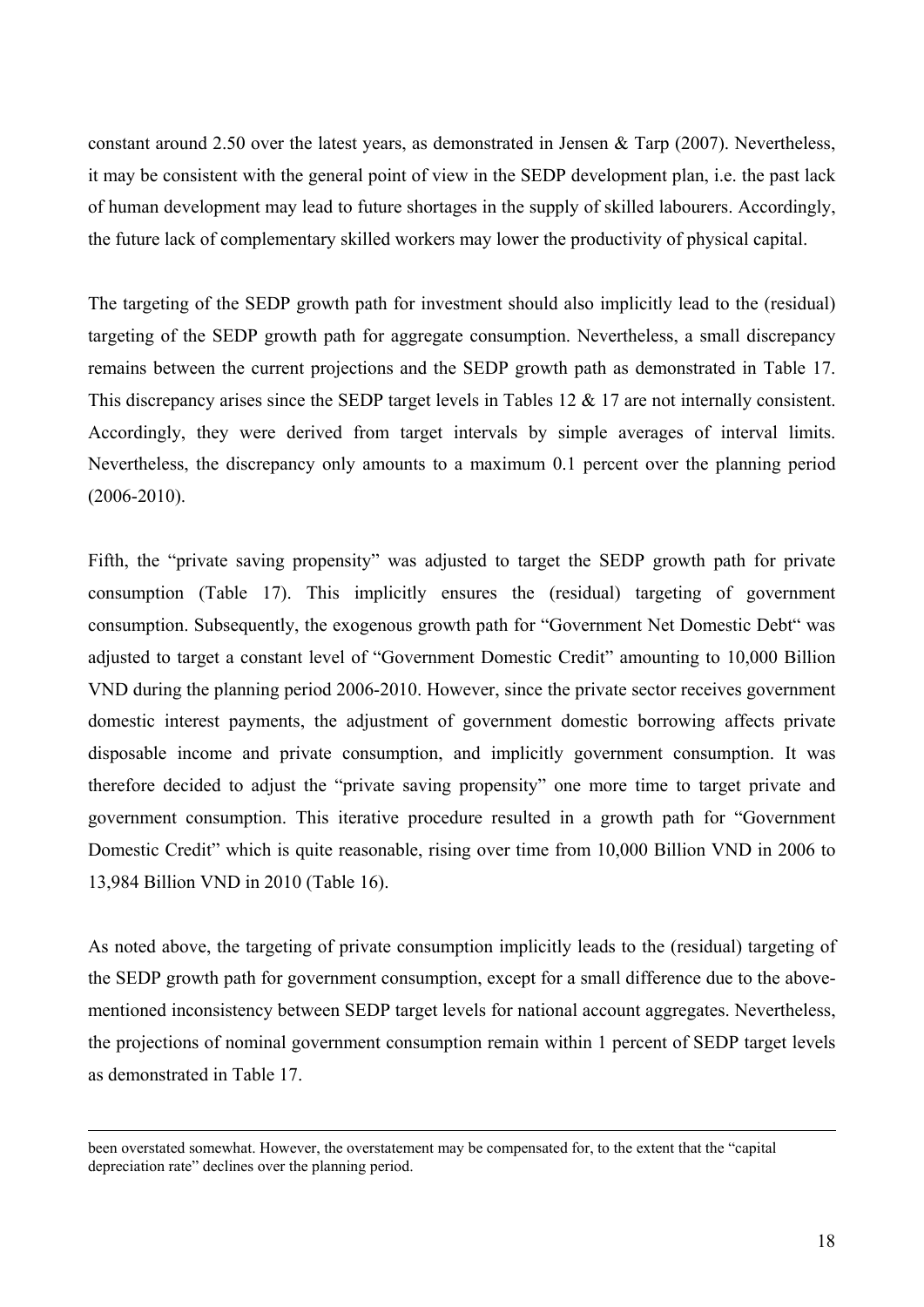The adjustment to the "private saving propensity" to target the SEDP growth path for private consumption means that the constant base scenario parameter value (0.330) had to be increased (as discussed in the previous section) to a maximum level of 0.344 in 2010 (Table 14). This represents a 1.4 percentage point increase in the private savings propensity over a period of five years. Accordingly, the SEDP development plan is based on an implicit assumption that the private savings propensity will increase by 1.4 percentage points over the planning period (2006-2010).

In addition, the "targeting" of government domestic credit implied that growth rates for "Government Net Domestic Debt" had to be increased quite dramatically. Accordingly, the SEDP development plan is consistent with very high initial growth rates (maximum: 27.8 percent in 2007) and lower (but still high) subsequent growth rates (minimum: 11.3 percent in 2010) for government domestic debt (Table 15). The high growth rates correspond to an increase in government domestic debt from 10.2 percent of GDP in 2005 to 12.0 percent of GDP in 2007 and 12.6 percent in 2008- 2009. Overall, the limited recourse to foreign borrowing (as set out in the SEDP development plan) and the limited use of government domestic credit taking (due to best practise methods in relation to monetary policy) means that the SEDP development plan relies quite heavily on domestic debt financing to cover the implicit government budget deficits over the planning period 2006-2010. Moreover, the implicit pressure is especially strong during the initial part of the planning period (2006-2007).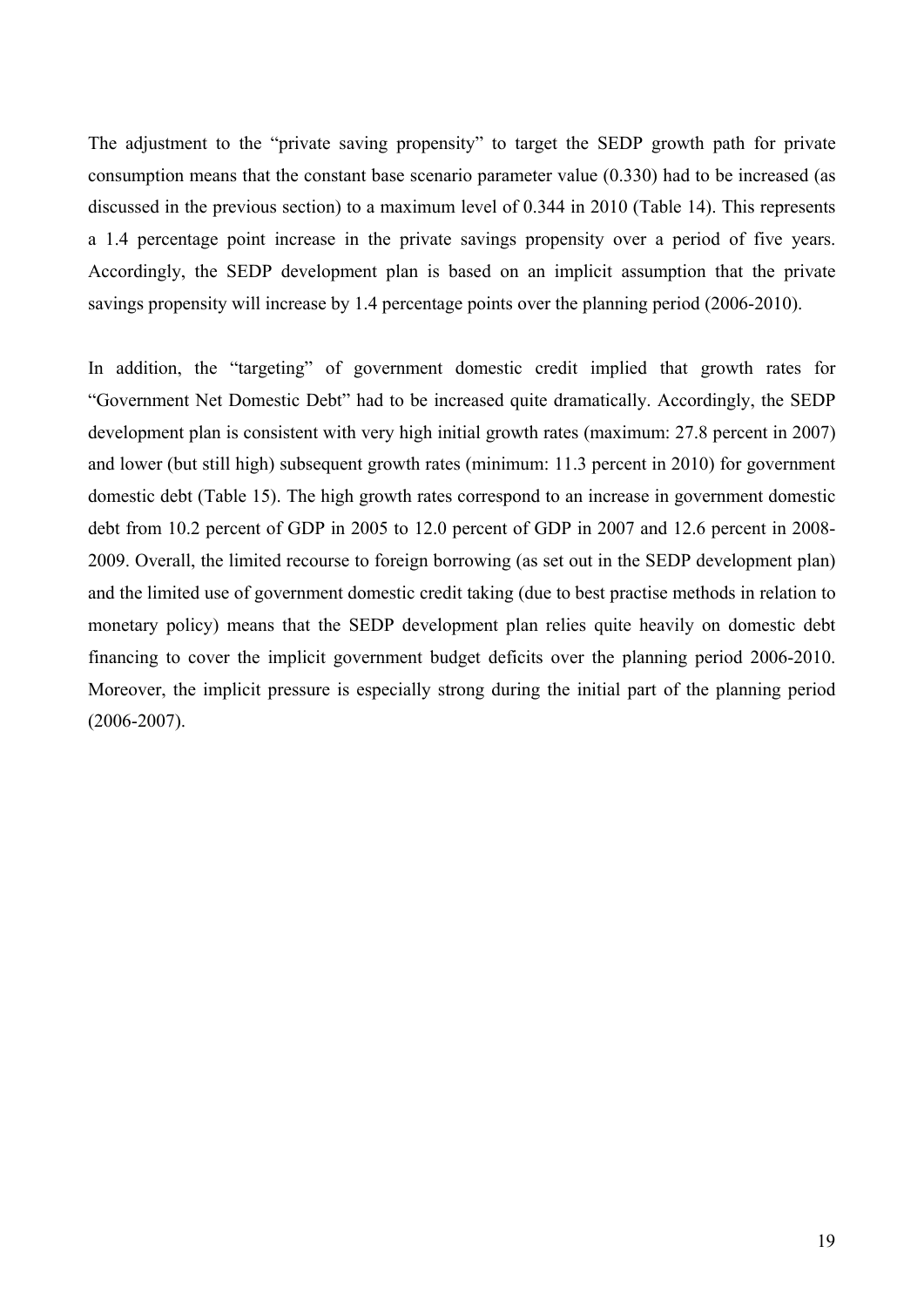#### **6. Conclusion**

This paper has provided an analysis of the Socio-Economic Development Plan 2006-2010 for Vietnam. Using the Merged Model macroeconomic projection framework, it has been demonstrated that the development plan is based on several important structural assumptions. The capital-output ratio is assumed to increase quite dramatically from previous levels around 2.5 to levels above 3.0. In particular, the capital-output ratio is assumed to rise dramatically over the initial years of the planning period 2006-2007. This implies that the productivity capital is assumed to suffer a strong decline in a matter of a few years. It also implies that higher rates of capital accumulation are needed to maintain historical GDP growth rates. This implicit structural assumption of the SEDP development plan may be linked to another general conjecture in the development plan. The past lack of human development may lead to future shortages in complementary skilled labourers, and this may lower the productivity of physical capital.

While higher rates of capital accumulation are needed to substitute for declining productivity, additional foreign borrowing is strongly limited. The development plan implicitly assumes that the government foreign debt declines from around 37.7 percent of export earnings in 2005 to 25.5 percent of export earnings in 2010. Instead, the government must use domestic debt markets to finance their recurring budget deficits. In particular, the government domestic debt is projected to rise from 10.2 percent of GDP in 2005 to 12.0 percent of GDP in 2007 and 12.6 percent in 2008- 2009. Clearly, this development plan will put pressure on domestic capital markets.

Overall, the SEDP development plan seems to rely on two inconsistent objectives, including (i) strong capital accumulation to substitute for declining capital productivity, and (ii) government reliance on domestic capital markets to reduce reliance on foreign capital markets. The current projections indicate that these objectives are mutually consistent (assuming that the private saving propensity increases by 1.4 percentage points over the planning period 2006-2010). Nevertheless, it seems that the simultaneous pursuit of these objectives is likely to lead to adjustment problems and strains on the domestic financial system.

It may also be noticed that the calibration of the Merged Model relied on a relatively high import demand elasticity with respect to GDP (1.20). This assumption was based on the historical analysis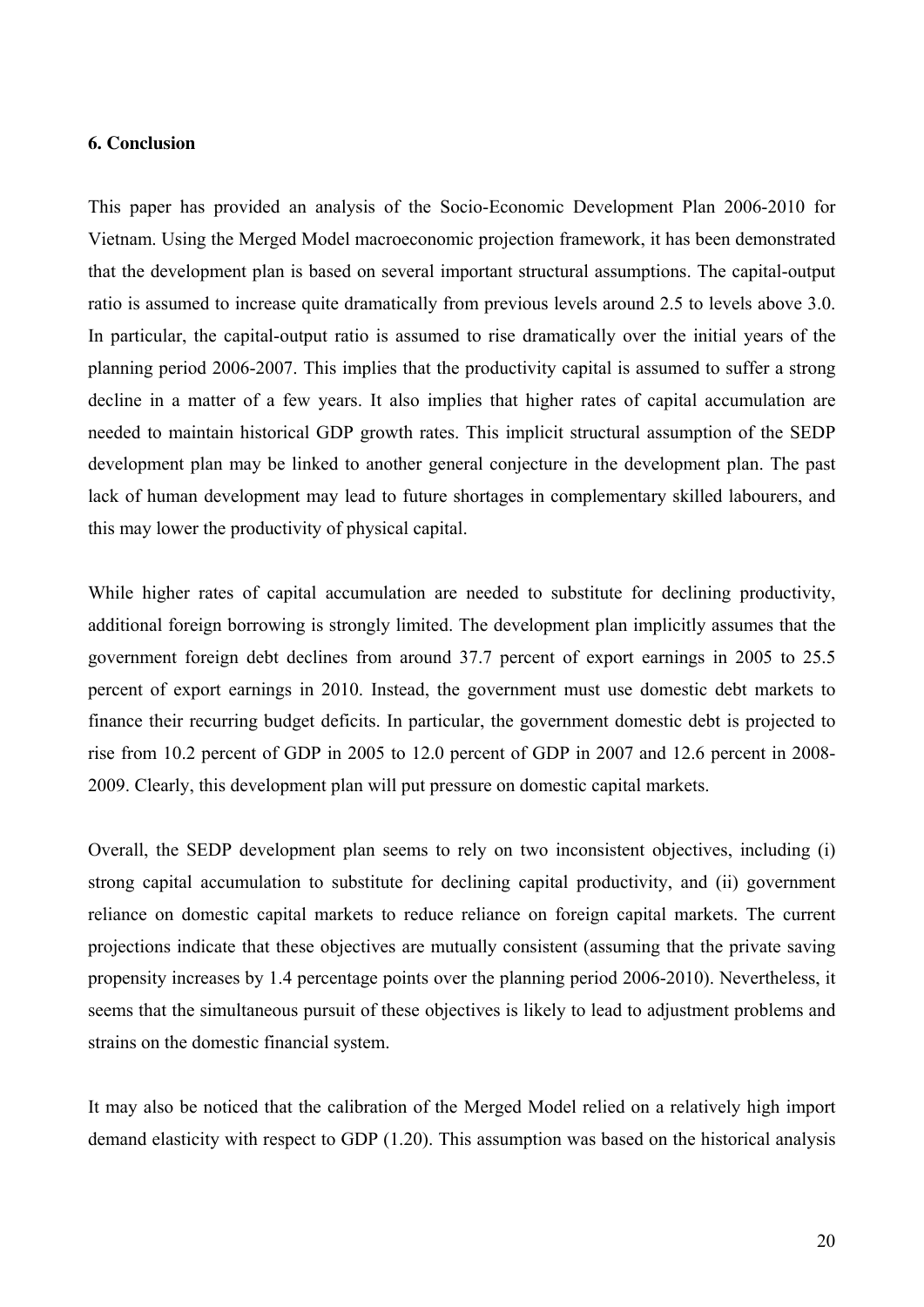in Jensen & Tarp (2007). The current analysis indicates that that the high elasticity is fairly consistent with the SEDP target growth path for import demand. Accordingly, the SEDP development plan is relying on an underlying assumption that the elasticity of import demand with respect to GDP will remain significantly above 1 over the planning period 2006-2010, and that import demand will continue to expand strongly as a share of GDP. Finally, the analysis of the balance of payment showed that the SEDP development plan relies on an implicit government long run target for official foreign exchange reserves amounting to 9 weeks of imports.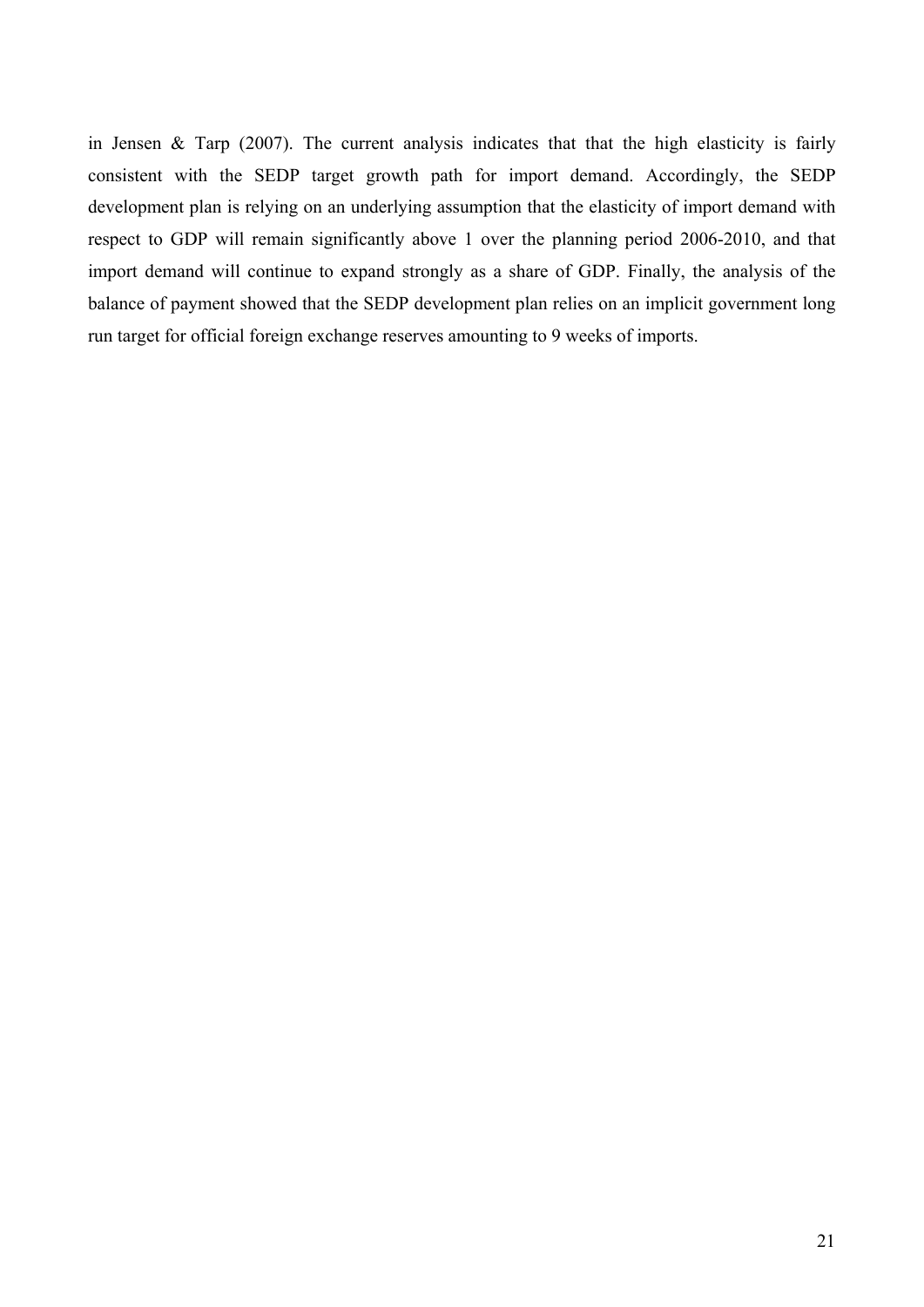# **Appendix A: Tables**

|              | <b>COM</b>                        | PRV                                  | <b>STATE</b>                            | <b>GCAP</b>                            | <b>PCAP</b>           | <b>DINT</b>                                    | <b>FINT</b>                        | <b>ROW</b>                                              | <b>TOTAL</b> |
|--------------|-----------------------------------|--------------------------------------|-----------------------------------------|----------------------------------------|-----------------------|------------------------------------------------|------------------------------------|---------------------------------------------------------|--------------|
| <b>COM</b>   |                                   | Private<br>Consumption               | Government<br>Consumption               | Government<br>Investment               | Private<br>Investment |                                                |                                    | Exports (c.i.f.)                                        | (1)          |
| PRV          | Value Added<br>at Market<br>Price |                                      | Government<br>Transfers                 |                                        |                       | Government<br>Domestic<br>Interest<br>Payments |                                    | Private Net<br>For. Transf. +<br>Net Factor<br>Payments | (2)          |
| <b>STATE</b> |                                   | Government<br>Domestic<br>Revenue    |                                         |                                        |                       |                                                |                                    | Government<br>Net Foreign<br>Transfers                  | (3)          |
| <b>GCAP</b>  |                                   |                                      | Government<br>Savings                   |                                        |                       |                                                |                                    |                                                         | (4)          |
| <b>PCAP</b>  |                                   | Private<br>Savings                   |                                         | Government<br>Borrowing<br>Requirement |                       |                                                |                                    | Current<br>Account<br>Deficit                           | (5)          |
| <b>DINT</b>  |                                   |                                      | Government<br>Dom. Interest<br>Payments |                                        |                       |                                                |                                    |                                                         | (6)          |
| <b>FINT</b>  |                                   | Private<br>For. Interest<br>Payments | Government<br>For. Interest<br>Payments |                                        |                       |                                                |                                    |                                                         | (7)          |
| <b>ROW</b>   | Imports<br>(f.o.b.)               |                                      |                                         |                                        |                       |                                                | Total For.<br>Interest<br>Payments |                                                         | (8)          |
| <b>TOTAL</b> | (1)                               | (2)                                  | (3)                                     | (4)                                    | (5)                   | (6)                                            | (7)                                | (8)                                                     |              |

### **Table A.1. Real SAM (Labels)**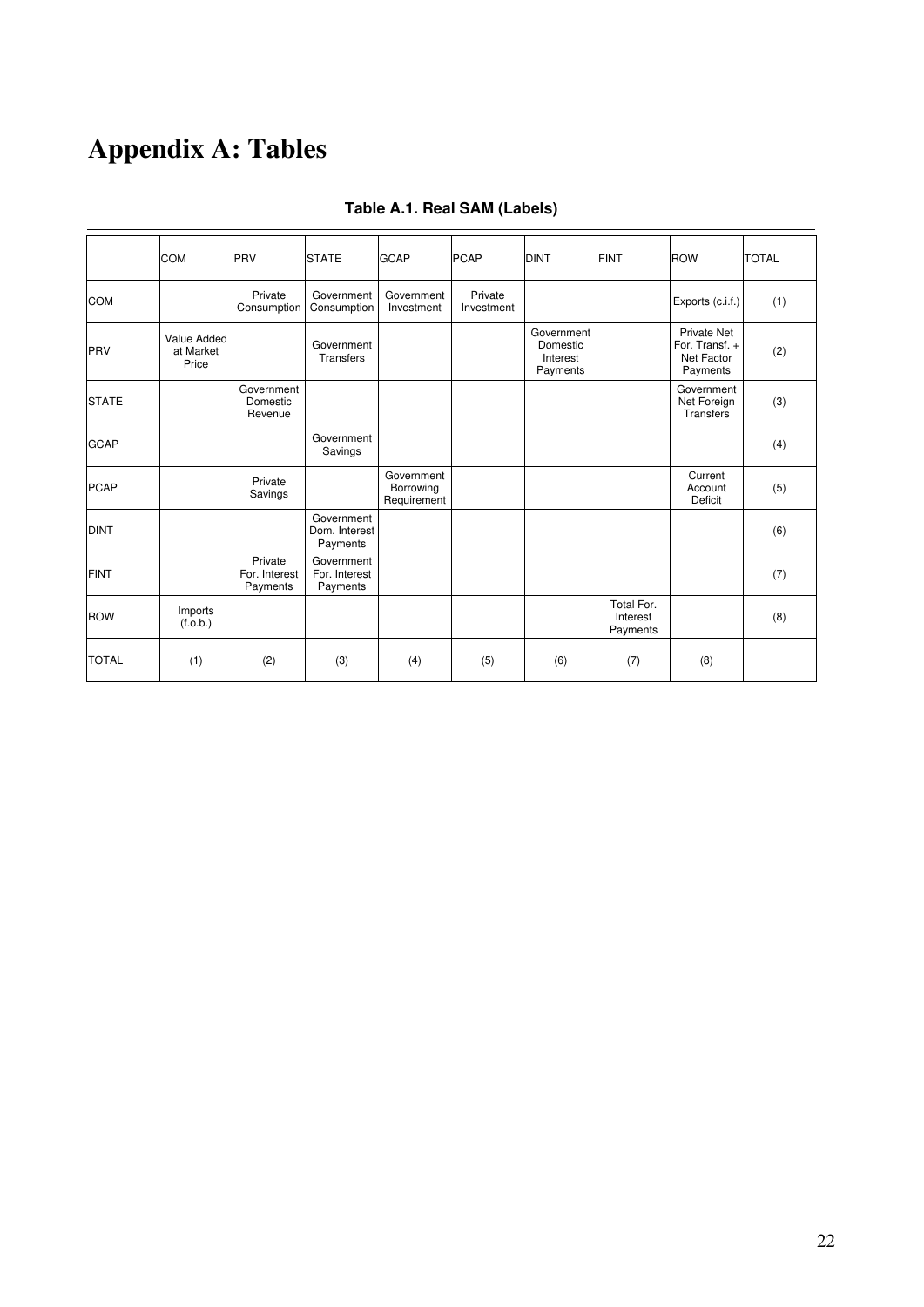|                | <b>DFIN</b>                                      | <b>FFIN</b>                                        | <b>FFDI</b>                            | <b>GFIN</b>              | PFIN                                               | <b>CAPGAIN</b>                               | <b>GCAP</b>                            | <b>PCAP</b>                       | <b>TOTAL</b> |
|----------------|--------------------------------------------------|----------------------------------------------------|----------------------------------------|--------------------------|----------------------------------------------------|----------------------------------------------|----------------------------------------|-----------------------------------|--------------|
| <b>DFIN</b>    |                                                  |                                                    |                                        |                          | Money Supply<br>Accumulation                       |                                              |                                        |                                   | (1)          |
| <b>FFIN</b>    | Foreign<br>Exchange<br>Reserve<br>Accumulation   |                                                    |                                        |                          |                                                    |                                              |                                        | Current<br><b>Account Deficit</b> | (2)          |
| <b>FFDI</b>    |                                                  | Foreign Direct<br>Investment<br>Inflow             |                                        |                          |                                                    |                                              |                                        |                                   | (3)          |
| <b>GFIN</b>    | Government<br>Domestic<br>Credit<br>Accumulation | Government<br>Net Foreign<br>Debt<br>Accumulation  |                                        |                          | Government<br>Net Domestic<br>Debt<br>Accumulation |                                              | Government<br>Savings                  |                                   | (4)          |
| PFIN           | Private<br>Domestic<br>Credit<br>Accumulation    | <b>Private Net</b><br>Foreign Debt<br>Accumulation | Foreign Direct<br>Investment<br>Inflow |                          |                                                    | Revaluation<br>Gains on<br>Forex<br>Reserves |                                        | Private<br>Savings                | (5)          |
| <b>CAPGAIN</b> | Revaluation<br>Gains on<br>Forex<br>Reserves     |                                                    |                                        |                          |                                                    |                                              |                                        |                                   | (6)          |
| <b>GCAP</b>    |                                                  |                                                    |                                        | Government<br>Investment |                                                    |                                              |                                        |                                   | (7)          |
| <b>PCAP</b>    |                                                  |                                                    |                                        |                          | Private<br>Investment                              |                                              | Government<br>Borrowing<br>Requirement |                                   | (8)          |
| <b>TOTAL</b>   | (1)                                              | (2)                                                | (3)                                    | (4)                      | (5)                                                | (6)                                          | (7)                                    | (8)                               |              |

### **Table A.2. Financial SAM (Labels)**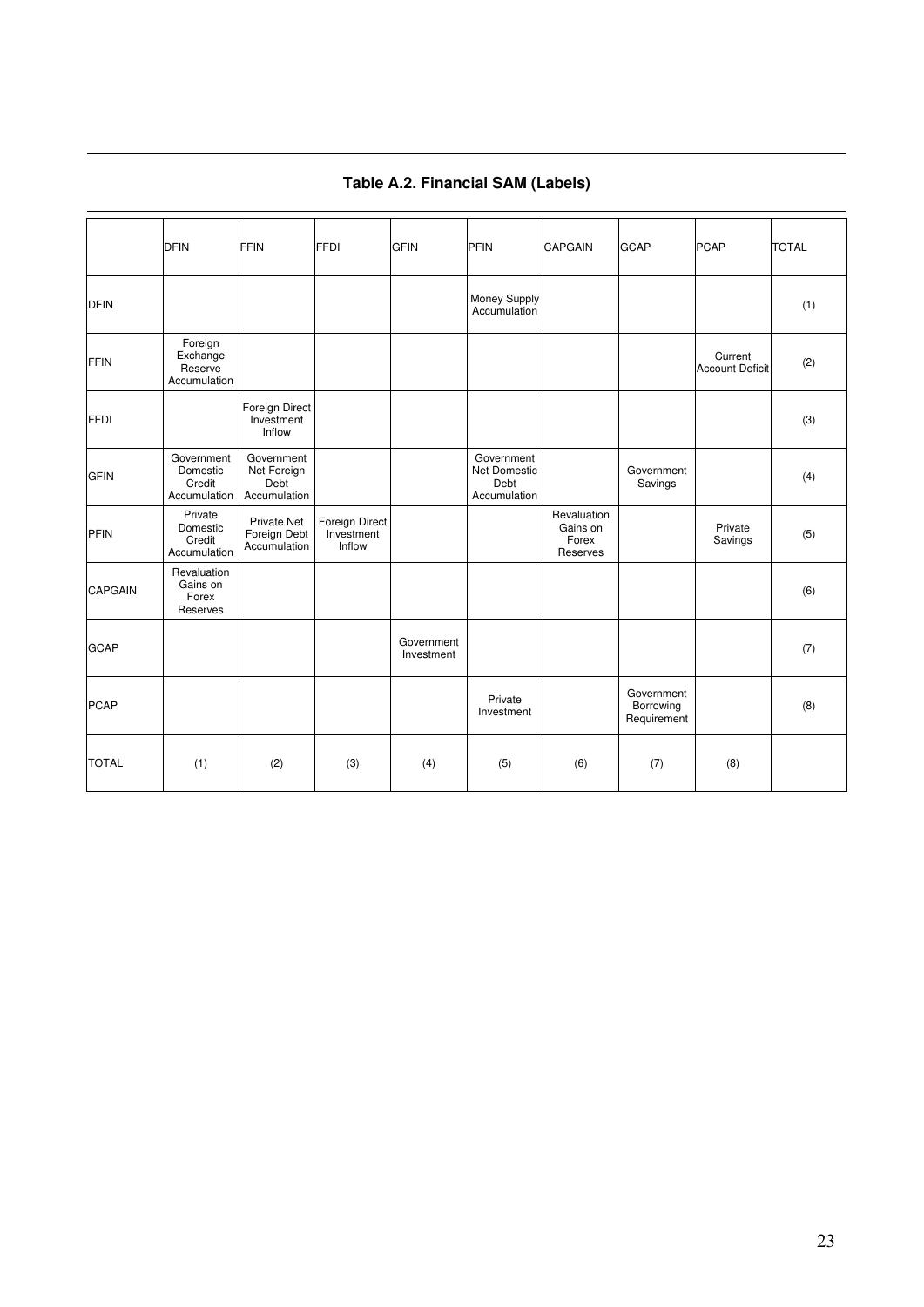|              | Table A.3. Real 2003 Vietnam SAM (Mio. VND) |            |              |             |             |             |             |                  |              |  |  |
|--------------|---------------------------------------------|------------|--------------|-------------|-------------|-------------|-------------|------------------|--------------|--|--|
| <b>RSAM</b>  | <b>COM</b>                                  | <b>PRV</b> | <b>STATE</b> | <b>GCAP</b> | <b>PCAP</b> | <b>DINT</b> | <b>FINT</b> | <b>ROW</b>       | <b>TOTAL</b> |  |  |
| <b>COM</b>   |                                             | 406,451    | 38,770       | 57,900      | 162,877     |             |             | 366,445          | 032,443      |  |  |
| <b>IPRV</b>  | 613,443                                     |            | 89,430       |             |             |             | 3,114       | 23,532           | 729,519      |  |  |
| <b>STATE</b> |                                             | 150,000    |              |             |             |             |             | 3.000            | 153,000      |  |  |
| <b>GCAP</b>  |                                             |            | 18,400       |             |             |             |             |                  | 18,400       |  |  |
| <b>PCAP</b>  |                                             | 171,863    |              | $-39,500$   |             |             |             | 30,514           | 162,877      |  |  |
| <b>DINT</b>  |                                             | 0          | 3,114        |             |             |             |             |                  | 3,114        |  |  |
| <b>FINT</b>  |                                             | 1,205      | 3,286        |             |             |             |             |                  | 4,490        |  |  |
| <b>ROW</b>   | 419.000                                     |            |              |             |             |             |             | 4.490            | 423,490      |  |  |
| <b>TOTAL</b> | 1,032,443                                   | 729,519    | 153,000      | 18,400      | 162,877     |             | 3.114       | 4,490<br>423,490 |              |  |  |

Source: GSO (2006) & IMF (2006).<br>Account Labels: COM – Commodities; PRV – Private Current; STATE – Government Current; GCAP – Government Capital; PCAP – Private Capital; DINT – Domestic Interest Payments; FINT<br>– Foreign In

| Table A.4. Financial 2003 Vietnam SAM (Mio. VND) |             |             |            |        |             |             |         |                |             |        |             |              |
|--------------------------------------------------|-------------|-------------|------------|--------|-------------|-------------|---------|----------------|-------------|--------|-------------|--------------|
| <b>FSAM</b>                                      | <b>DFIN</b> | <b>FFIN</b> | <b>FDI</b> |        | <b>GFIN</b> | <b>PFIN</b> |         | <b>CAPGAIN</b> | <b>GCAP</b> |        | <b>PCAP</b> | <b>TOTAL</b> |
| <b>DFIN</b>                                      |             |             |            |        |             |             | 82,100  |                |             |        |             | 82,100       |
| <b>FFIN</b>                                      |             | 12.148      |            |        |             |             |         |                |             |        | 30.514      | 42,662       |
| <b>FDI</b>                                       |             |             | 20,402     |        |             |             |         |                |             |        |             | 20,402       |
| <b>GFIN</b>                                      |             | 11.300      | 13,900     |        |             |             | 14.300  |                |             | 18.400 |             | 57,900       |
| <b>PFIN</b>                                      |             | 56,800      | 8,359      | 20,402 |             |             |         | 1,852          |             |        | 171.863     | 259,277      |
| <b>CAPGAIN</b>                                   |             | 1,852       |            |        |             |             |         |                |             |        |             | 1,852        |
| <b>GCAP</b>                                      |             |             |            |        |             | 57.900      |         |                |             |        | $-39,500$   | 18,400       |
| <b>PCAP</b>                                      |             |             |            |        |             |             | 162.877 |                |             |        |             | 162,877      |
| <b>TOTAL</b>                                     |             | 82,100      | 42,662     | 20,402 |             | 57,900      | 259,277 | 1,852          |             | 18,400 | 162,877     |              |

Source: GSO (2006) & IMF (2006).<br>Account Labels: DFIN – Domestic Financial System; FFIN – Foreign Financial System; PFIN – Private Financial; GFIN – Government Financial; CAPGAIN – ForEx Capital Gains; GCAP -<br>Government Ca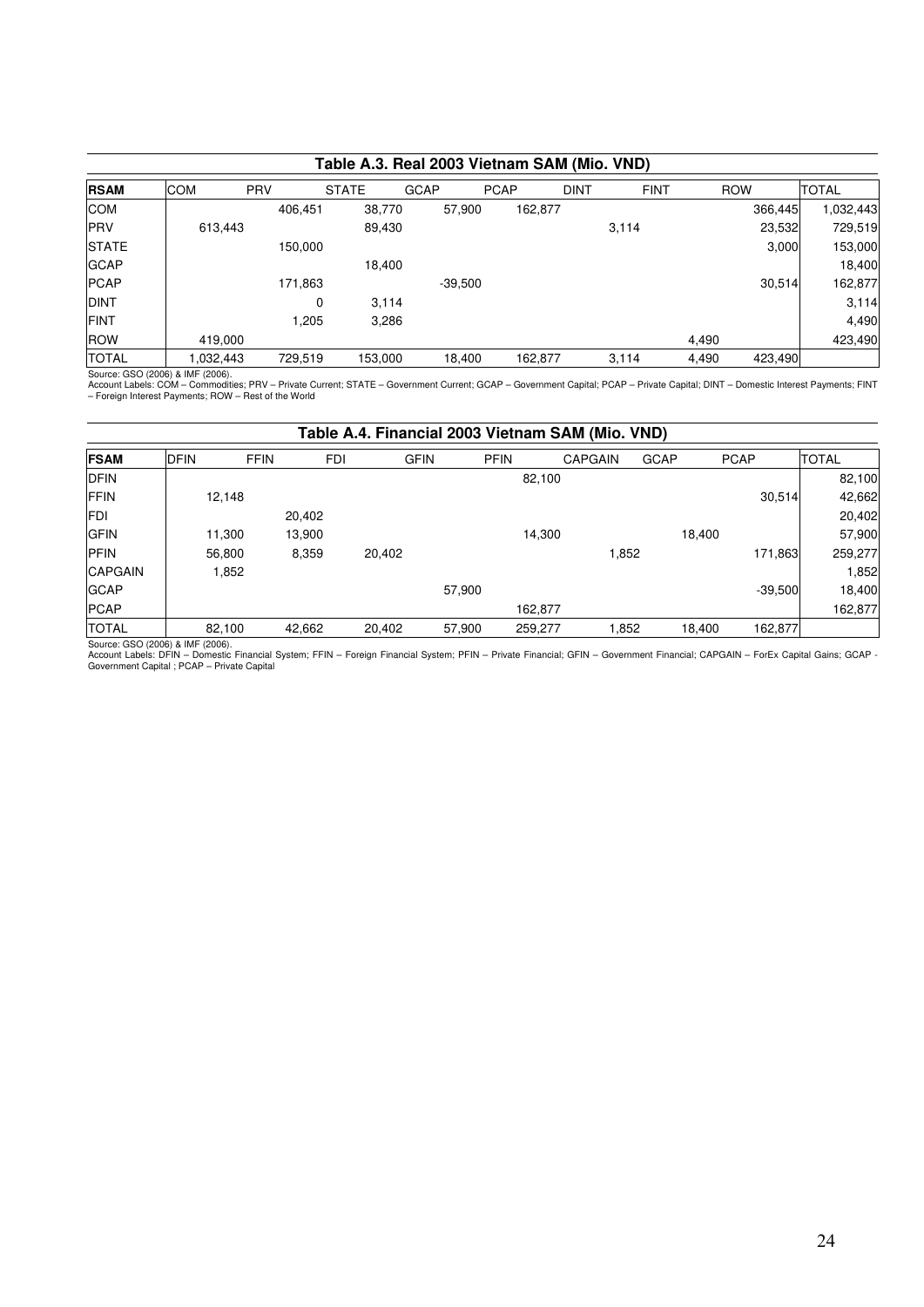### **Appendix B:**  j.

| Table B.1. The 2003 Vietnam Merged Model |  |                                                                                                                                                                                   |      |  |  |  |  |
|------------------------------------------|--|-----------------------------------------------------------------------------------------------------------------------------------------------------------------------------------|------|--|--|--|--|
| Goods Market                             |  |                                                                                                                                                                                   |      |  |  |  |  |
|                                          |  | GDPS <sub>s,t</sub> = $(1+\gamma_{s,t})$ *GDPS <sub>s,t-1</sub>                                                                                                                   | (1)  |  |  |  |  |
|                                          |  | $GDP_t = \Sigma_s GDP_{s,t}$                                                                                                                                                      | (2)  |  |  |  |  |
|                                          |  | $XS_{s,t} = (1+\lambda_{s,t})*XS_{s,t-1}$                                                                                                                                         | (3)  |  |  |  |  |
|                                          |  | $X_t = \Sigma_s X S_{s,t}$                                                                                                                                                        | (4)  |  |  |  |  |
|                                          |  | $IV_t = k_0 t GDP_{t-1} + k_1 t \Delta GDP_t$                                                                                                                                     | (5)  |  |  |  |  |
|                                          |  | $log(M_t) = m_{0,t} + m_{1,t}log(GDP_t) + m_{2,t}log(E_t * MPI_t/PD_t)$                                                                                                           | (6)  |  |  |  |  |
|                                          |  | $C_t = CP_t + CG_t$                                                                                                                                                               | (7)  |  |  |  |  |
|                                          |  | $IV_t$ = $IVP_t+IVG_t$                                                                                                                                                            | (8)  |  |  |  |  |
|                                          |  | $PD_t^*CP_t = (1-b_t)^*GDY_t$                                                                                                                                                     | (9)  |  |  |  |  |
|                                          |  | $PD_t^*GDP_t = P_t^*(C_t+IV_t) + E_t^*(XPI_t^*X_t-MPI_t^*M_t))$                                                                                                                   | (10) |  |  |  |  |
|                                          |  | $PD_{2003}$ *GDP <sub>t</sub> = $P_{2003}$ *(C <sub>t</sub> +IV <sub>t</sub> ) + E <sub>2003</sub> *(XPI <sub>2003</sub> *X <sub>t</sub> -MPI <sub>12003</sub> *M <sub>t</sub> )) | (11) |  |  |  |  |
|                                          |  | $GDY_t = PD_t*GDP_t+E_t*NFP_t+E_t*NTRP_t+INDG_t+(GT_t-TG_t)-E_t*INFP_t$                                                                                                           | (12) |  |  |  |  |
|                                          |  | $GDS_t$ = $PD_t^*GDP_t + E_t^*(NFP_t\text{-}INFG_t\text{-}INFP_t) + E_t^*(NTRP_t + NTRG_t)\text{-}P_t^*C_t$                                                                       | (13) |  |  |  |  |
| Government Budget                        |  |                                                                                                                                                                                   |      |  |  |  |  |
|                                          |  | $BRG_t = P_t * (CG_t + IVG_t) + (GT_t - TG_t) + INDG_t + E_t * (INFG_t - NTRG_t)$                                                                                                 | (14) |  |  |  |  |
|                                          |  | $BRG_t = E_t^* \Delta NFDG_t + \Delta NDDG_t + \Delta DCG_t$                                                                                                                      | (15) |  |  |  |  |
|                                          |  | $NFDG_t = g_t * XPI_t * X_t$                                                                                                                                                      | (16) |  |  |  |  |
| Money Market                             |  |                                                                                                                                                                                   |      |  |  |  |  |
|                                          |  | $GDPN_t = PD_t * GDP_t$                                                                                                                                                           | (17) |  |  |  |  |
|                                          |  | $MD_t = (1/v_t)^*GDPN_t$                                                                                                                                                          | (18) |  |  |  |  |
|                                          |  | $\Delta MS_t = \Delta (E_t^* R_t) + \Delta DC_t$                                                                                                                                  | (19) |  |  |  |  |
|                                          |  | $\Delta R_t = d_t(MPI_t * M_t-MPI_{t-1} * M_{t-1})$                                                                                                                               | (20) |  |  |  |  |
|                                          |  | $DC_t$ = $DCG_t + DCP_t$                                                                                                                                                          | (21) |  |  |  |  |
|                                          |  | $MS_t$ = $MD_t$                                                                                                                                                                   | (22) |  |  |  |  |
| <b>Balance of Payments</b>               |  |                                                                                                                                                                                   |      |  |  |  |  |
|                                          |  | $RESBAL_t = (XPI_t * X_t - MPI_t * M_t)$                                                                                                                                          | (23) |  |  |  |  |
|                                          |  | $NETFSY_t = NFP_t-NFG_t-INFP_t$                                                                                                                                                   | (24) |  |  |  |  |
|                                          |  | $CURBAL_t$ = $RESBAL_t + NETFSY_t + NTRG_t + NTRP_t$                                                                                                                              | (25) |  |  |  |  |
| $\Delta R_{t}$                           |  | = $CURBAL_t + \Delta NFDG_t + \Delta NFDP_t + FDI_t$                                                                                                                              | (26) |  |  |  |  |
| <b>Interest Payments</b>                 |  |                                                                                                                                                                                   |      |  |  |  |  |
|                                          |  | $INDG_t$ = $irdg_t * NDDG_{t-1}$                                                                                                                                                  | (27) |  |  |  |  |
|                                          |  | $INFG_t$ = $irfg_t * NFDG_{t-1}$                                                                                                                                                  | (28) |  |  |  |  |
|                                          |  | $INFP_t = irfp_t * NFDP_{t-1}$                                                                                                                                                    | (29) |  |  |  |  |
|                                          |  |                                                                                                                                                                                   |      |  |  |  |  |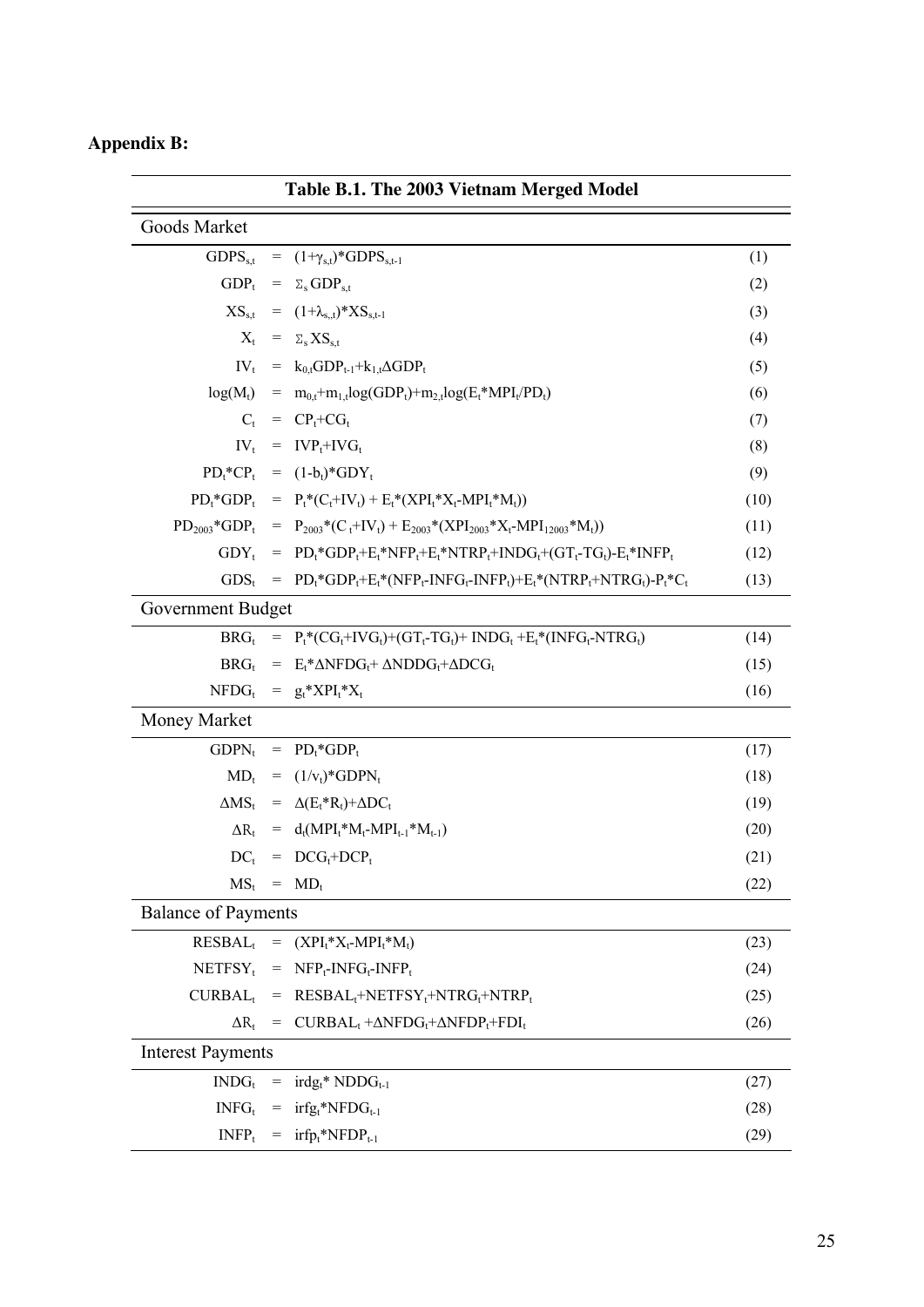### **Appendix C:**

| <b>Sectoral GDP</b>        |                                                                 |
|----------------------------|-----------------------------------------------------------------|
| $\gamma_{\rm s}$           | Sectoral GDP growth rates                                       |
| <b>Sectoral Exports</b>    |                                                                 |
| $\lambda_{\rm s}$          | Sectoral export growth rates                                    |
| <b>Investment Demand</b>   |                                                                 |
| $k_0$                      | Investment demand parameter with respect to lagged GDP          |
| $k_1$                      | Investment demand parameter with respect to GDP growth          |
| <b>Import Demand</b>       |                                                                 |
| m <sub>0</sub>             | Import demand level parameter                                   |
| m <sub>1</sub>             | Import demand elasticity with respect to GDP                    |
| m <sub>2</sub>             | Import demand elasticity with respect to relative import prices |
| <b>Private Consumption</b> |                                                                 |
| b                          | Average savings propensity                                      |
| <b>Interest Rates</b>      |                                                                 |
| irdg                       | Government domestic interest rate                               |
| irfg                       | Government foreign interest rate                                |
| irfp                       | Private foreign interest rate                                   |
|                            | <b>Government Foreign Debt</b>                                  |
| g                          | Government net foreign debt-to-exports ratio                    |
| <b>Money Demand</b>        |                                                                 |
| V                          | Velocity of money circulation                                   |
|                            | <b>Foreign Exchange Reserves</b>                                |
| d                          | incremental foreign exchange reserve-to-import growth ratio     |

**Table C.1. Merged model parameters**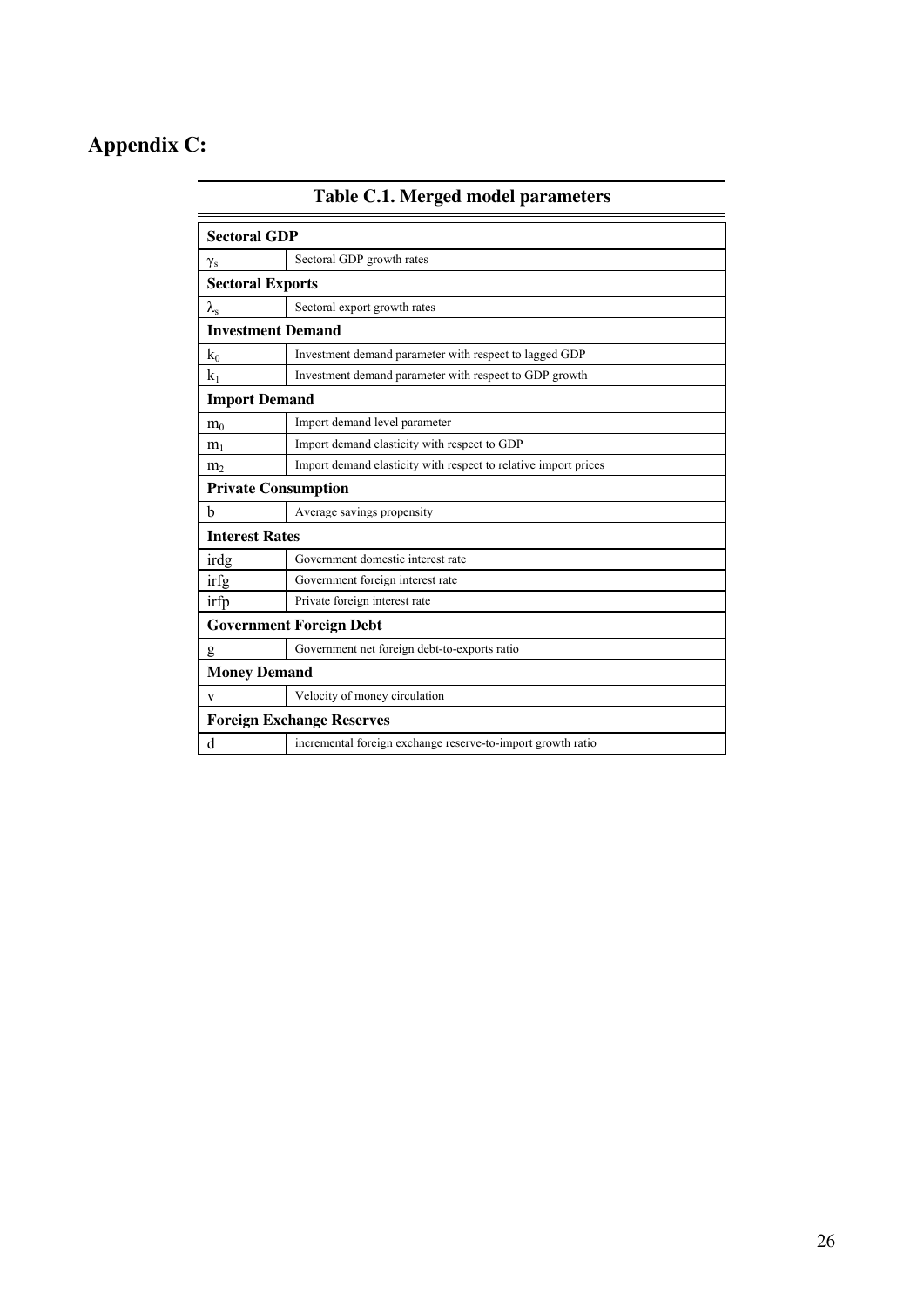### **Appendix D:**

|                       | <b>Endogenous Variables</b>                    |             | <b>Exogenous Variables</b>                         |
|-----------------------|------------------------------------------------|-------------|----------------------------------------------------|
| <b>Flow variables</b> |                                                |             |                                                    |
| <b>BRG</b>            | Government borrowing requirement               | <b>FDI</b>  | Foreign direct investment inflows (USD)            |
| C                     | Aggregate real consumption                     | <b>GT</b>   | Government domestic revenues                       |
| CG                    | Government real consumption                    | <b>IVG</b>  | Government real investment                         |
| CP                    | Private real consumption                       | <b>NFP</b>  | Net factor payments (USD)                          |
| <b>CURBAL</b>         | Current account balance (USD)                  | <b>NTRG</b> | Government net foreign transfers from abroad (USD) |
| <b>GDP</b>            | Real GDP                                       | <b>NTRP</b> | Private net foreign transfers from abroad (USD)    |
| <b>GDPN</b>           | Nominal GDP                                    | <b>TG</b>   | Government transfers to the private sector         |
| <b>GDPS</b>           | Real sectoral GDP                              |             |                                                    |
| <b>GDS</b>            | Gross domestic savings                         |             |                                                    |
| <b>GDY</b>            | Private sector disposable income               |             |                                                    |
| <b>INDG</b>           | Government net domestic interest payments      |             |                                                    |
| <b>INFG</b>           | Government net foreign interest payments (USD) |             |                                                    |
| <b>INFP</b>           | Private net foreign interest payments (USD)    |             |                                                    |
| IV                    | Aggregate real investment                      |             |                                                    |
| <b>IVP</b>            | Private real investment                        |             |                                                    |
| M                     | Real imports                                   |             |                                                    |
| <b>NETFSY</b>         | Net Factor Service Income (USD)                |             |                                                    |
| <b>RESBAL</b>         | Resource balance (USD)                         |             |                                                    |
| X                     | Real exports                                   |             |                                                    |
| XS                    | Real sectoral exports                          |             |                                                    |

### **Table D.1. Merged Model Variables**

**Stock variables** 

| DC          | Total domestic credit taking            | <b>NDDG</b> | Government net domestic debt |
|-------------|-----------------------------------------|-------------|------------------------------|
| DCG         | Government domestic credit taking       |             |                              |
| <b>DCP</b>  | Private domestic credit taking          |             |                              |
| MD          | Money demand                            |             |                              |
| MS          | Money supply                            |             |                              |
| <b>NFDG</b> | Government net foreign debt (USD)       |             |                              |
| <b>NFDP</b> | Private net foreign debt (USD)          |             |                              |
| R           | Foreign exchange reserve holdings (USD) |             |                              |

**Price variables** 

| Absorption deflator | г.         | Exchange rate (VND/USD)                       |
|---------------------|------------|-----------------------------------------------|
|                     | <b>MPI</b> | World market price deflator for imports (USD) |
|                     | PD         | GDP deflator                                  |
|                     | <b>XPI</b> | World market price deflator for exports (USD) |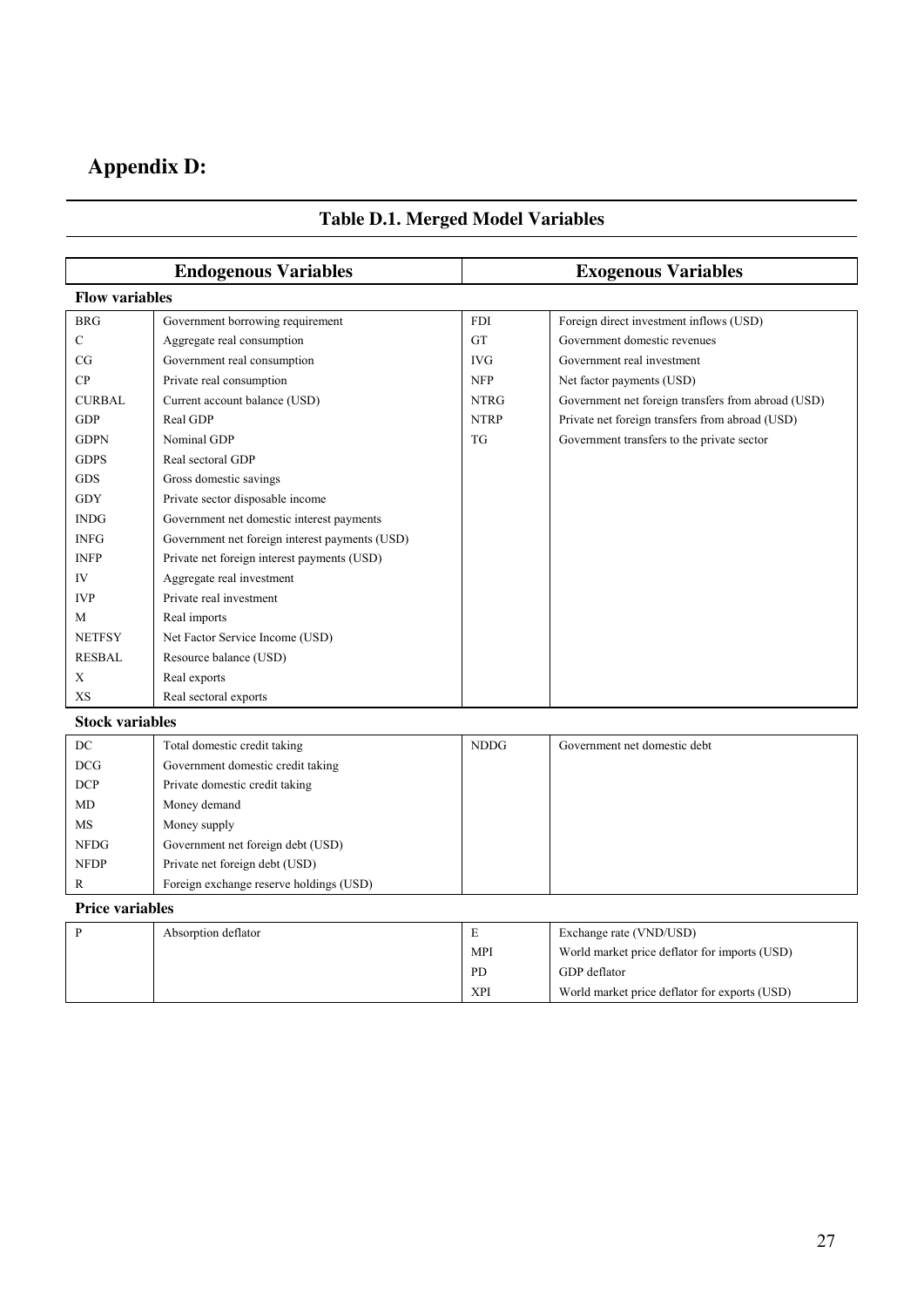#### R**eferences:**

- Brixen, P. and F. Tarp, 1996, "South Africa: Macroeconomic Perspectives for the Medium Term", *World Development* Vol. 24(6): pp. 989-1001.
- GSO (2006), Electronic data, GSO homepage, Government Statistical Organization, Ha Noi.
- IMF (2006), "Vietnam: Statistical Appendix", IMF Country Report No. 06/423, International Monetary Fund, Washington DC.
- Jensen, H. T. and F. Tarp, 2002, "Scenario Building: The Merged Model", Chapter 12 in *Facing the Development Challenge in Mozambique, An Economy-wide Perspective*, eds. F. Tarp, C. Arndt, H. T. Jensen, S. Robinson, and R. Heltberg, Research Report No. 126, International Food Policy Research Institute, Washington DC.
- Jensen, H. T., and F. Tarp, 2006, "A Standard Bank-Fund Projection Framework with CGE Features", *Journal of Policy Modelling* Vol. 28(2): pp. 103-132.
- Jensen, H. T. & F. Tarp (2007), "The 2003 Merged Model for Vietnam", Discussion Paper PRG1.06.01, Central Institute of Economic Management, Ministry of Planning and Investment, Ha Noi.
- MPI (2006), "The Five-Year Socio-Economic Development Plan 2006-2010", Ministry of Planning and Development, Ha Noi. (Electronic Word document and Excel data appendices)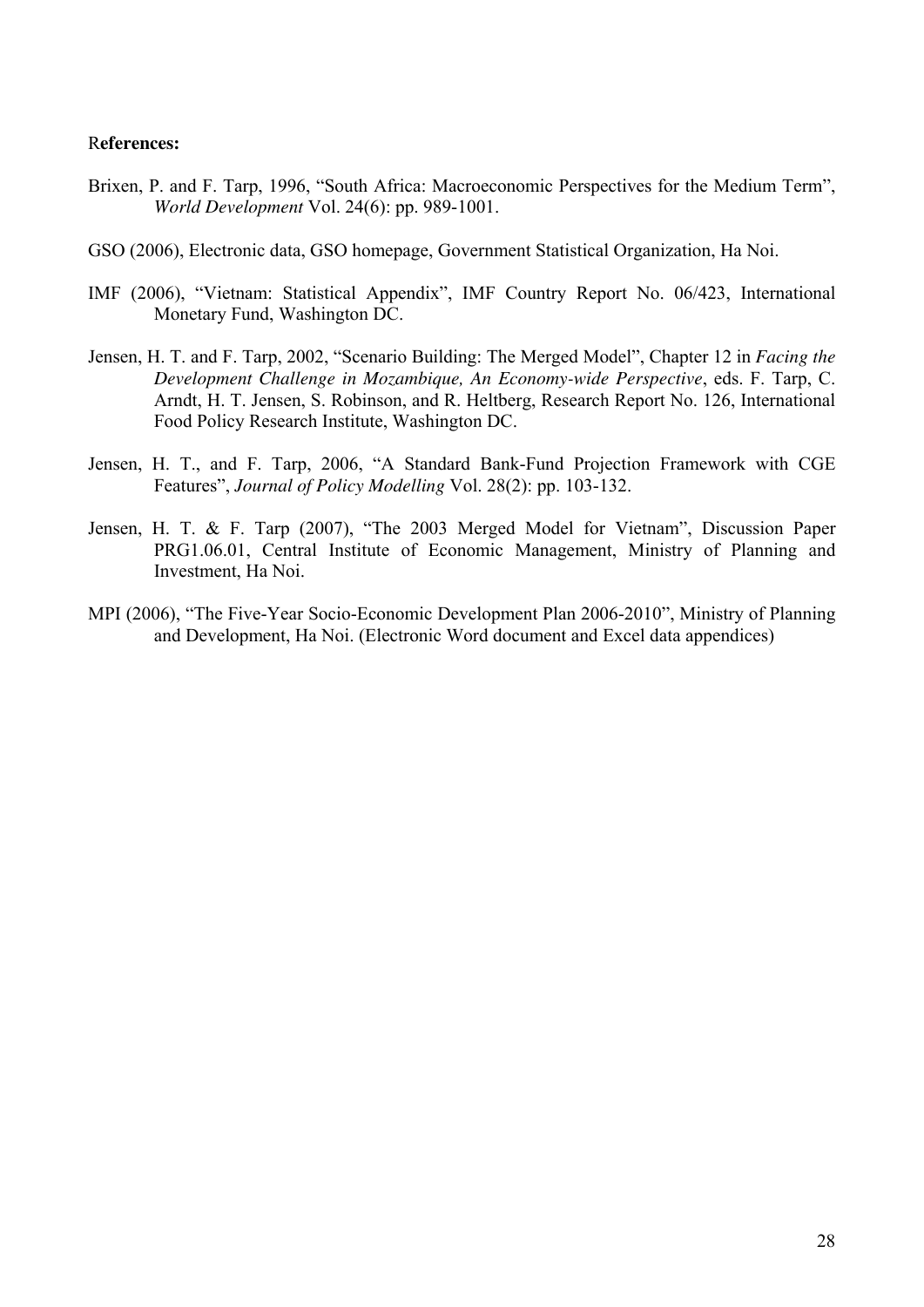| Table 1. Exogenous Variables (Initial Levels)         |         |         |         |  |  |  |  |  |
|-------------------------------------------------------|---------|---------|---------|--|--|--|--|--|
|                                                       | 2003    | 2004    | 2005    |  |  |  |  |  |
| Real Agriculture GDP (AGDP) <sup>1</sup>              | 129,217 | 134,854 | 140,306 |  |  |  |  |  |
| Real Industry GDP (IGDP) <sup>1</sup>                 | 236,077 | 260,198 | 287,906 |  |  |  |  |  |
| Real Service GDP (SGDP) <sup>1</sup>                  | 248,149 | 266,175 | 288,759 |  |  |  |  |  |
| Real Agriculture Exports (AX) <sup>1</sup>            | 4.904   | 5.713   | 7,961   |  |  |  |  |  |
| Real Industry Exports $(IX)^1$                        | 14,597  | 19,622  | 22,776  |  |  |  |  |  |
| Real Service Exports (SX) <sup>1</sup>                | 3,920   | 4,533   | 5,004   |  |  |  |  |  |
| Exchange Rate $(E)^2$                                 | 15,646  | 15,777  | 15,914  |  |  |  |  |  |
| Import Price Index (MPI) <sup>3</sup>                 |         | 1.05    | 1.02    |  |  |  |  |  |
| Export Price Index (XPI) <sup>3</sup>                 |         | 1.02    | 1.02    |  |  |  |  |  |
| GDP Deflator $(PD)^3$                                 |         | 1.08    | 1.17    |  |  |  |  |  |
| Government Transfers (GT) <sup>1</sup>                | 89,430  | 94,685  | 135,748 |  |  |  |  |  |
| Government Domestic Revenues (TG) <sup>1</sup>        | 150,000 | 188,400 | 214,800 |  |  |  |  |  |
| Real Government Investment IVG <sup>1</sup>           | 57,900  | 58,792  | 61,526  |  |  |  |  |  |
| Government Net Domestic Debt (NDDG) <sup>1</sup>      | 64,034  | 76,134  | 85,534  |  |  |  |  |  |
| Foreign Net Factor Payments (NFP) <sup>4</sup>        | $-525$  | $-474$  | $-780$  |  |  |  |  |  |
| Government Net Foreign Transfers (NTRG) <sup>4</sup>  | 192     | 184     | 145     |  |  |  |  |  |
| Private Net Foreign Transfers (NTRP) <sup>4</sup>     | 2,100   | 2,310   | 3,150   |  |  |  |  |  |
| Foreign Direct Investment (FDI) <sup>4</sup>          | 1,304   | 1,342   | 1,448   |  |  |  |  |  |
| Government Domestic Interest Rate (IRDG) <sup>5</sup> | 4.9%    | 2.7%    | 2.8%    |  |  |  |  |  |
| Government Foreign Interest Rate (IRFG) <sup>5</sup>  | 1.9%    | 2.6%    | 2.1%    |  |  |  |  |  |
| Private Foreign Interest Rate (IRFP) <sup>5</sup>     | 3.0%    | 3.1%    | 4.8%    |  |  |  |  |  |

Source: GSO (2006) & IMF (2006).<br>Footnotes: <sup>1</sup> Mio. VND <sup>2</sup> VND/USD <sup>3</sup> Index Value <sup>4</sup> Mio. USD <sup>5</sup> Percent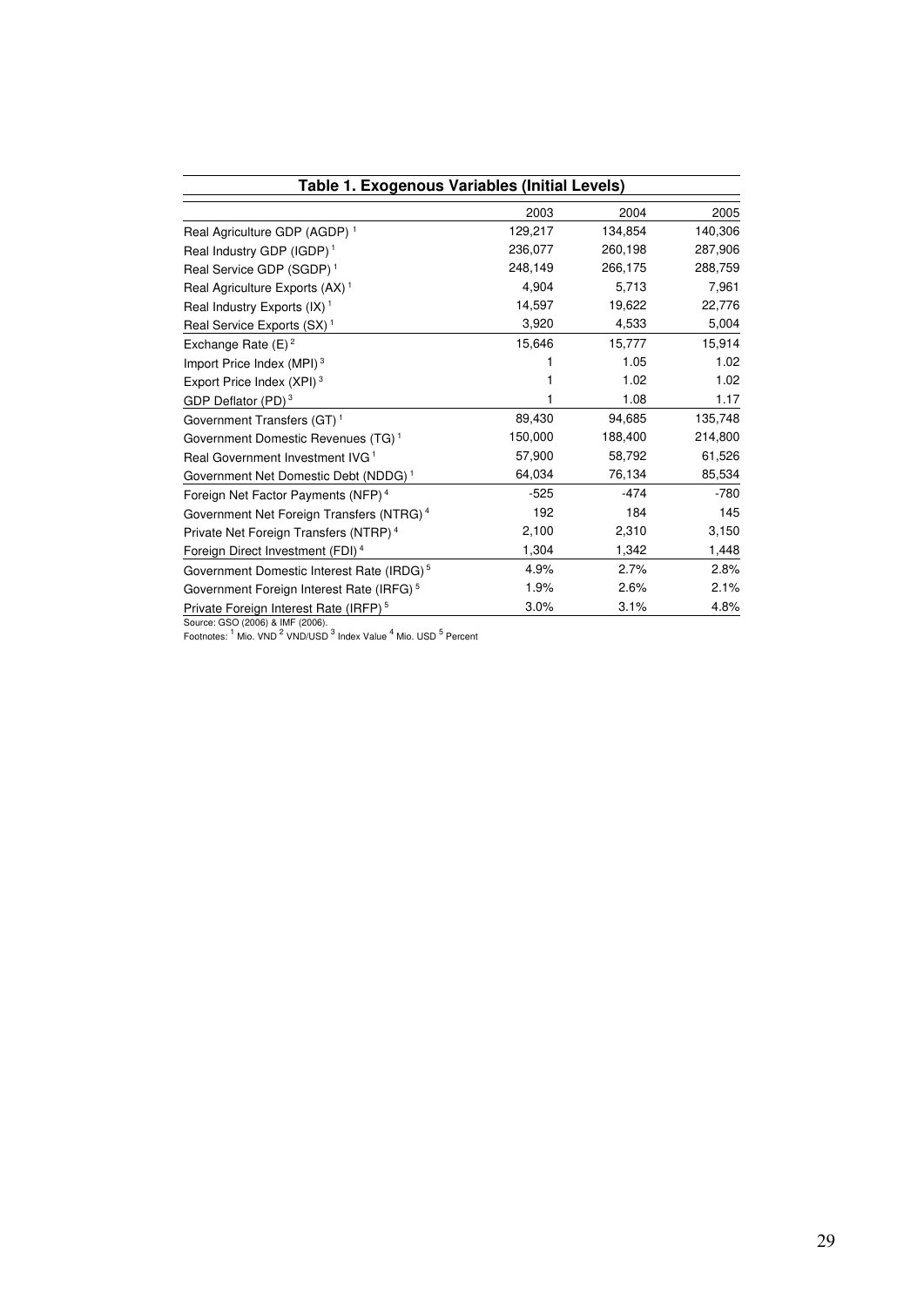| Table 2. Exogenous Variables (Initial Growth Rates)      |         |          |
|----------------------------------------------------------|---------|----------|
|                                                          | 2004    | 2005     |
| Agriculture GDP (AGDPgr) <sup>1</sup>                    | 4.4%    | 4.0%     |
| Industry GDP (IGDPgr) <sup>1</sup>                       | 10.2%   | 10.6%    |
| Service GDP (SGDPgr) <sup>1</sup>                        | 7.3%    | 8.5%     |
| Agriculture Exports (AXgr) <sup>1</sup>                  | 16.5%   | 39.3%    |
| Industry Exports $(IXgr)^1$                              | 34.4%   | 16.1%    |
| Service Exports (SXgr) <sup>1</sup>                      | 15.7%   | 10.4%    |
| Exchange Rate (Egr) <sup>1</sup>                         | 0.8%    | 0.9%     |
| Import Price Index (MPIgr) <sup>1</sup>                  | 5.1%    | $-2.5%$  |
| Export Price Index (XPIgr) <sup>1</sup>                  | 1.6%    | 0.8%     |
| GDP Deflator (PDgr) <sup>1</sup>                         | 8.2%    | 8.0%     |
| Government Transfers (GTgr) <sup>1</sup>                 | 5.9%    | 43.4%    |
| Government Domestic Revenues (TGgr) <sup>1</sup>         | 25.6%   | 14.0%    |
| Government Real Investment (IVGgr) <sup>1</sup>          | 1.5%    | 4.7%     |
| Government Net Doemstic Debt (NDDGgr) <sup>1</sup>       | 18.9%   | 12.3%    |
| Foreign Net Factor Payments (NFPgr) <sup>1</sup>         | $-9.7%$ | 64.6%    |
| Government Net Foreign Transfers (NTRGgr) <sup>1</sup>   | $-4.1%$ | $-21.4%$ |
| Private Net Foreign Transfers (NTRPgr) <sup>1</sup>      | 10.0%   | 36.4%    |
| Foreign Direct Investment (FDIgr) <sup>1</sup>           | 2.9%    | 7.9%     |
| Government Domestic Interest Rate (IRDGadd) <sup>2</sup> | $-2.1%$ | $-2.1%$  |
| Government Foreign Interest Rate (IRFGadd) <sup>2</sup>  | 0.7%    | 0.2%     |
| Private Foreign Interest Rate (IRFPadd) <sup>2</sup>     | 0.1%    | 1.7%     |

Source: GSO (2006) & IMF (2006).<br>Footnotes: <sup>1</sup> year-on-year relative percentage change <sup>2</sup> Absolute percentage difference from base year values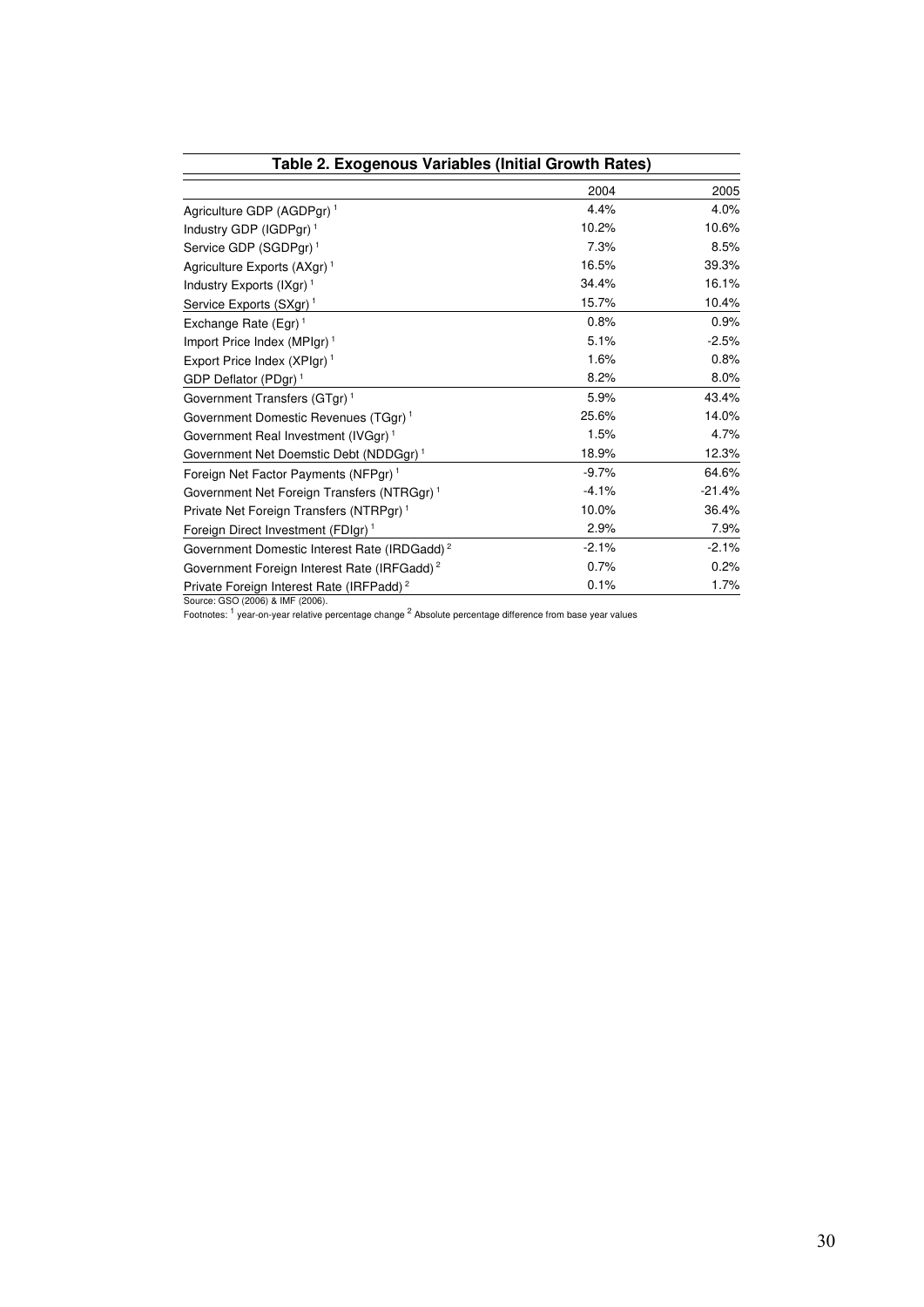|                | <b>Table 3. Model Parameters (Calibration)</b>          |         |         |         |  |  |  |  |  |  |
|----------------|---------------------------------------------------------|---------|---------|---------|--|--|--|--|--|--|
|                |                                                         | 2003    | 2004    | 2005    |  |  |  |  |  |  |
| b              | Private savings propensity                              | 0.30    | 0.28    | 0.33    |  |  |  |  |  |  |
| d              | Ratio of reserve changes to import changes              | 0.14    | 0.13    | 0.55    |  |  |  |  |  |  |
| g              | Ratio of government net foreign debt to exports         | 0.47    | 0.41    | 0.38    |  |  |  |  |  |  |
| k0             | parameter relating investment demand to real GDP level  | 0.20    | 0.20    | 0.19    |  |  |  |  |  |  |
| k1             | parameter relating investment demand to real GDP growth | 2.50    | 2.50    | 2.50    |  |  |  |  |  |  |
| m <sub>0</sub> | Constant in import demand function                      | $-3.05$ | $-2.98$ | $-3.01$ |  |  |  |  |  |  |
| m1             | GDP elasticity of import demand                         | 1.20    | 1.20    | 1.20    |  |  |  |  |  |  |
| m <sub>2</sub> | Real exchange rate elasticity of import                 | $-1.00$ | $-1.00$ | $-1.00$ |  |  |  |  |  |  |
| v              | money velocity                                          | 1.49    | 1.34    | 1.21    |  |  |  |  |  |  |

Source: Own calculations. Note: Parameter values are exogenously imposed for k1, m1, and m2. Remaining parameters are calibrated from base year data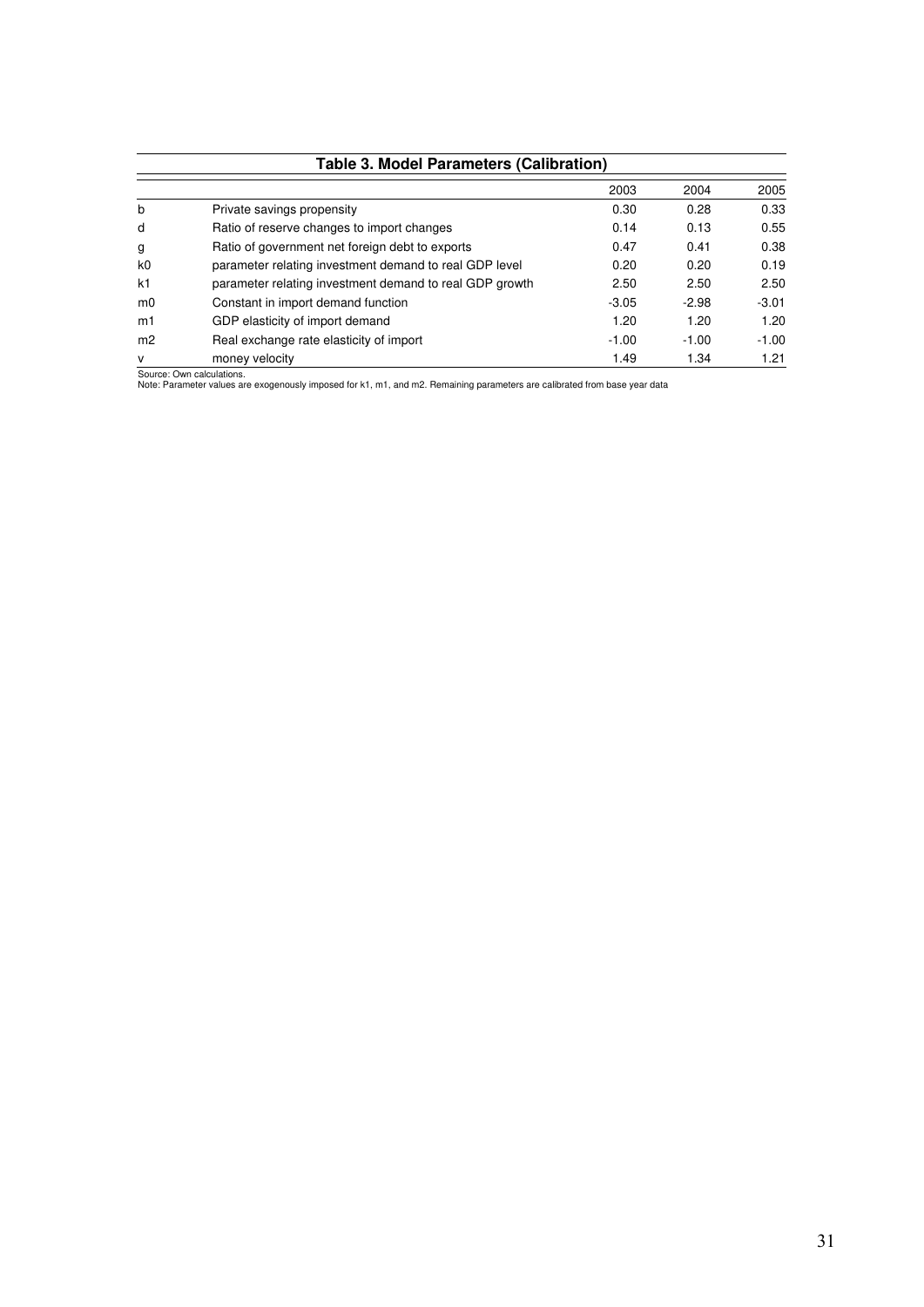| Table 4. Exogenous Variables (SEDP growth rates)         |         |         |         |         |         |  |  |  |  |
|----------------------------------------------------------|---------|---------|---------|---------|---------|--|--|--|--|
|                                                          | 2006    | 2007    | 2008    | 2009    | 2010    |  |  |  |  |
| Agriculture GDP (AGDPgr) <sup>1</sup>                    | 7.9%    | 7.6%    | 7.5%    | 7.7%    | 7.8%    |  |  |  |  |
| Industry GDP (IGDPgr) <sup>1</sup>                       | 7.9%    | 7.6%    | 7.5%    | 7.7%    | 7.8%    |  |  |  |  |
| Service GDP (SGDPgr) <sup>1</sup>                        | 7.9%    | 7.6%    | 7.5%    | 7.7%    | 7.8%    |  |  |  |  |
| Agriculture Exports (AXgr) <sup>1</sup>                  | 10.1%   | 16.0%   | 15.9%   | 15.8%   | 17.6%   |  |  |  |  |
| Industry Exports $(IXgr)^1$                              | 10.1%   | 16.0%   | 15.9%   | 15.8%   | 17.6%   |  |  |  |  |
| Service Exports (SXgr) <sup>1</sup>                      | 10.1%   | 16.0%   | 15.9%   | 15.8%   | 17.6%   |  |  |  |  |
| Exchange Rate (Egr) <sup>2</sup>                         | 0.9%    | 0.9%    | 0.9%    | 0.9%    | 0.9%    |  |  |  |  |
| Import Price Index (MPIgr) <sup>1</sup>                  | 1.5%    | 1.5%    | 1.5%    | 1.5%    | 1.5%    |  |  |  |  |
| Export Price Index (XPIgr) <sup>1</sup>                  | $-0.2%$ | $-0.2%$ | $-0.2%$ | $-0.2%$ | $-0.2%$ |  |  |  |  |
| GDP Deflator (PDgr) <sup>1</sup>                         | 7.3%    | 7.3%    | 7.3%    | 7.3%    | 7.3%    |  |  |  |  |
| Government Transfers (GTgr) <sup>3</sup>                 | 3.5%    | 1.3%    | 5.4%    | 6.5%    | 6.6%    |  |  |  |  |
| Government Domestic Revenues (TGgr) <sup>1</sup>         | 7.5%    | 11.5%   | 12.0%   | 12.0%   | 11.5%   |  |  |  |  |
| Government Real Investment (IVGgr) <sup>1</sup>          | $-0.2%$ | 3.8%    | 5.0%    | 3.2%    | 3.9%    |  |  |  |  |
| Government Net Domestic Debt (NDDGgr) <sup>3</sup>       | 20.9%   | 6.2%    | 9.4%    | 10.2%   | 9.8%    |  |  |  |  |
| Foreign Net Factor Payments (NFPgr) <sup>2</sup>         | 21.9%   | 21.9%   | 21.9%   | 21.9%   | 21.9%   |  |  |  |  |
| Government Net Foreign Transfers (NTRGgr) <sup>1</sup>   | 7.8%    | $-0.8%$ | $-0.8%$ | $-0.8%$ | $-0.8%$ |  |  |  |  |
| Private Net Foreign Transfers (NTRPgr) <sup>2</sup>      | 22.5%   | 22.5%   | 22.5%   | 22.5%   | 22.5%   |  |  |  |  |
| Foreign Direct Investment (FDIgr) <sup>1</sup>           | 35.1%   | 35.1%   | 35.1%   | 35.1%   | 35.1%   |  |  |  |  |
| Government Domestic Interest Rate (IRDGadd) <sup>4</sup> | $-1.4%$ | $-1.4%$ | $-1.4%$ | $-1.4%$ | $-1.4%$ |  |  |  |  |
| Government Foreign Interest Rate (IRFGadd) <sup>4</sup>  | 0.3%    | 0.3%    | 0.3%    | 0.3%    | 0.3%    |  |  |  |  |
| Private Foreign Interest Rate (IRFPadd) <sup>4</sup>     | 0.6%    | 0.6%    | 0.6%    | 0.6%    | 0.6%    |  |  |  |  |

Footnotes: <sup>1</sup> Derived from the Socio-Economic Development Report, MPI (2006); <sup>2</sup> Assumption: Average 2003-2005 percentage change for<br>Exchange Rate, Foreign Net Factor Payments and Private Net Foreign Transfers (Tables 5-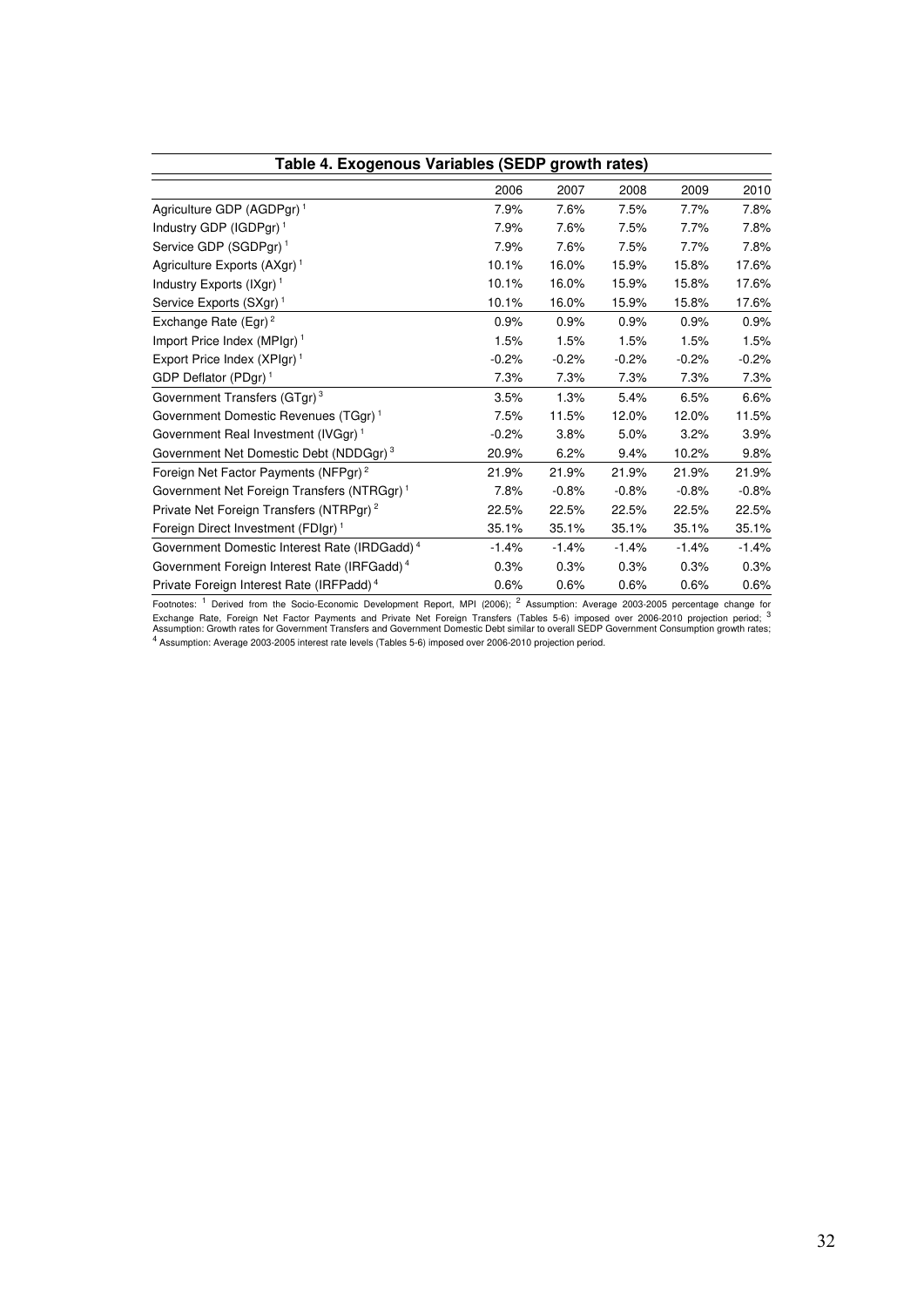| Table 5. Exogenous Variables (SEDP projection levels)    |         |          |          |          |          |  |  |  |  |
|----------------------------------------------------------|---------|----------|----------|----------|----------|--|--|--|--|
|                                                          | 2006    | 2007     | 2008     | 2009     | 2010     |  |  |  |  |
| Agriculture GDP (AGDPgr) <sup>1</sup>                    | 151,383 | 162,828  | 175,065  | 188,573  | 203,299  |  |  |  |  |
| Industry GDP (IGDPgr) <sup>1</sup>                       | 310,636 | 334,121  | 359,232  | 386,949  | 417,167  |  |  |  |  |
| Service GDP (SGDPgr) <sup>1</sup>                        | 311,557 | 335,112  | 360,297  | 388,096  | 418,405  |  |  |  |  |
| Agriculture Exports (AXgr) <sup>1</sup>                  | 8,766   | 10,170   | 11,788   | 13,651   | 16,052   |  |  |  |  |
| Industry Exports (IXgr) <sup>1</sup>                     | 25,081  | 29,096   | 33,724   | 39,054   | 45,924   |  |  |  |  |
| Service Exports (SXgr) <sup>1</sup>                      | 5,511   | 6,393    | 7,410    | 8,581    | 10,090   |  |  |  |  |
| Exchange Rate (Egr) <sup>2</sup>                         | 16,050  | 16.187   | 16.325   | 16.464   | 16,604   |  |  |  |  |
| Import Price Index (MPIgr) <sup>1</sup>                  | 1.04    | 1.06     | 1.07     | 1.09     | 1.11     |  |  |  |  |
| Export Price Index (XPIgr) <sup>1</sup>                  | 1.02    | 1.02     | 1.02     | 1.02     | 1.02     |  |  |  |  |
| GDP Deflator (PDgr) <sup>1</sup>                         | 1.25    | 1.35     | 1.44     | 1.55     | 1.66     |  |  |  |  |
| Government Transfers (GTgr) <sup>3</sup>                 | 140,500 | 142,362  | 150,048  | 159,738  | 170,355  |  |  |  |  |
| Government Domestic Revenues (TGgr) <sup>1</sup>         | 231,000 | 257,500  | 288,500  | 323,000  | 360,000  |  |  |  |  |
| Government Real Investment (IVGgr) <sup>1</sup>          | 61,408  | 63,770   | 66,982   | 69,139   | 71,835   |  |  |  |  |
| Government Net Domestic Debt (NDDGgr) <sup>3</sup>       | 103,433 | 109,829  | 120,166  | 132,441  | 145,362  |  |  |  |  |
| Foreign Net Factor Payments (NFPgr) <sup>2</sup>         | $-951$  | $-1,159$ | $-1,413$ | $-1,722$ | $-2,099$ |  |  |  |  |
| Government Net Foreign Transfers (NTRGgr) <sup>1</sup>   | 156     | 154      | 153      | 152      | 151      |  |  |  |  |
| Private Net Foreign Transfers (NTRPgr) <sup>2</sup>      | 3,858   | 4,725    | 5,787    | 7,088    | 8,680    |  |  |  |  |
| Foreign Direct Investment (FDIgr) <sup>1</sup>           | 1,956   | 2,642    | 3,569    | 4,821    | 6,512    |  |  |  |  |
| Government Domestic Interest Rate (IRDGadd) <sup>4</sup> | 1.4%    | 1.4%     | 1.4%     | 1.4%     | 1.4%     |  |  |  |  |
| Government Foreign Interest Rate (IRFGadd) <sup>4</sup>  | 2.4%    | 2.4%     | 2.4%     | 2.4%     | 2.4%     |  |  |  |  |
| Private Foreign Interest Rate (IRFPadd) <sup>4</sup>     | 5.3%    | 5.3%     | 5.3%     | 5.3%     | 5.3%     |  |  |  |  |

Footnotes: <sup>1</sup> Derived from the Socio-Economic Development Report, MPI (2006); <sup>2</sup> Assumption: Average 2003-2005 percentage change for<br>Exchange Rate, Foreign Net Factor Payments and Private Net Foreign Transfers (Tables 5-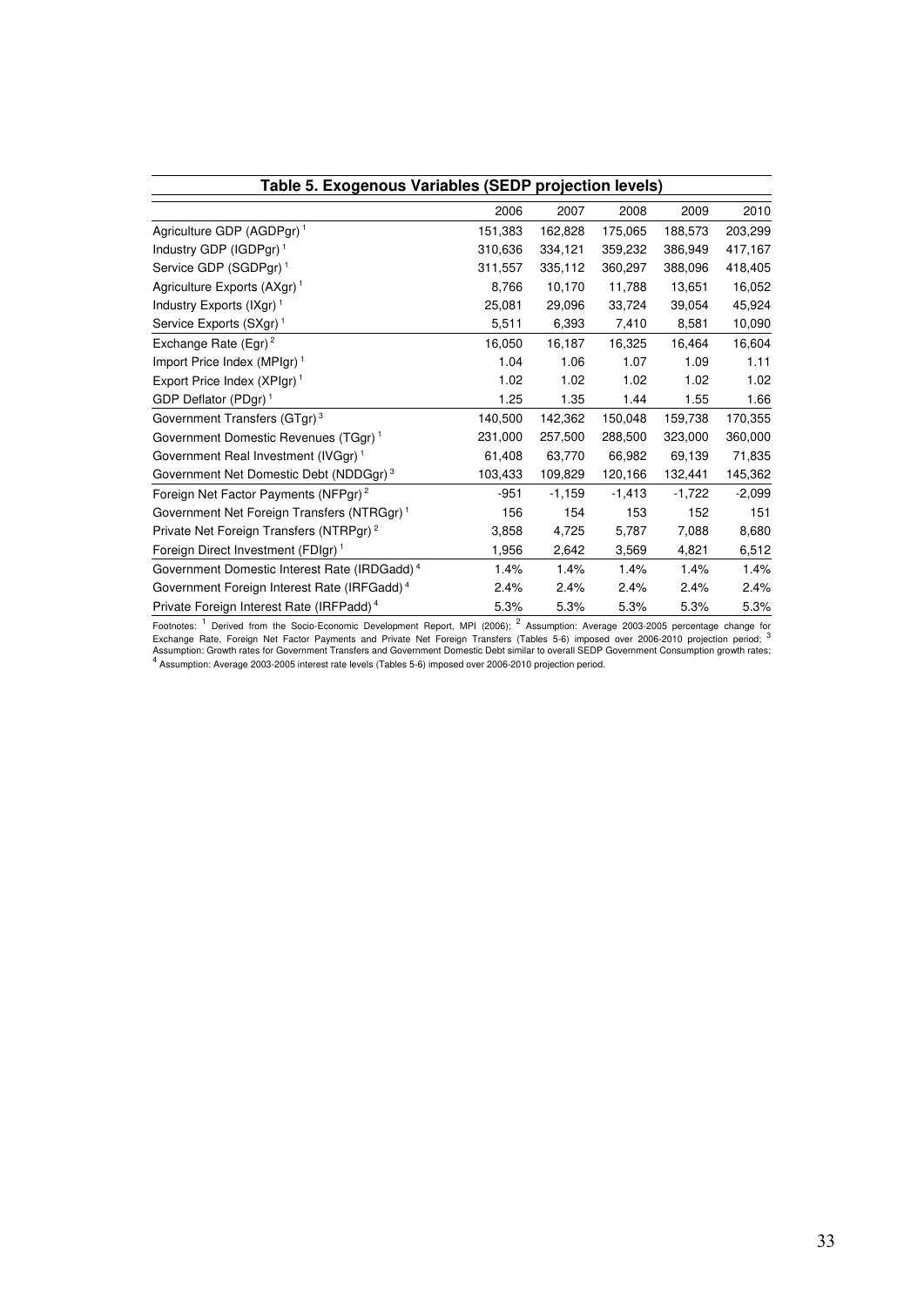| Table 6. GDP growth path<br>(SEDP Targets & Current Projections) |      |       |            |            |         |            |            |             |  |  |  |
|------------------------------------------------------------------|------|-------|------------|------------|---------|------------|------------|-------------|--|--|--|
|                                                                  | 2006 |       | 2007       | 2008       |         | 2009       | 2010       | Total       |  |  |  |
| Nominal GDP growth rate (SEDP Target)                            |      | 15.8% | 14.8-16.0% | 14.9-15.9% |         | 15.1-16.1% | 15.1-16.2% |             |  |  |  |
| Nominal GDP growth rate (Projections)                            |      | 15.8% | 15.4%      |            | 15.4%   | 15.6%      | 15.7%      |             |  |  |  |
| Nominal GDP (SEDP Target) <sup>1</sup>                           |      |       |            |            |         |            |            | 6,528-6,674 |  |  |  |
| Nominal GDP (Projections) <sup>1</sup>                           |      | 970.0 | 1,119.5    |            | 1,291.5 | 1,492.7    | 1,726.8    | 6,600.5     |  |  |  |
| Real GDP growth rate (SEDP Target)                               |      |       |            |            |         |            |            | 7.5%-8.0%   |  |  |  |
| Real GDP growth rate (Projections)                               |      | 7.9%  | 7.6%       |            | 7.5%    | 7.7%       | 7.8%       | 7.5%-7.9%   |  |  |  |
| <b>GDP Deflator Growth Rate (Projections)</b>                    |      | 7.3%  | 7.3%       |            | 7.3%    | 7.3%       | 7.3%       |             |  |  |  |
|                                                                  |      |       |            |            |         |            |            |             |  |  |  |

Source: MPI (2006) & own calculations.<br>Footnotes: <sup>1</sup> Trillions VND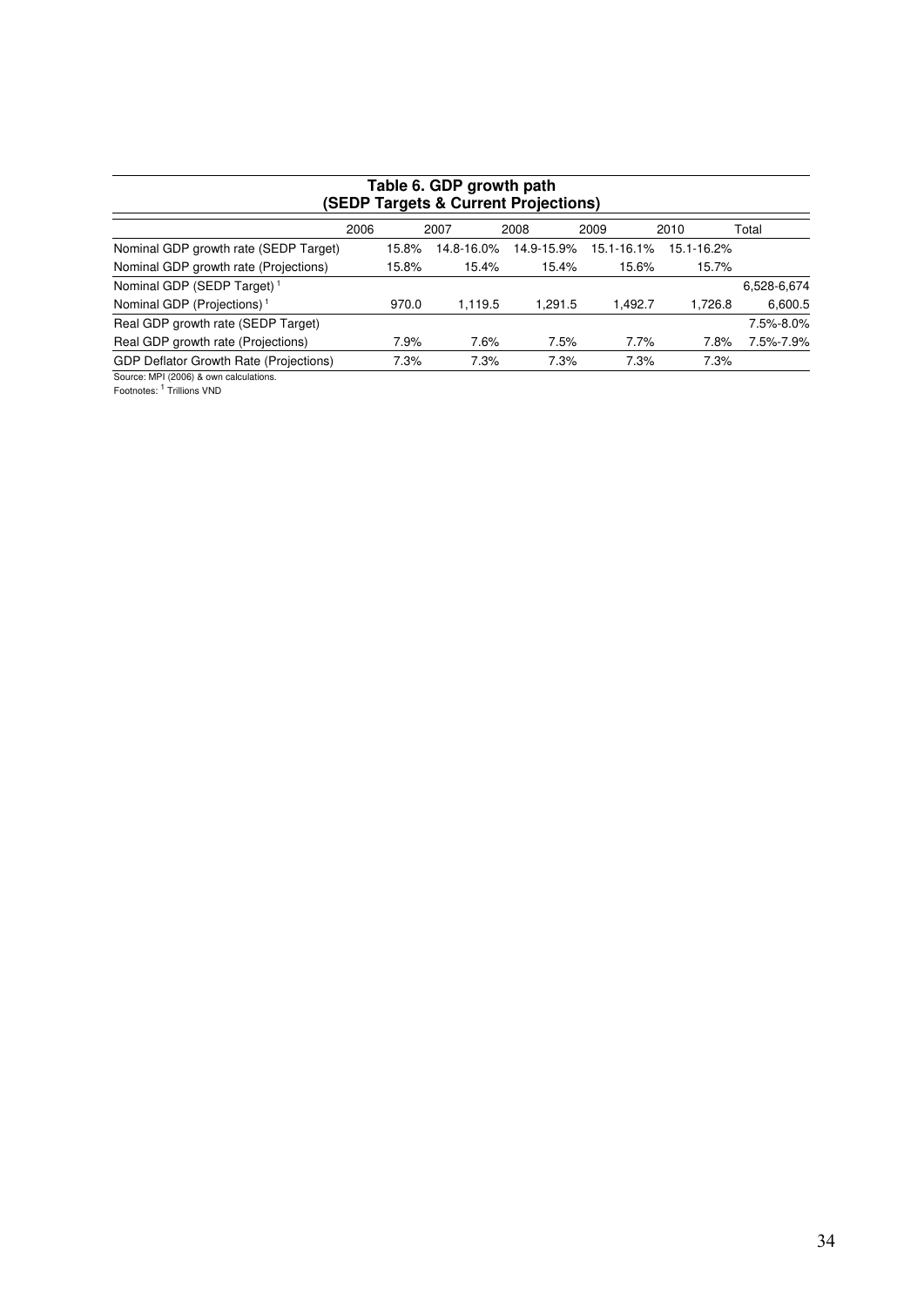| Table 7. Export growth path<br>(SEDP Targets & Current Projections) |         |         |         |         |         |  |  |  |  |  |
|---------------------------------------------------------------------|---------|---------|---------|---------|---------|--|--|--|--|--|
| 2006<br>2008<br>2009<br>2007                                        |         |         |         |         |         |  |  |  |  |  |
| Nominal Export growth rate (SEDP Target)                            | 15.5%   | 16.8%   | 16.7%   | 16.6%   | 18.4%   |  |  |  |  |  |
| Nominal Export growth rate (Projections) <sup>1</sup>               | 10.9%   | 16.8%   | 16.7%   | 16.6%   | 18.4%   |  |  |  |  |  |
| Nominal Exports (SEDP Target) <sup>2</sup>                          | 646.2   | 754.9   | 881.1   | 1027.5  | 1216.7  |  |  |  |  |  |
| Nominal Exports (Projections) <sup>2</sup>                          | 646.2   | 754.9   | 881.1   | 1027.5  | 1216.7  |  |  |  |  |  |
| Real Exports growth rate (Projections)                              | 10.1%   | 16.0%   | 15.9%   | 15.8%   | 17.6%   |  |  |  |  |  |
| Export Price Index Growth Rate (Projections)                        | $-0.2%$ | $-0.2%$ | $-0.2%$ | $-0.2%$ | $-0.2%$ |  |  |  |  |  |
| Exchange Rate Depreciation (Projections)                            | 0.9%    | 0.9%    | 0.9%    | 0.9%    | 0.9%    |  |  |  |  |  |

# **Table 7. Export growth path**

Source: MPI (2006) & own calculations.<br>Footnotes: <sup>1</sup> The Real exports growth rate for 2006 is not consistent with the SEDP target growth path, since preliminary 2005 exports in the SEDP report (559.3 Tr.<br>VND) differ from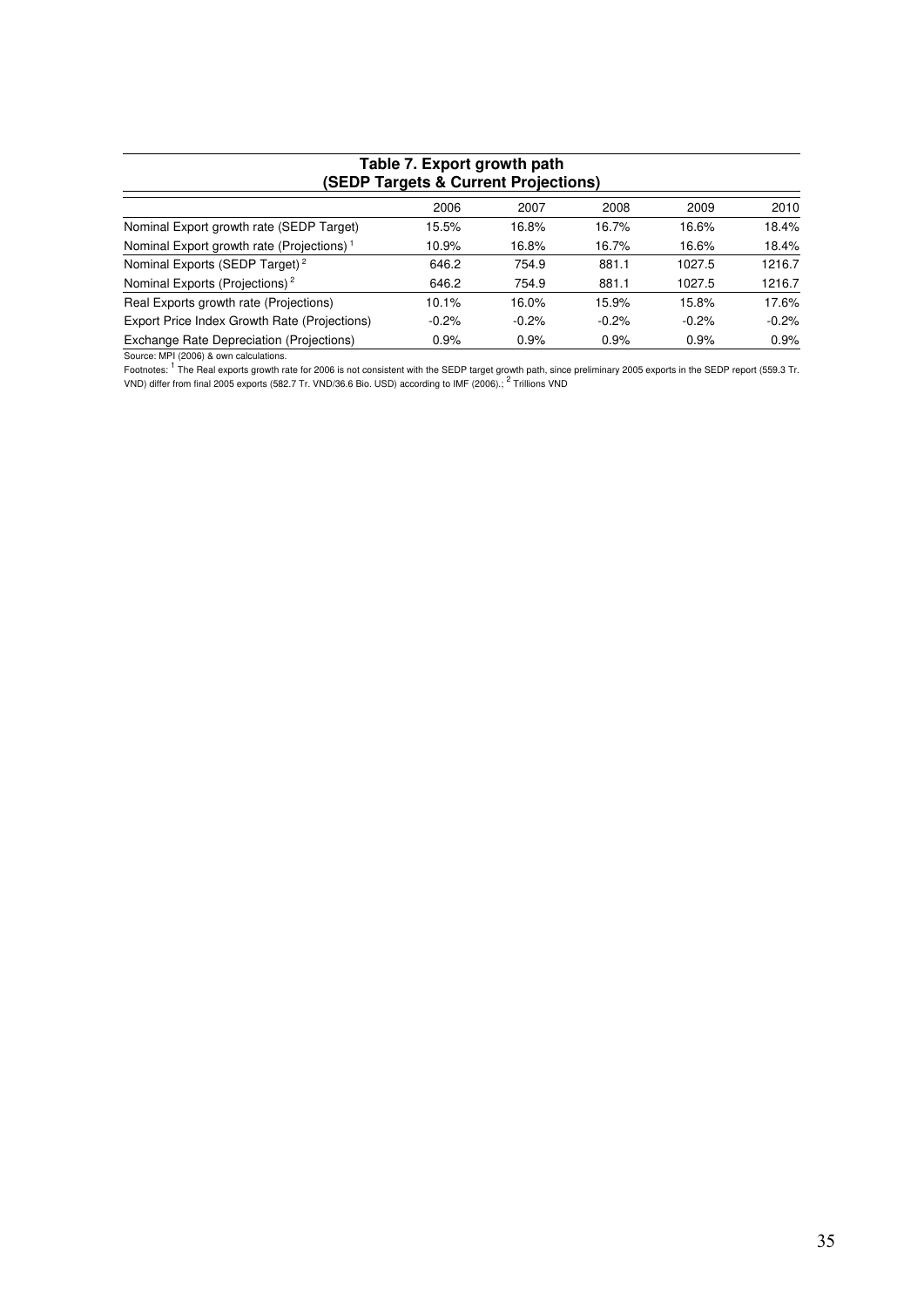| Table 8. Government Revenue growth paths<br><b>(SEDP Targets &amp; Current Projections)</b> |       |       |       |       |       |         |  |  |  |
|---------------------------------------------------------------------------------------------|-------|-------|-------|-------|-------|---------|--|--|--|
|                                                                                             | 2006  | 2007  | 2008  | 2009  | 2010  | Total   |  |  |  |
| Government Domestic Income (SEDP Target) <sup>1</sup>                                       | 231.0 | 257.5 | 288.5 | 323.0 | 360.0 |         |  |  |  |
| Government Domestic Income (Projections) <sup>1</sup>                                       | 231.0 | 257.5 | 288.5 | 323.0 | 360.0 |         |  |  |  |
| Government Net Foreign Transfers (SEDP Target) <sup>1</sup>                                 | 2.5   | 2.5   | 2.5   | 2.5   | 2.5   |         |  |  |  |
| Government Net Foreign Transfers (Projections) <sup>1</sup>                                 | 2.5   | 2.5   | 2.5   | 2.5   | 2.5   |         |  |  |  |
| Government Revenue (SEDP Target) <sup>1</sup>                                               |       |       |       |       |       | 1,472.0 |  |  |  |
| Government Revenue (Projections) <sup>1</sup>                                               | 233.5 | 260.0 | 291.0 | 325.5 | 362.5 | 1,472.5 |  |  |  |
| Source: MPI (2006) & own calculations.<br>Footnotes: <sup>1</sup> Trillions VND             |       |       |       |       |       |         |  |  |  |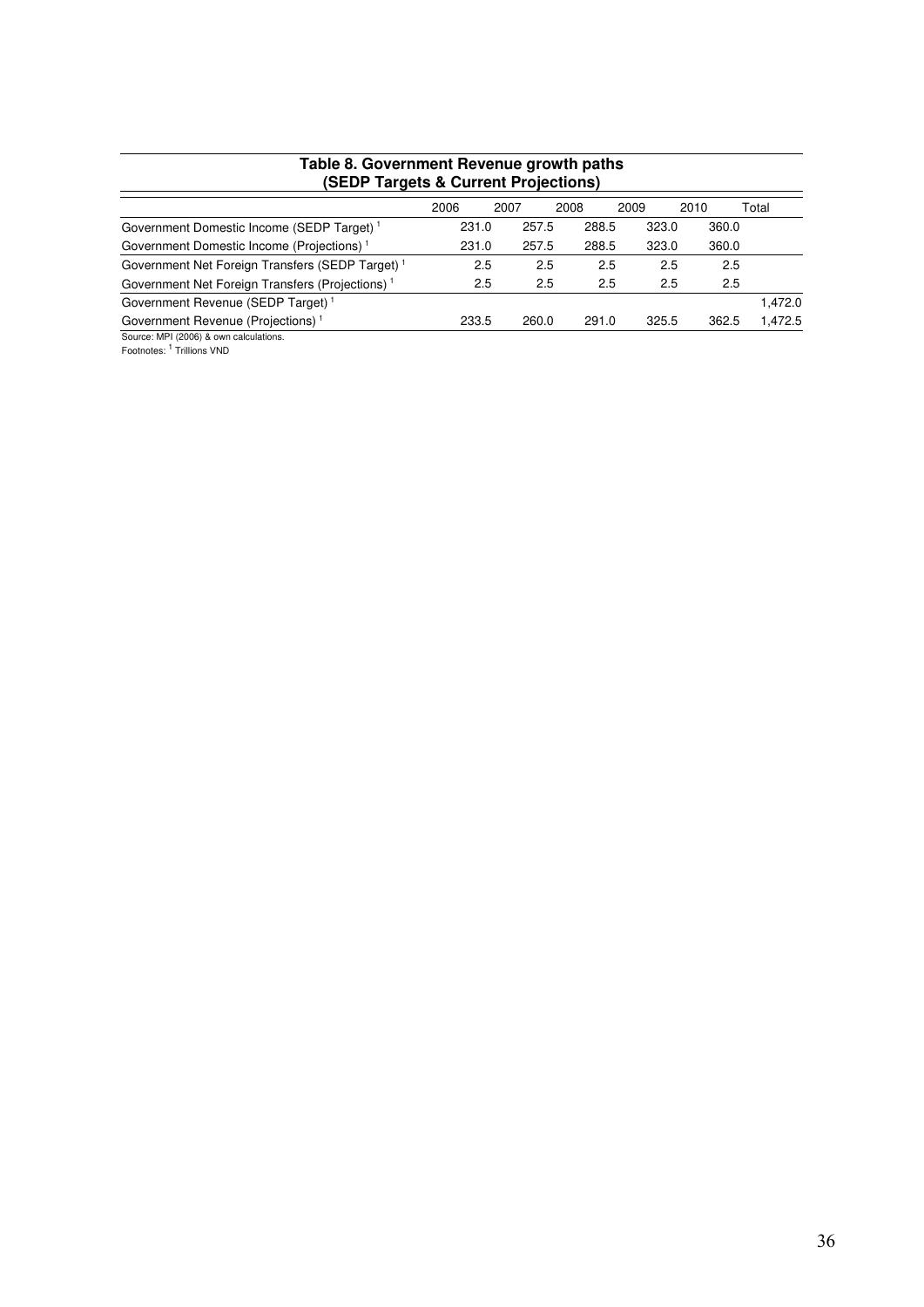| rable 9. Government Expenditure growth paths<br>(SEDP Targets & Current Projections) |         |       |         |         |         |  |  |  |
|--------------------------------------------------------------------------------------|---------|-------|---------|---------|---------|--|--|--|
|                                                                                      | 2006    | 2007  | 2008    | 2009    | 2010    |  |  |  |
| Nominal Government Current Expenditure (SEDP Target) <sup>1</sup>                    | 160     | 170   | 186     | 205     | 225     |  |  |  |
| Nominal Government Consumption (SEDP Target) <sup>1</sup>                            | 59      | 67    | 75-76   | 84-85   | 93-95   |  |  |  |
| Nominal Government Transfers (SEDP Target) <sup>1</sup>                              | 101     | 103   | 110-111 | 120-121 | 130-132 |  |  |  |
| Nominal Government Off-budget Items <sup>12</sup>                                    | 39      | 39    | 39      | 39      | 39      |  |  |  |
| Nominal Government Transfers incl. Off-budget Items (Projections) <sup>1</sup>       | 141     | 142   | 150     | 160     | 170     |  |  |  |
| Nominal Government Investment (SEDP Target) <sup>1</sup>                             | 80      | 90    | 101     | 113     | 125     |  |  |  |
| Nominal Government Investment growth rate (SEDP Target)                              | 4.1%    | 11.4% | 12.7%   | 10.8%   | 11.5%   |  |  |  |
| Real Government Investment growth rate (Projections) <sup>3</sup>                    | $-0.2%$ | 3.8%  | 5.0%    | 3.2%    | 3.9%    |  |  |  |

# **Table 9. Government Expenditure growth paths**

Source: MPI (2006) & own calculations.<br>Footnotes: <sup>1</sup> Trillions VND; <sup>2</sup> Government Off-budget expenditures during 2006-2010 is assumed to be unchanged from nominal off-budget expenditures in 2005; <sup>3</sup> The real<br>government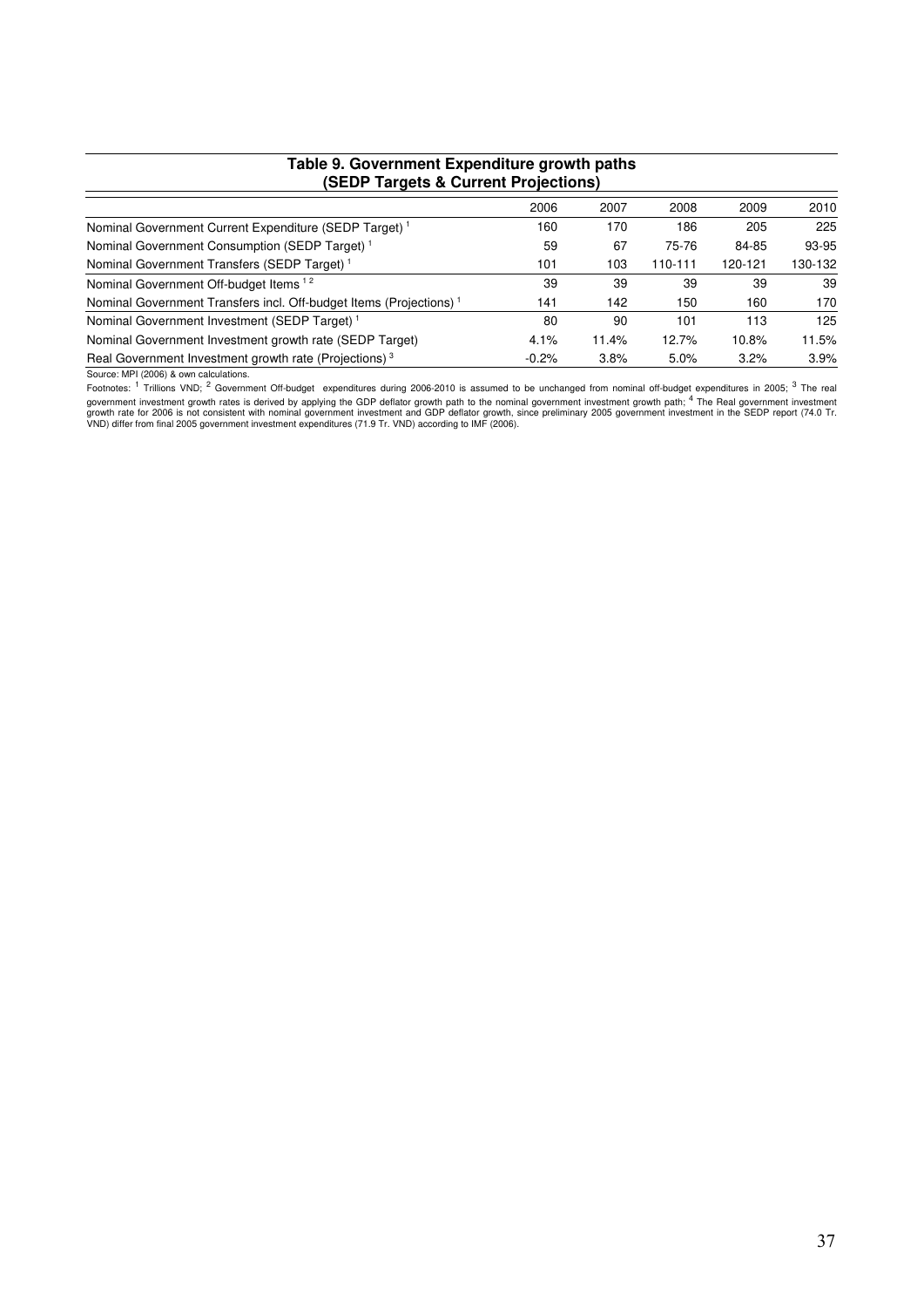| Table 10. Model Parameters (SEDP Base Scenario) |                                                     |         |         |         |         |         |  |  |  |
|-------------------------------------------------|-----------------------------------------------------|---------|---------|---------|---------|---------|--|--|--|
|                                                 |                                                     | 2006    | 2007    | 2008    | 2009    | 2010    |  |  |  |
| b                                               | Private saving propensity                           | 0.330   | 0.330   | 0.330   | 0.330   | 0.330   |  |  |  |
| d                                               | Ratio of reserve changes to import changes          | 0.192   | 0.192   | 0.192   | 0.192   | 0.192   |  |  |  |
| g                                               | Ratio of government net foreign debt to exports     | 0.377   | 0.377   | 0.377   | 0.377   | 0.377   |  |  |  |
| k0                                              | parameter relating investment to level of real GDP  | 0.19    | 0.19    | 0.19    | 0.19    | 0.19    |  |  |  |
| k1                                              | parameter relating investment to growth in real GDP | 2.500   | 2.500   | 2.500   | 2.500   | 2.500   |  |  |  |
| m <sub>0</sub>                                  | Constant in import demand function                  | $-3.01$ | $-3.01$ | $-3.01$ | $-3.01$ | $-3.01$ |  |  |  |
| m1                                              | GDP elasticity of import demand                     | 1.200   | 1.200   | 1.200   | 1.200   | 1.200   |  |  |  |
| m <sub>2</sub>                                  | Real exchange rate elasticity of import             | $-1.00$ | $-1.00$ | $-1.00$ | $-1.00$ | $-1.00$ |  |  |  |
| v                                               | money velocity                                      | 1.21    | 1.21    | 1.21    | 1.21    | 1.21    |  |  |  |

Source: own calculations.<br>Note: In the Base Scenario, parameter values are equal to calibrated values for 2005. The only exception is the ratio of reserve changes to import changes (d), which is given the<br>value 10/52. This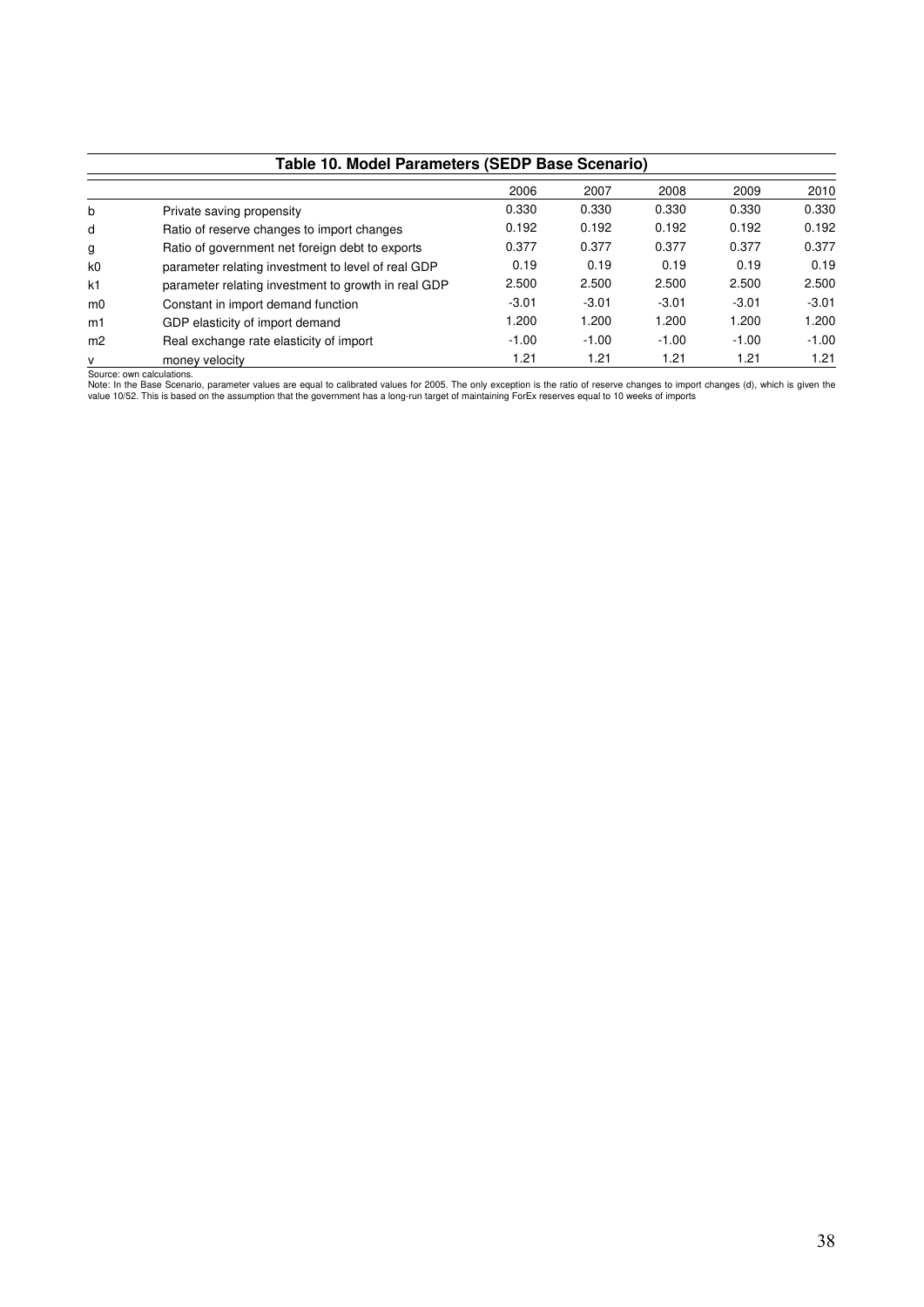| Table 11. SEDP Base Scenario<br>(Focal Variables) |         |         |         |          |           |  |  |  |  |  |
|---------------------------------------------------|---------|---------|---------|----------|-----------|--|--|--|--|--|
|                                                   | 2006    | 2007    | 2008    | 2009     | 2010      |  |  |  |  |  |
| Government Consumption <sup>1</sup>               | 59.206  | 71.369  | 76.301  | 77.181   | 65,765    |  |  |  |  |  |
| Government Domestic Credit <sup>2</sup>           | 10.541  | 42.121  | 69.025  | 86.474   | 69.637    |  |  |  |  |  |
| Private Domestic Credit <sup>2</sup>              | 576,373 | 643.691 | 730.266 | 845.146  | 1.015.421 |  |  |  |  |  |
| Private Net Foreign Debt <sup>3</sup>             | 2.418   | 1.209   | -785    | $-3.665$ | $-9.305$  |  |  |  |  |  |

Source: own calculations.<br>Footnotes: <sup>1</sup> Billions VND (2003 Prices); <sup>2</sup> Billions VND; <sup>3</sup> Millions USD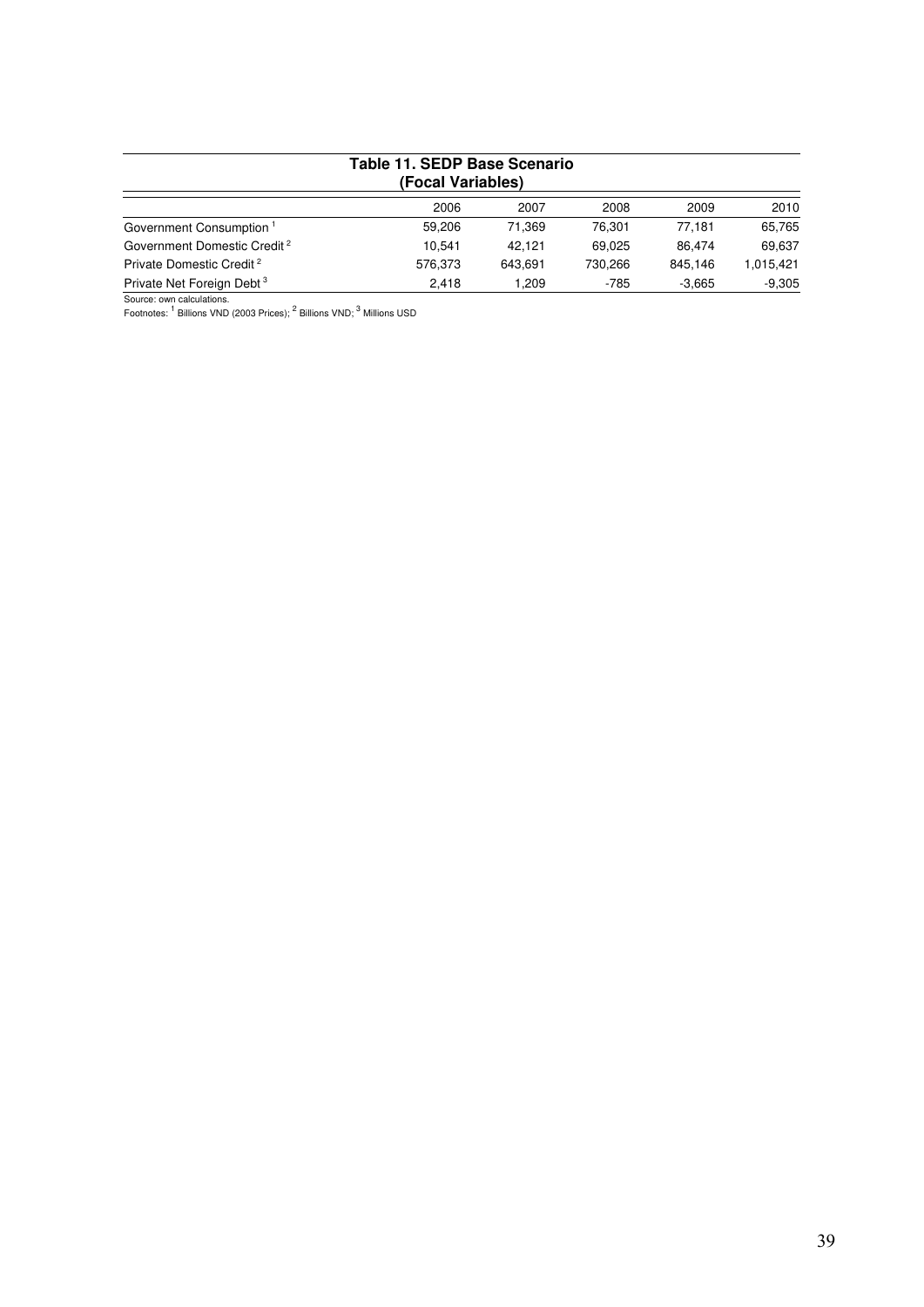| .,,,.,,,                                     |         |           |           |           |           |  |  |  |  |  |  |
|----------------------------------------------|---------|-----------|-----------|-----------|-----------|--|--|--|--|--|--|
|                                              | 2006    | 2007      | 2008      | 2009      | 2010      |  |  |  |  |  |  |
| Nominal GDP (projections)                    | 970,000 | 1,119,500 | 1,291,500 | 1,492,700 | 1,726,750 |  |  |  |  |  |  |
| Nominal Import Demand (SEDP target)          | 970,000 | 1,119,500 | 1,291,500 | 1,492,700 | 1,726,750 |  |  |  |  |  |  |
| Nominal Consumption (projections)            | 695,359 | 809,368   | 933,945   | 1,075,155 | 1,220,867 |  |  |  |  |  |  |
| Nominal Consumption (SEDP target)            | 669,000 | 770,590   | 886,530   | 1,020,030 | 1,175,650 |  |  |  |  |  |  |
| Nominal Private Consumption (projections)    | 621,117 | 712,437   | 821,552   | 951,777   | 1,105,986 |  |  |  |  |  |  |
| Nominal Private Consumption (SEDP target)    | 610,000 | 703,552   | 811,178   | 935,368   | 1,081,605 |  |  |  |  |  |  |
| Nominal Government Consumption (projections) | 74,242  | 96,931    | 112,393   | 123,378   | 114,881   |  |  |  |  |  |  |
| Nominal Government Consumption (SEDP target) | 59,000  | 67,038    | 75,352    | 84,663    | 94,046    |  |  |  |  |  |  |
| Nominal Investment Demand (projections)      | 349,782 | 399,973   | 465,208   | 549,948   | 651,286   |  |  |  |  |  |  |
| Nominal Investment Demand (SEDP target)      | 383,000 | 449,730   | 526,050   | 615,010   | 718,000   |  |  |  |  |  |  |
| Nominal Exports Demand (projections)         | 646,200 | 754,900   | 881,100   | 1,027,500 | 1,216,700 |  |  |  |  |  |  |
| Nominal Exports Demand (SEDP target)         | 646,200 | 754,900   | 881,100   | 1,027,500 | 1,216,700 |  |  |  |  |  |  |
| Nominal Import Demand (projections)          | 721,341 | 844,741   | 988,753   | 1,159,903 | 1,362,103 |  |  |  |  |  |  |
| Nominal Import Demand (SEDP target)          | 729,000 | 856,441   | 1,003,150 | 1,170,929 | 1,384,535 |  |  |  |  |  |  |

#### **Table 12. SEDP Base Scenario (Nominal National Accounts Aggregates)**

Source: MPI (2006) & own calculations.<br>Note: Aggregates are measured in Billions VND; SEDP target levels for resource balance components does not add up to SEDP target levels for GDP, since target<br>levels are derived from t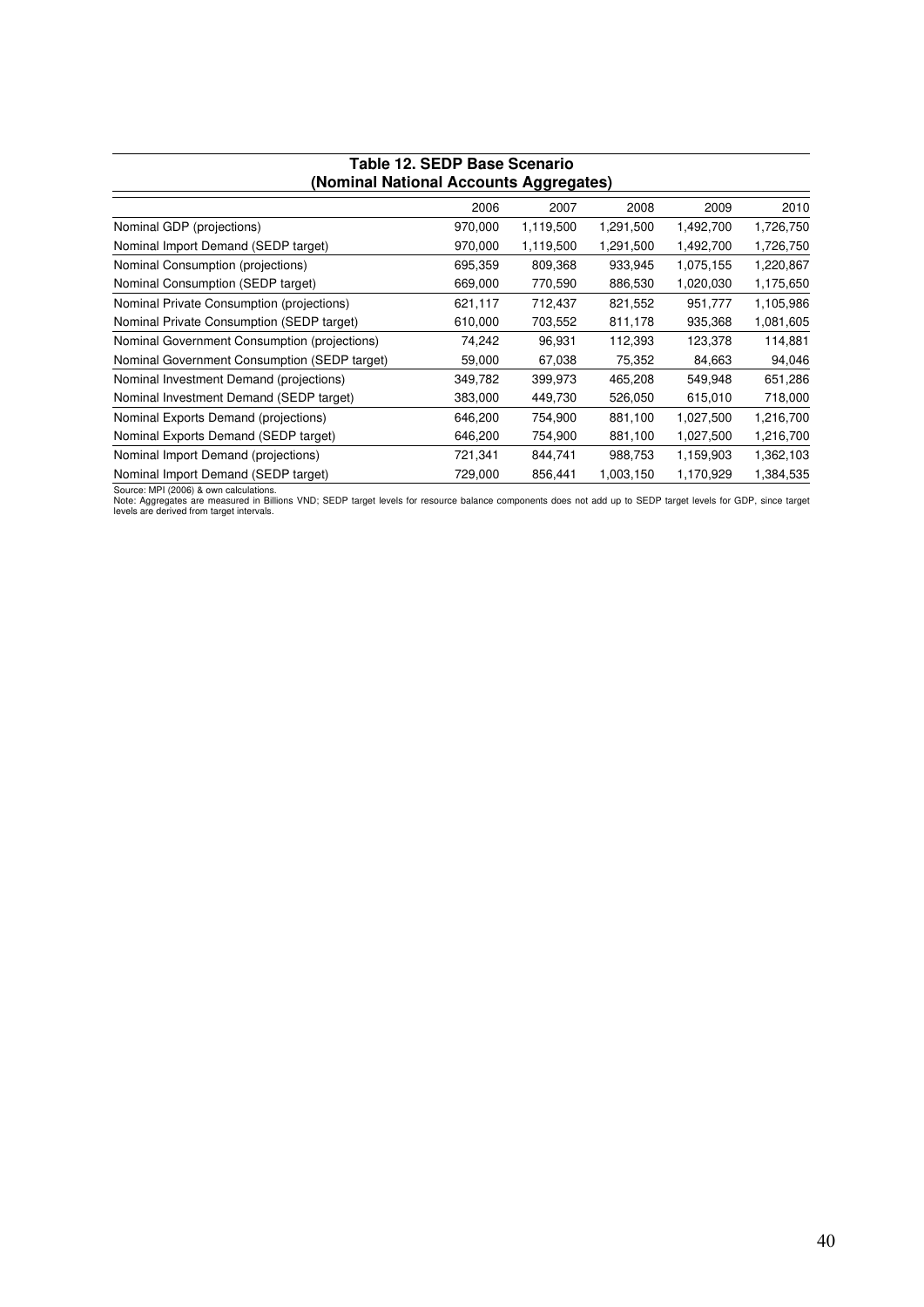| TADIC TV. OLDE DASC OCCHAIN<br>(Accumulated Foreign Loan Disbursement 2006-2010) |             |                    |
|----------------------------------------------------------------------------------|-------------|--------------------|
|                                                                                  | Projections | <b>SEDP Target</b> |
| Government Net Foreign Borrowing (2006-2010)                                     | 13,824      |                    |
| Government Foreign Interest Payments (2006-2010)                                 | 2.194       |                    |
| Government Foreign Loan Disbursement (2006-2010)                                 |             | 8,400              |
| Government Foreign Loan Reimbursement & Interest Payments (2006-2010)            |             | 5,400              |
| Government Net Foreign Loan Disbursement (2006-2010)                             | 11,630      | 3,000              |
| Private Net Foreign Borrowing (2006-2010)                                        | $-11.656$   |                    |
| Private Foreign Interest Payments (2006-2010)                                    | 57          |                    |
| Private Foreign Loan Disbursement (2006-2010)                                    |             | 6,000              |
| Private Foreign Loan Reimbursement & Interest Payments (2006-2010)               |             | 5,600              |
| Private Net Foreign Loan Disbursement (2006-2010)                                | $-11,713$   | 400                |
| Source: MPI (2006) & own calculations                                            |             |                    |

# **Table 13. SEDP Base Scenario**

Source: MPI (2006) & own calculations. Note: Aggregates are measured in Billions VND.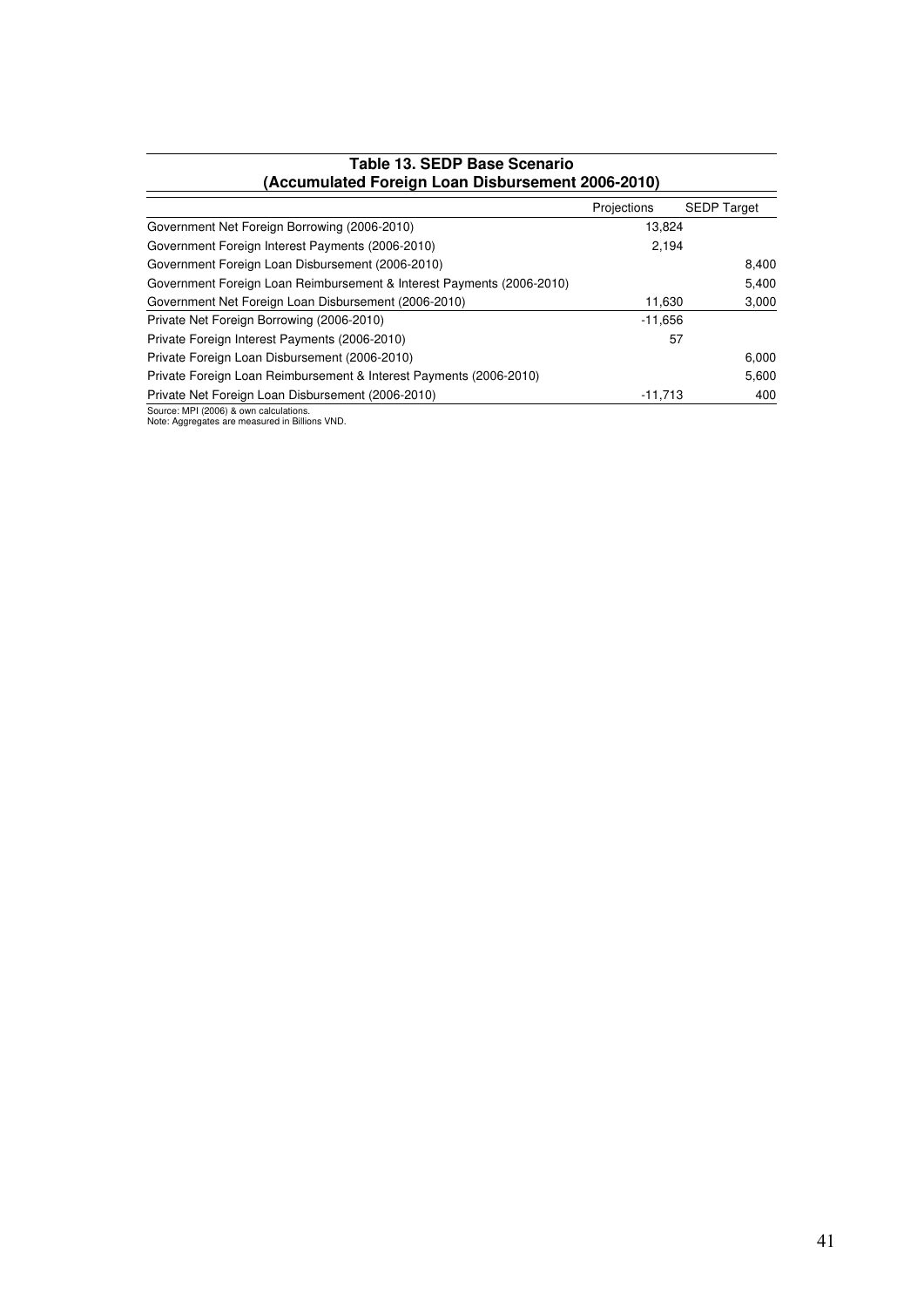|                                        | Table 14. Model Parameters (SEDP Consistent Scenario) |         |         |         |         |         |  |  |  |
|----------------------------------------|-------------------------------------------------------|---------|---------|---------|---------|---------|--|--|--|
|                                        |                                                       | 2006    | 2007    | 2008    | 2009    | 2010    |  |  |  |
| b <sup>1</sup>                         | Private saving propensity                             | 0.342   | 0.338   | 0.338   | 0.341   | 0.344   |  |  |  |
| $d^1$                                  | Ratio of reserve changes to import changes            | 0.173   | 0.173   | 0.173   | 0.173   | 0.173   |  |  |  |
| $\mathsf{g}^{\scriptscriptstyle \top}$ | Ratio of government net foreign debt to exports       | 0.353   | 0.328   | 0.304   | 0.279   | 0.255   |  |  |  |
| k0                                     | parameter relating investment to level of real GDP    | 0.19    | 0.19    | 0.19    | 0.19    | 0.19    |  |  |  |
| k1 <sup>1</sup>                        | parameter relating investment to growth in real GDP   | 2.975   | 3.140   | 3.179   | 3.104   | 3.039   |  |  |  |
| m <sub>0</sub>                         | Constant in import demand function                    | $-3.01$ | $-3.01$ | $-3.01$ | $-3.01$ | $-3.01$ |  |  |  |
| m1 <sup>1</sup>                        | GDP elasticity of import demand                       | 1.2008  | 1.2010  | 1.2011  | 1.2007  | 1.2012  |  |  |  |
| m <sub>2</sub>                         | Real exchange rate elasticity of import               | $-1.00$ | $-1.00$ | $-1.00$ | $-1.00$ | $-1.00$ |  |  |  |
| V                                      | money velocity                                        | 1.21    | 1.21    | 1.21    | 1.21    | 1.21    |  |  |  |

Source: own calculations.

Note: <sup>1</sup> Parameter has been adjusted relative to the constant parameter value in the SEDP Base Scenario, to make the projections consistent with SEDP target growth paths.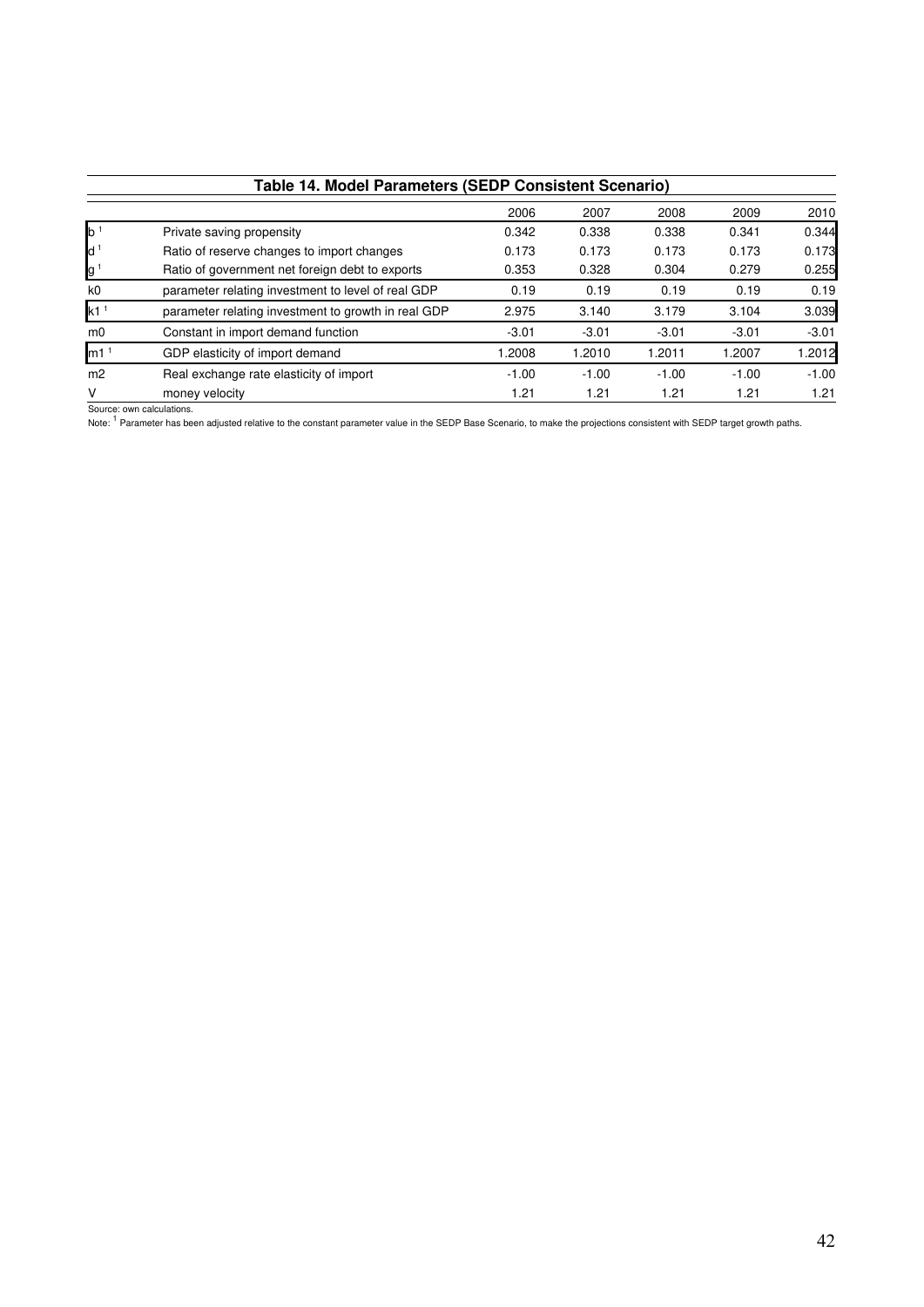| Table 15. Exogenous Variables (SEDP Consistent Scenario growth rates) |         |         |         |         |         |  |  |  |  |
|-----------------------------------------------------------------------|---------|---------|---------|---------|---------|--|--|--|--|
|                                                                       | 2006    | 2007    | 2008    | 2009    | 2010    |  |  |  |  |
| Agriculture GDP (AGDPgr)                                              | 7.9%    | 7.6%    | 7.5%    | 7.7%    | 7.8%    |  |  |  |  |
| Industry GDP (IGDPgr)                                                 | 7.9%    | 7.6%    | 7.5%    | 7.7%    | 7.8%    |  |  |  |  |
| Service GDP (SGDPgr)                                                  | 7.9%    | 7.6%    | 7.5%    | 7.7%    | 7.8%    |  |  |  |  |
| Agriculture Exports (AXgr)                                            | 10.1%   | 16.0%   | 15.9%   | 15.8%   | 17.6%   |  |  |  |  |
| Industry Exports (IXgr)                                               | 10.1%   | 16.0%   | 15.9%   | 15.8%   | 17.6%   |  |  |  |  |
| Service Exports (SXgr)                                                | 10.1%   | 16.0%   | 15.9%   | 15.8%   | 17.6%   |  |  |  |  |
| Exchange Rate (Egr)                                                   | 0.9%    | 0.9%    | 0.9%    | 0.9%    | 0.9%    |  |  |  |  |
| Import Price Index (MPIgr)                                            | 1.5%    | 1.5%    | 1.5%    | 1.5%    | 1.5%    |  |  |  |  |
| Export Price Index (XPIgr)                                            | $-0.2%$ | $-0.2%$ | $-0.2%$ | $-0.2%$ | $-0.2%$ |  |  |  |  |
| GDP Deflator (PDgr)                                                   | 7.3%    | 7.3%    | 7.3%    | 7.3%    | 7.3%    |  |  |  |  |
| Government Transfers (GTgr)                                           | 3.5%    | 1.3%    | 5.4%    | 6.5%    | 6.6%    |  |  |  |  |
| Government Domestic Revenues (TGgr)                                   | 7.5%    | 11.5%   | 12.0%   | 12.0%   | 11.5%   |  |  |  |  |
| Government Real Investment (IVGgr)                                    | $-0.2%$ | 3.8%    | 5.0%    | 3.2%    | 3.9%    |  |  |  |  |
| Government Net Domestic Debt (NDDGgr) <sup>1</sup>                    | 23.0%   | 27.8%   | 20.6%   | 16.2%   | 11.3%   |  |  |  |  |
| Foreign Net Factor Payments (NFPgr)                                   | 21.9%   | 21.9%   | 21.9%   | 21.9%   | 21.9%   |  |  |  |  |
| Government Net Foreign Transfers (NTRGgr)                             | 7.8%    | $-0.8%$ | $-0.8%$ | $-0.8%$ | $-0.8%$ |  |  |  |  |
| Private Net Foreign Transfers (NTRPgr)                                | 22.5%   | 22.5%   | 22.5%   | 22.5%   | 22.5%   |  |  |  |  |
| Foreign Direct Investment (FDIgr)                                     | 35.1%   | 35.1%   | 35.1%   | 35.1%   | 35.1%   |  |  |  |  |
| Government Domestic Interest Rate (IRDGadd)                           | $-1.4%$ | $-1.4%$ | $-1.4%$ | $-1.4%$ | $-1.4%$ |  |  |  |  |
| Government Foreign Interest Rate (IRFGadd)                            | 0.3%    | 0.3%    | 0.3%    | 0.3%    | 0.3%    |  |  |  |  |
| Private Foreign Interest Rate (IRFPadd)                               | 0.6%    | 0.6%    | 0.6%    | 0.6%    | 0.6%    |  |  |  |  |

Source: MPI (2006) & own calculations.<br>Footnotes: <sup>1</sup> Growth rates have been adjusted relative to the growth rates in the SEDP Base Scenario, to make the projections consistent with SEDP<br>target growth paths.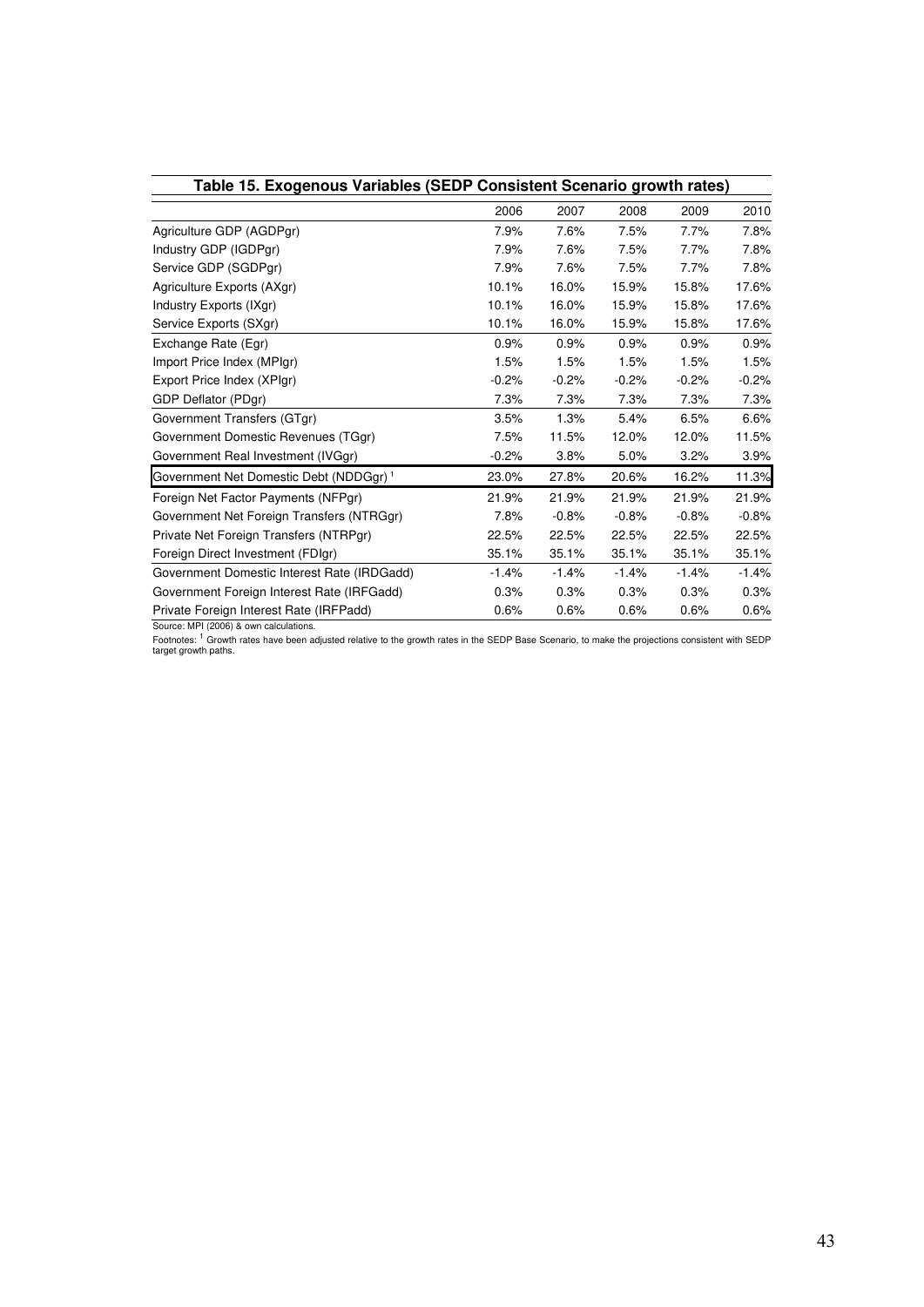| Table 16. SEDP Consistent Scenario<br>(Focal Variables) |         |         |         |         |           |  |  |  |  |
|---------------------------------------------------------|---------|---------|---------|---------|-----------|--|--|--|--|
|                                                         | 2006    | 2007    | 2008    | 2009    | 2010      |  |  |  |  |
| Government Consumption <sup>1</sup>                     | 47.749  | 50.005  | 51.980  | 53.786  | 54.687    |  |  |  |  |
| Government Domestic Credit <sup>2</sup>                 | 10.000  | 10.058  | 10.850  | 12.197  | 13.984    |  |  |  |  |
| Private Domestic Credit <sup>2</sup>                    | 577.603 | 678.064 | 793.008 | 927.826 | 1,081,371 |  |  |  |  |
| Private Net Foreign Debt <sup>3</sup>                   | 3.836   | 4.575   | 5,073   | 4.899   | 3.524     |  |  |  |  |

Source: own calculations.<br>Footnotes: <sup>1</sup> Billions VND (2003 Prices); <sup>2</sup> Billions VND; <sup>3</sup> Millions USD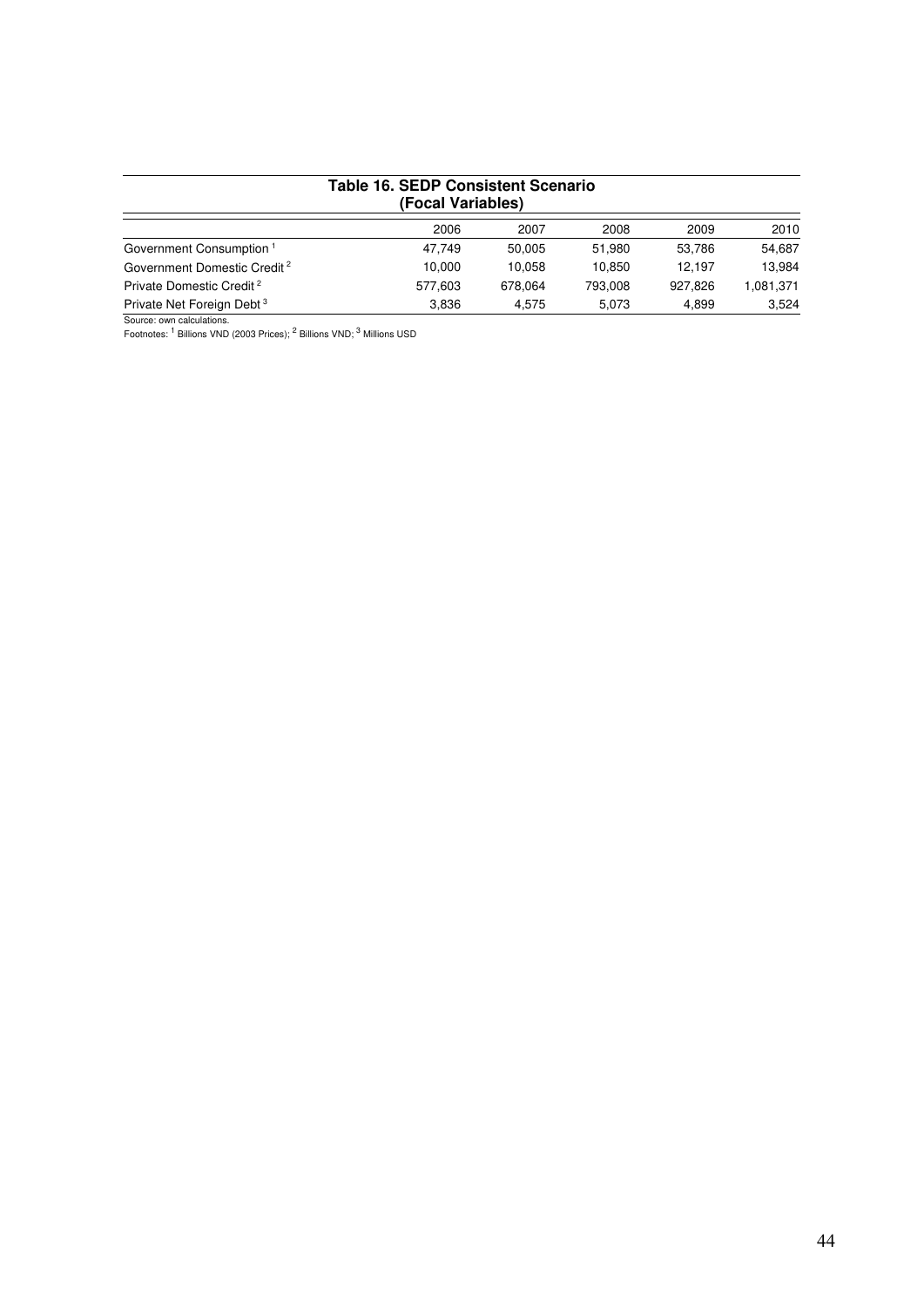| Table TT. SEDF CONSISTENT SCENATIO<br>(Nominal National Accounts Aggregates) |         |           |           |           |           |  |  |  |
|------------------------------------------------------------------------------|---------|-----------|-----------|-----------|-----------|--|--|--|
|                                                                              | 2006    | 2007      | 2008      | 2009      | 2010      |  |  |  |
| Nominal GDP (projections)                                                    | 970,000 | 1,119,500 | 1,291,500 | 1,492,700 | 1,726,750 |  |  |  |
| Nominal Import Demand (SEDP target)                                          | 970,000 | 1,119,500 | 1,291,500 | 1,492,700 | 1,726,750 |  |  |  |
| Nominal Consumption (projections)                                            | 669,800 | 771,311   | 887,500   | 1,021,119 | 1,176,585 |  |  |  |
| Nominal Consumption (SEDP target)                                            | 669,000 | 770,590   | 886,530   | 1,020,030 | 1,175,650 |  |  |  |
| Nominal Private Consumption (projections)                                    | 610,000 | 703,552   | 811,178   | 935,368   | 1,081,605 |  |  |  |
| Nominal Private Consumption (SEDP target)                                    | 610,000 | 703,552   | 811,178   | 935,368   | 1,081,605 |  |  |  |
| Nominal Government Consumption (projections)                                 | 59,800  | 67,759    | 76,322    | 85,752    | 94,980    |  |  |  |
| Nominal Government Consumption (SEDP target)                                 | 59,000  | 67,038    | 75,352    | 84,663    | 94,046    |  |  |  |
| Nominal Investment Demand (projections)                                      | 383,000 | 449,730   | 526,050   | 615,010   | 718,000   |  |  |  |
| Nominal Investment Demand (SEDP target)                                      | 383,000 | 449,730   | 526,050   | 615,010   | 718,000   |  |  |  |
| Nominal Exports Demand (projections)                                         | 646,200 | 754,900   | 881,100   | 1,027,500 | 1,216,700 |  |  |  |
| Nominal Exports Demand (SEDP target)                                         | 646,200 | 754,900   | 881,100   | 1,027,500 | 1,216,700 |  |  |  |
| Nominal Import Demand (projections)                                          | 729,000 | 856,441   | 1,003,150 | 1,170,929 | 1,384,535 |  |  |  |
| Nominal Import Demand (SEDP target)                                          | 729,000 | 856,441   | 1,003,150 | 1,170,929 | 1,384,535 |  |  |  |

# **Table 17. SEDP Consistent Scenario**

Source: MPI (2006) & own calculations.<br>Note: Aggregates are measured in Billions VND; SEDP target levels for resource balance components does not add up to SEDP target levels for GDP, since target<br>levels are derived from t